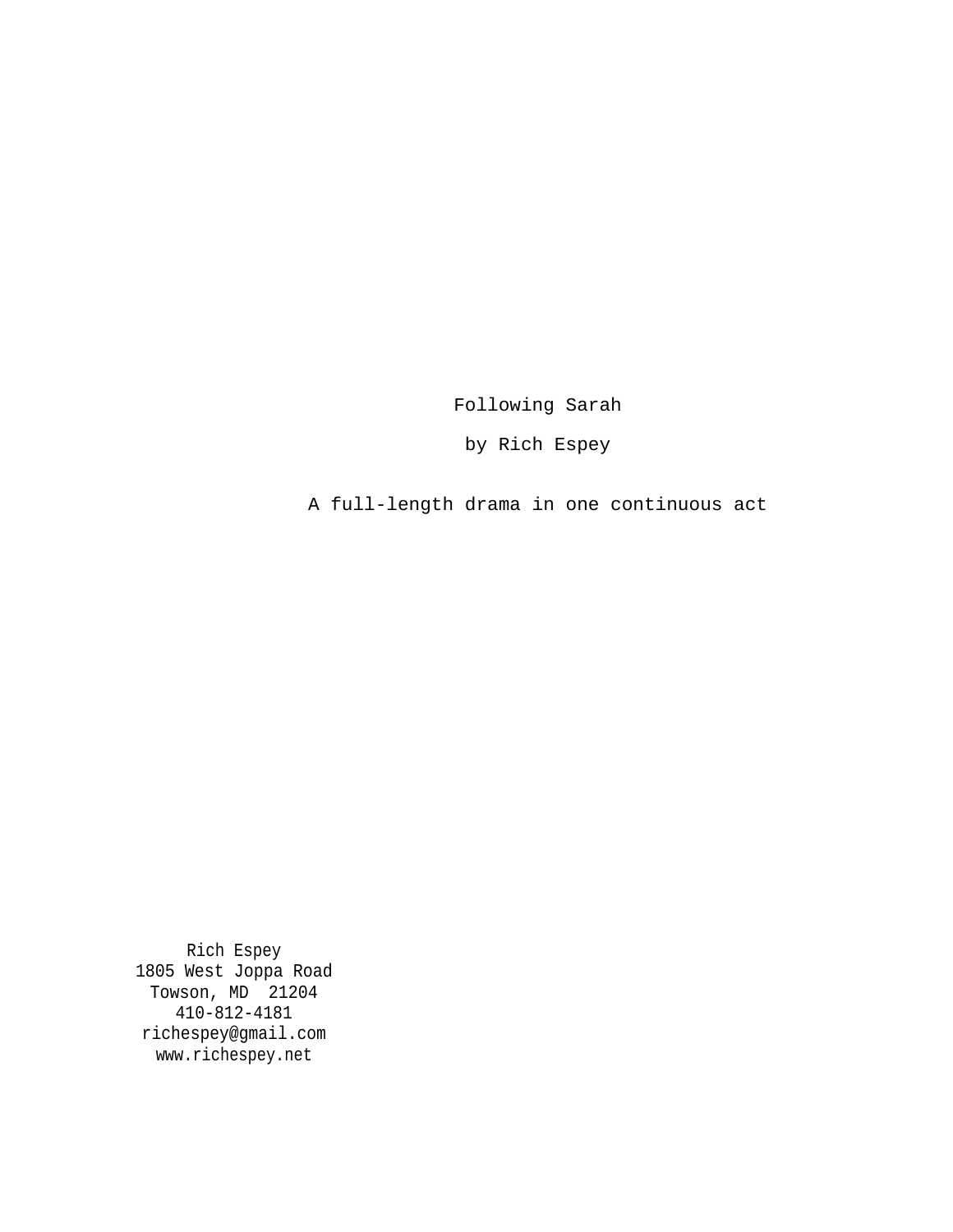# Following Sarah

Following Sarah is a play about young women coming to terms with the death of a schoolmate. Sarah Gardner won the State Cross Country championship last season and immediately jumped off a bridge to her death. Nearly a year later, her three surviving teammates Maddy, Julia and Kat, who still attend Thwaite Academy, a boarding school full of high achievers, receive an email from Sarah at the start of their Senior season. Still deep in school-sponsored denial about Sarah's suicide, the three survivors refuse to discuss or view this chilling intrusion. Instead, they each pursue more strongly the self-destructive paths they first embarked upon when they failed to accept Sarah's suicide. Kenya, a new student who's been housed in Sarah's former room, starts probing for information about the mysterious Sarah and consequently forces the three survivors to each begin a journey towards acceptance. Maddy, Julia and Kat each eventually manage to open Sarah's email, acknowledge the truth, reveal their fear and guilt, and ultimately correct their behaviors and successfully mourn the loss of their friend.

## **CHARACTERS**

# 5F, 1M

**Sarah Gardner,** 18, white, star runner, the image of perfection, quietly anxious, doesn't talk much and appears in flashbacks**.**

**Julia Goldblatt**, 18, Chinese by birth, adopted by a white single mother, thinks she needs to lose 15 pounds, throws Elizabethan language into everyday conversations, rather snarky and witty.

**Maddy White**, 18, white, high-strung, overachiever, overdosing on ADD medication to get an edge on schoolwork and hallucinating as a result.

**Kat Winner**, 18, white, shameless self-promoter with her own website displaying all her achievements, obsessed with winning the State title, deeper in denial than anyone else about Sarah and less in touch with her feelings at the start than the others.

**Kenya Hopewell**, 17, African-American, new to Thwaite Academy and the private school world, desperately homesick and struggling to fit in, quick to anger.

**Coach Wagner/Eyewitness/Male Birth Parent/High Performance Shoe/Moth Larva/Mr. Gardner**, 40's, a single male character who appears to each young woman in a different form.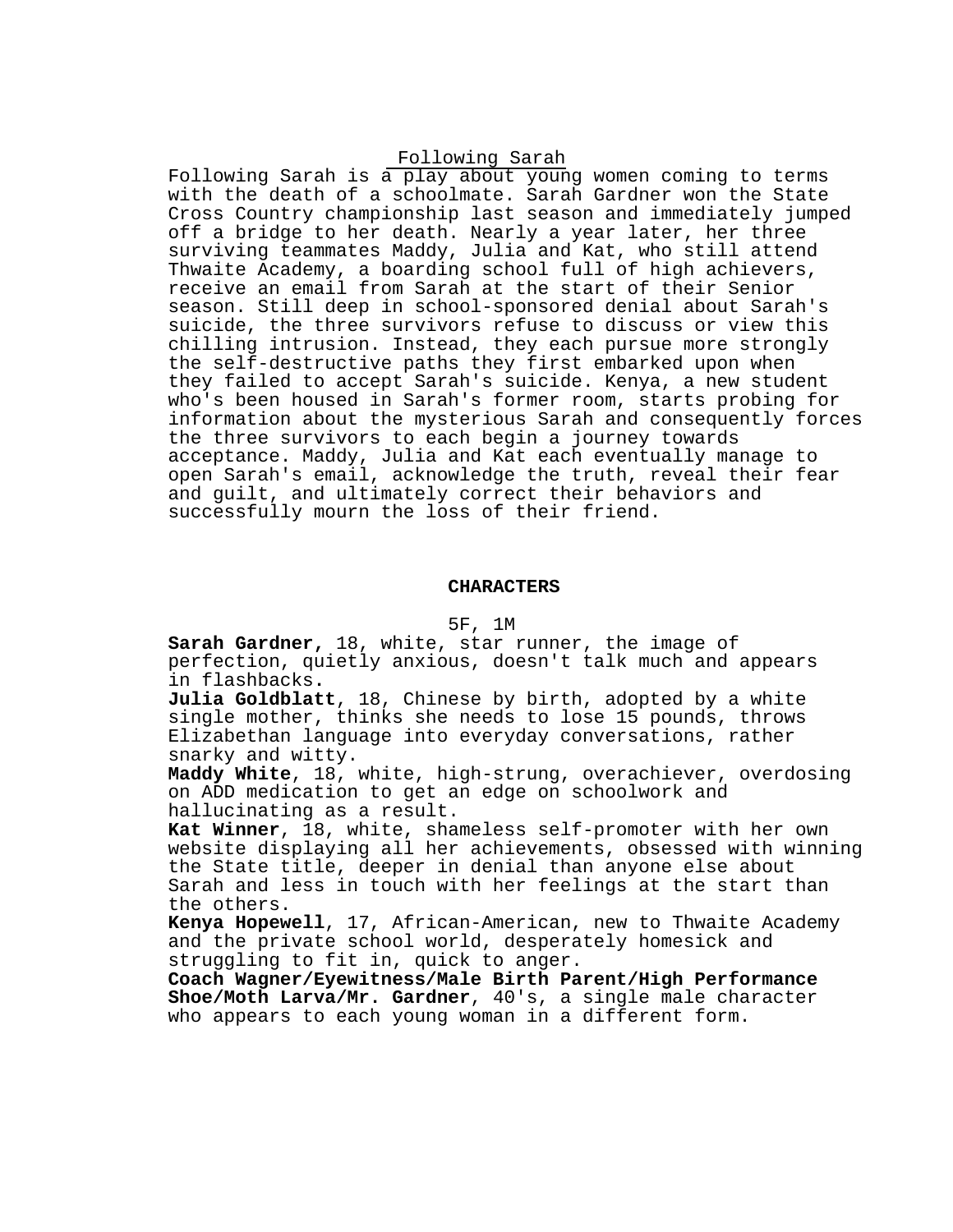Late Summer and Early Autumn, Thwaite Academy

"Oh, I know when we stand before a helpless Doom how hard it is to bear." --Euripides, Iphigenia in Aulis, ll. 1369-70.

"The real destroyer of our happiness is always there within us…So long as the enemy is there, and so long as we are under its control, there can be no permanent happiness.

--His Holiness the Dalai Lama

Style note: Italicized sections within speeches are meant to represent the voices of the students' parents. Each of the four young women shares with us conversations with one of her parents.

# Following Sarah

(Orange-gold rays of late summer light illuminate the inside of two elevated Juliet Balconies (railings in front of a set of French doors which open inward above the stage). We hear a mixture of cicadas and crickets; summer is giving way to autumn.)

(In shadows, COACH WAGNER, 40, in coaching shirt holds a stopwatch. SARAH, 18, white, with a ponytail, is dressed in a Cross Country uniform.)

COACH WAGNER This is your moment. This is your day. This is your life.

> (A starting pistol is fired. SARAH runs.)

> > SARAH

Every race has three parts.

(Somewhere else, KAT, 18, tall, white, athletic, powerful and dressed for running, is there, stretching.)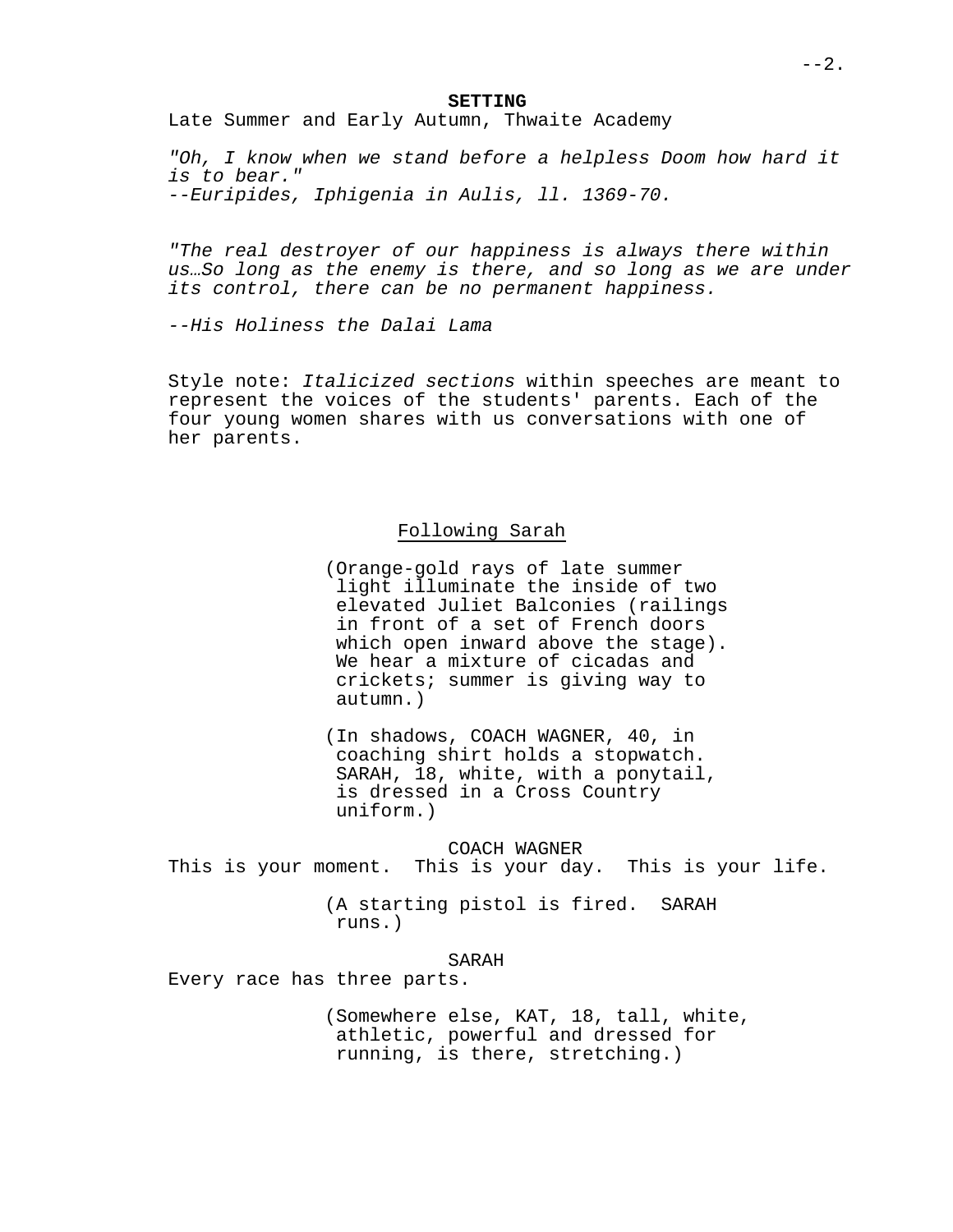KAT

Seventeen fifty-seven.

# COACH WAGNER

Run smart, Sarah!

# SARAH

You run the first third of any race with your head.

(Somewhere else, MADDY, 18, shorter than KAT, white, thin, dressed in running shorts and a T-shirt, is also there, stretching.)

MADDY

Nine weeks. Sixty-three days. Fifteen hundred and twelve hours.

COACH WAGNER Perfect, Sarah! Right where you want to be.

SARAH You run the middle third with your legs.

> (Somewhere else, JULIA, 18, Asian-American, not thin, also dressed to run, is there, stretching, sort of.)

> > JULIA

Fifteen pounds.

COACH WAGNER There's my girl! One more, Sarah!

SARAH You run the final third with your heart.

> (Somewhere else, KENYA, 17, African-American, athletic looking, is there, stretching.)

KENYA Three miles? Three? Are y'all kidding me?

COACH WAGNER Yeah!!!!! Yeah!!!!!!!! All right Sarah!!!!!!!!!

(SARAH stops running.)

SARAH

Seventeen fifty-eight. Impressive.

KAT

I will run Seventeen fifty-seven.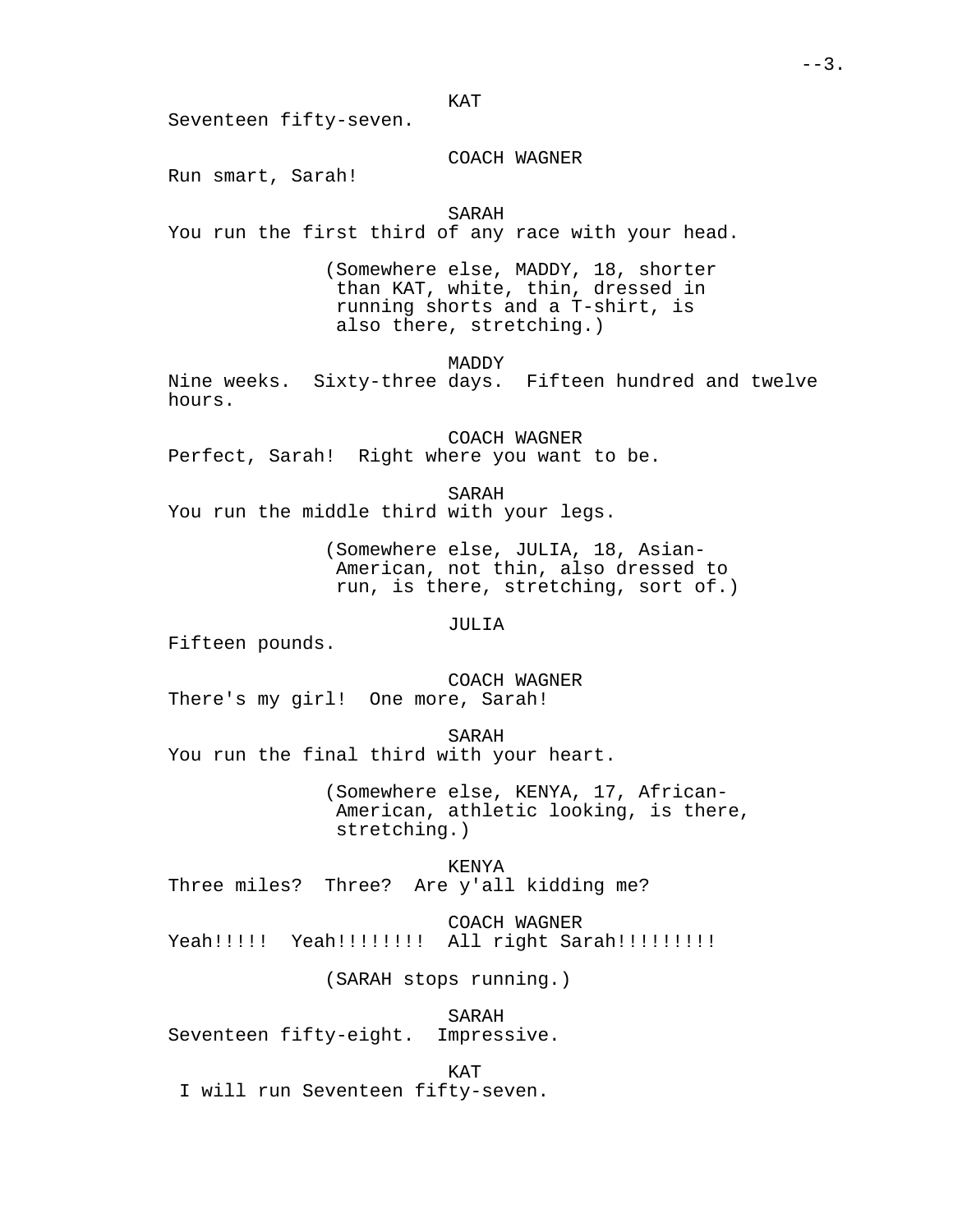SARAH

State Champion. My picture all over the place. Impressive.

JULIA

Just fifteen little pounds.

SARAH

Forty-seven weeks to the first meet of my soon-to-be impressive college career.

MADDY

Only nine weeks to the end of the season.

SARAH

The fastest in the state at three point one miles. Impressive.

KENYA

Three miles? Anything longer than 800 and I puke!

COACH WAGNER The most impressive runner I've ever coached.

(SARAH begins running.)

SARAH

Important.

KAT

And all those Admissions officers will see my tweet at the finish line - "Kat Winner sets the new State record in 17:57."

SARAH

Important.

MADDY "Oh, Maddy! Another Varsity letter and you'll be the wellrounded girl we always hoped for!" Just nine weeks.

SARAH

Important!

JULIA

"Just fifteen, Julia, and I'll get you the eyelid surgery and you'll be beautiful!" Really, Joanne?

# SARAH

IMPORTANT!!

# KENYA

"You damn well better hightail it through the woods for three miles with those skinny white girls if you want to fit in, Miss Kenya Hopewell!" Thanks, Mama.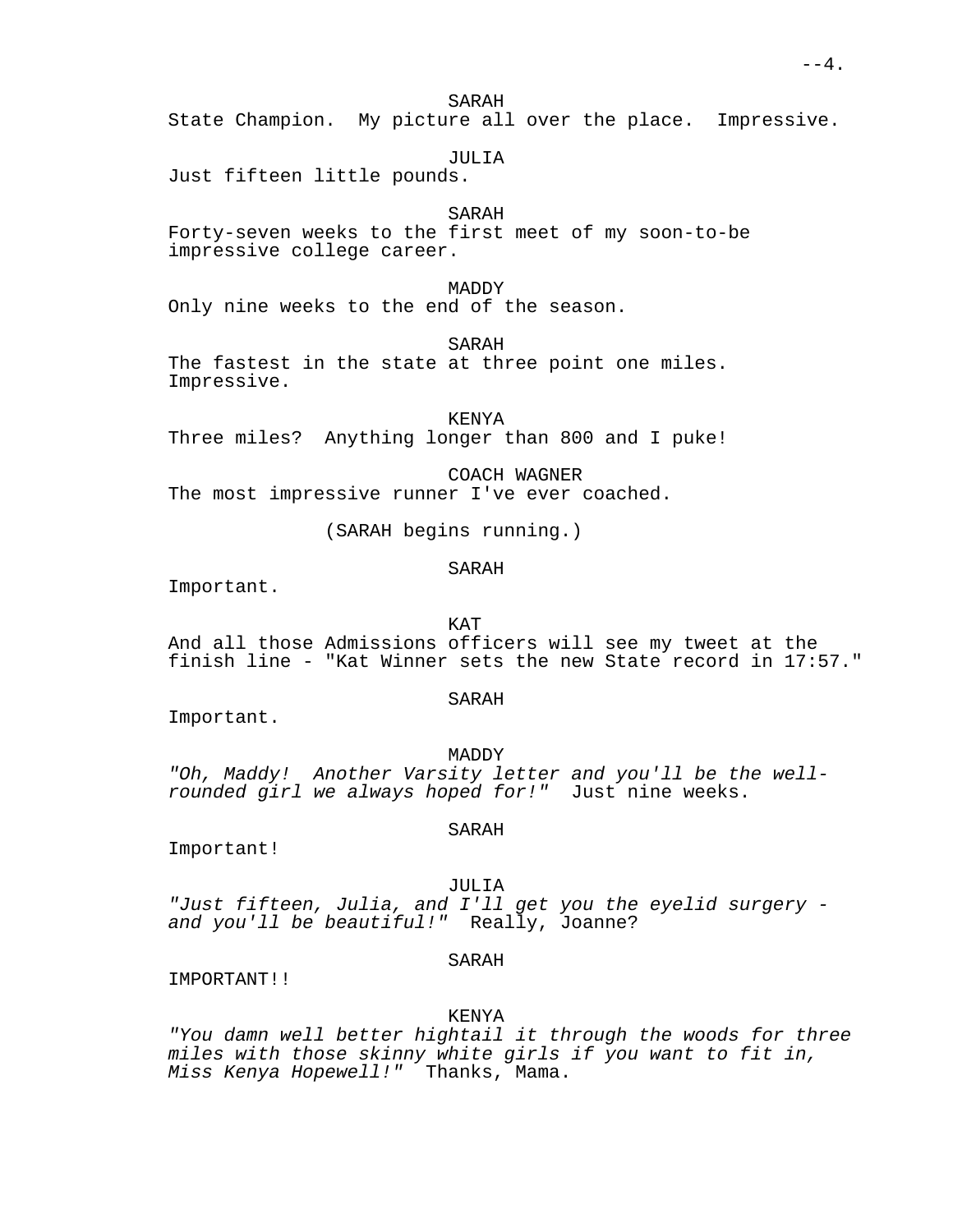#### SARAH

Important.

(SARAH stops running. She takes out a phone a presses a button. She appears to climb. She appears to spread her arms as if she is going to fly. She appears to leap. She disappears. COACH WAGNER disappears.)

(KAT looks at her phone.)

KAT

Oh my God. Oh. My. God!

(JULIA looks at her phone.)

JULIA

Big Stinky! Is this somebody's idea of a joke?

(MADDY looks at her phone.)

MADDY

I really, really, really hope this is one of my hallucinations.

(KENYA looks at the three of them.)

KENYA

I just hope I don't puke.

(JULIA's dorm room at Thwaite Academy. Blue fluorescent institutional lighting and just a little bad furniture inside one of the Juliet balconies. KAT and JULIA are there. JULIA is unpacking. She is no longer wearing running clothes, but KAT is.)

KAT

Wait, Steffie got kicked out? When?

JULIA

Last week. They clean the mattresses right before we all come back, and they turn the one Steffie had last year and her stash falls out. And so get this - Miz Jeffries calls her up and Steffie tells Miz Jeffries it's mine.

KAT

Shut up!

JULIA

So Miz Jeffries calls my adoptive mother.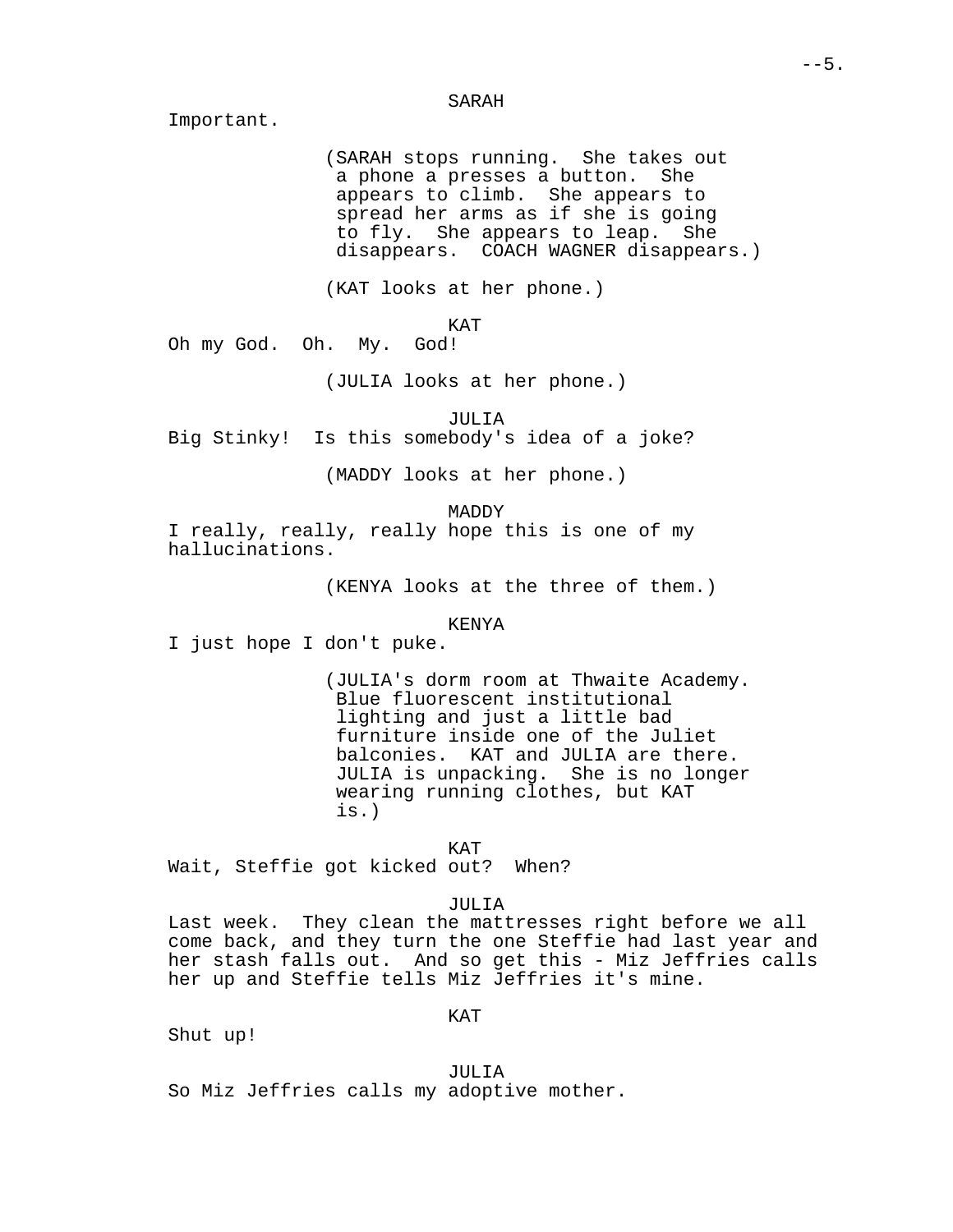## KAT

Joanne must have freaked.

## JULIA

I was like "Joanne, give me the phone" and I said "Miz Jeffries, I'm on partial financial assistance. If I had a stash at school do you think I would forget to take it home with me over the summer? Steffie Miller is rolling in it. She can afford to be careless with her stash." And Miz Jeffries is like, "Why would she say that? She's your best friend." And I'm like, "Not anymore." The bitch.

KAT

So does that mean you guys aren't...

JULIA Be gone with her! Other fish on the playground.

KAT

So you're getting a new girl.

# JULIA

Obviously.

## KAT

I mean as a roommate.

## JULIA

Once again Kat Winner's powers of observation stun the crowd! Shall we post this revelation to AdmitKat.Com? Joanne is highly impressed with your website, by the by.

KAT

Whatever. My father made me take down the video of State. It's crass, Kat. They know you finished fifth without the video.

# JULIA

All that hullabaloo.

# KAT (looking at the

# unoccupied "bed")

Do you know if they change out the mattresses...or if they just clean them?

> (SARAH enters the room, lingers for a while, then leaves.)

# JULIA

They just clean them. I asked.

KAT

I would be so freaked out if I had gotten this room.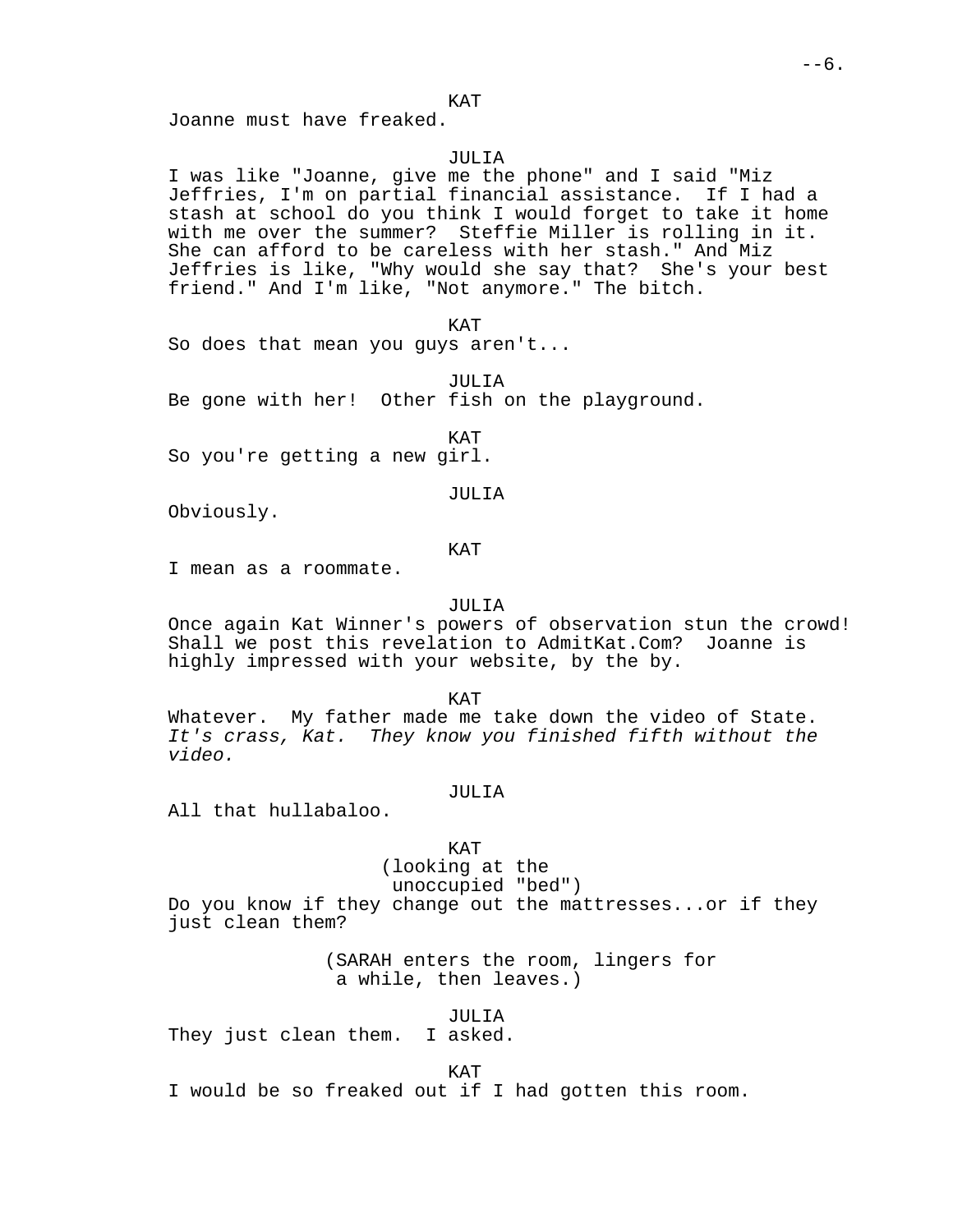JULIA Figures they'd give it to me. KAT Did you run much this summer? JULIA Why, do I look fat? KAT Are you ready for the season, is all. JULIA I suppose you ran every day. KAT Coach Wagner always - JULIA Coach Wagner's gone. KAT I'm well aware - JULIA I wonder where he is? KAT I got an email - JULIA You too? KAT From Coach Wagner. JULIA Oh, Coach Wagner. KAT Who did you think - JULIA Never mind. KAT He didn't say what he was doing. Just wished me luck. And then they closed his Thwaite email so that was that. JULIA Miz Jeffries doth claim he resigned. KAT Well, of course he did. Wouldn't you?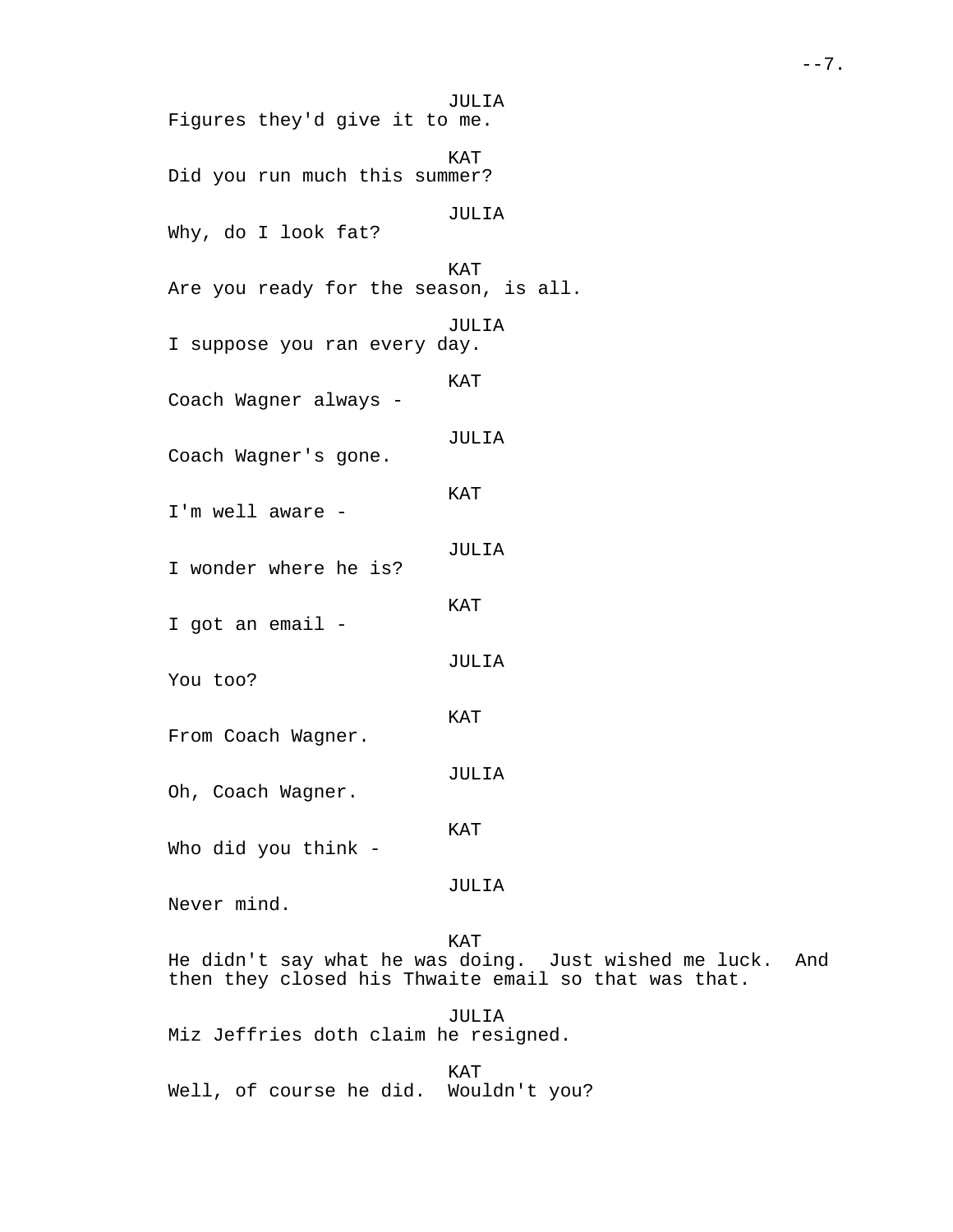JULIA Coaches who win State don't resign.

KAT The new coach seems nice. You'll like her. She's youngish. But she knows what she's doing.

# JULIA

Uh huh.

KAT She's letting me do captain's practice on Wednesdays. She's got a good sense of humor. I'm pretty sure she's a lesbian.

JULIA Does she have four wheel drive and cruise control and a plush leather interior? I'm not running, Kat.

KAT You were doing so great at the end of last season.

# JULIA

I've got college apps.

# KAT

So do I.

JULIA

My grades need to be way better.

KAT

They'll wonder why you quit.

JULIA

Miz Jeffries asked "was the State meet what drove you to drugs?" Gawd.

KAT

Julia, there's only me, you and Maddy left.

JULIA

I'm sure there'll be some eager freshmen.

KAT

Who may drop out, get injured...Come on, how incredibly embarrassing would it be if the State champions couldn't even defend with a full team of five?

JULIA Please don't tell me you forgot I was seventh on the team.

KAT

This year you'll be third or fourth. Colleges will love you -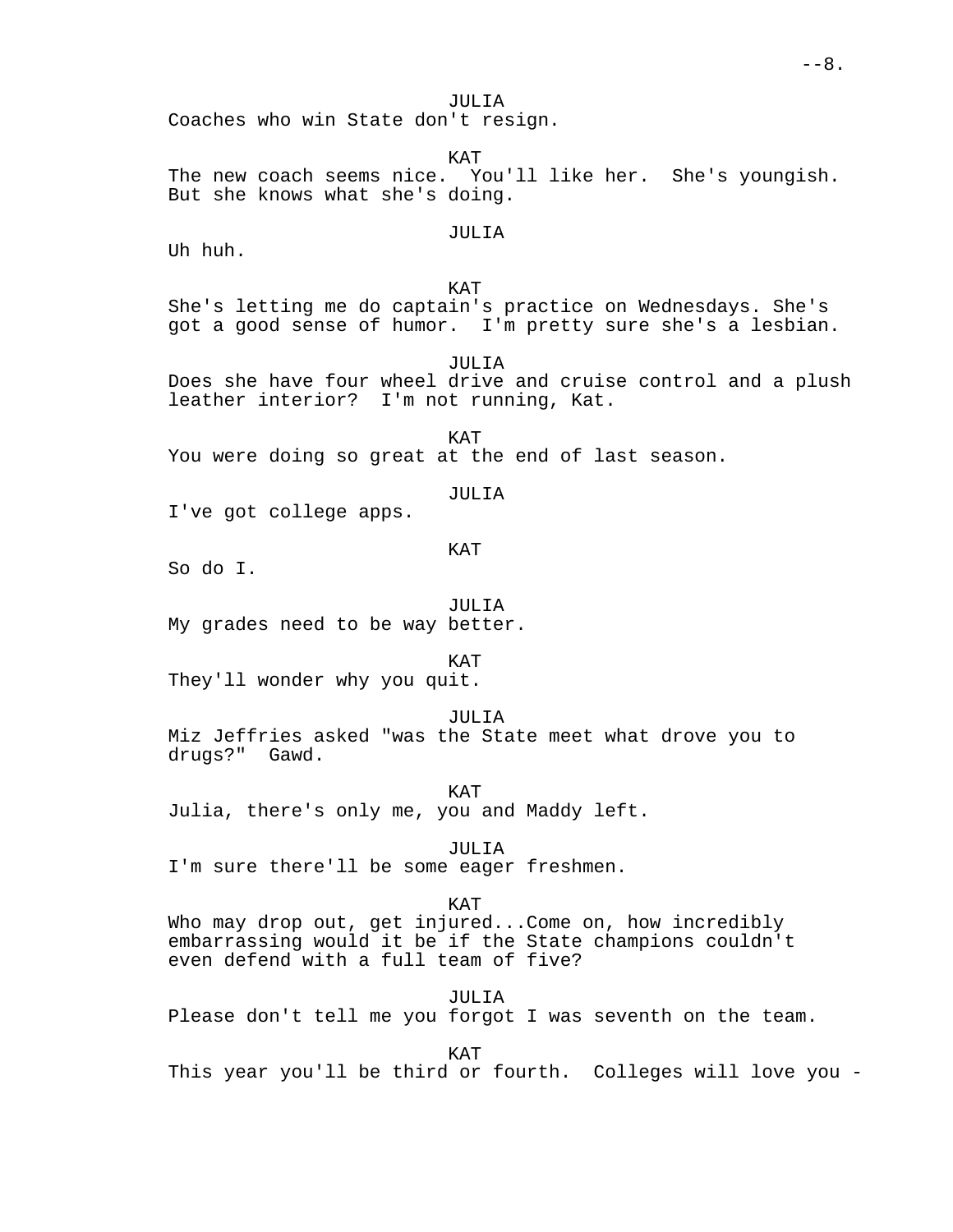Those places actually count in the team score. Sixth and seventh don't count. What was Jess's place at State last year?

KAT

Twenty-fourth.

JULIA

Kat, I was two hundred and thirty-fifth. And I smoked more cigarettes that I ran miles this summer. Our team is not going to win State again if I'm one of our top five girls.

KAT

I know our team won't State. But I can be first at State. And I can't run in the State meet unless I'm part of a full team of at least five.

# JULIA

It hurts too much.

## KAT

No pain, no -

#### JULIA

I'm not talking about that.

KAT

Those counselors said -

JULIA

They were clueless.

KAT

You'll feel better.

JULIA

You sound like Joanne.

## KAT

As a tribute then.

## JULIA

Wait, our tribute was going to be some sort of vlog or something, wasn't it? You said you'd set it up.

## KAT

I will set it up. I will.

#### JULIA

Not that you should even have to. The school should do it!

KAT

Julia -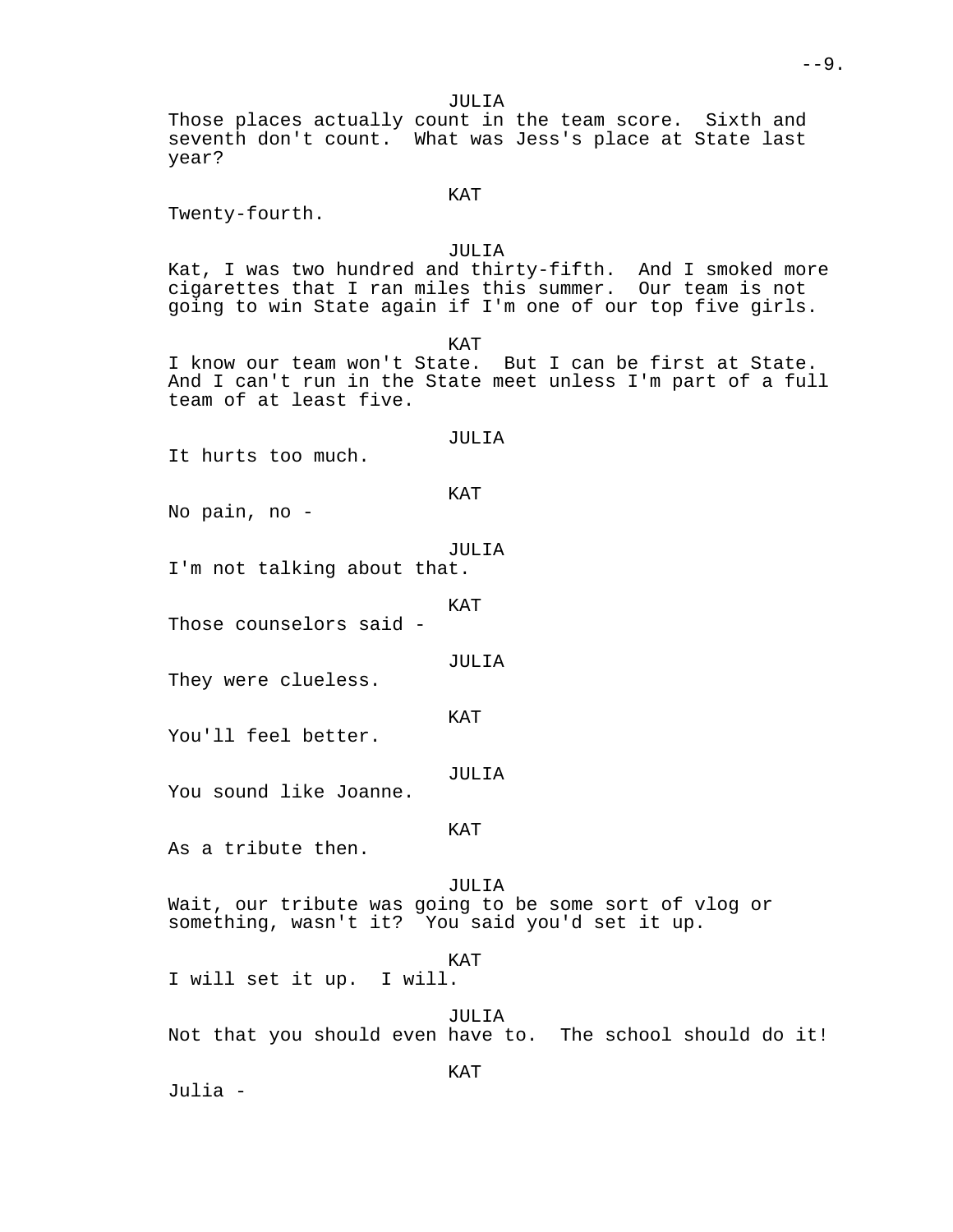And I told Miz Jeffries when she falsely accused me of being a stoner that no, I was not, thank you very much, but if I was it was her fault because Thwaite Academy didn't do a damn thing after Sarah Gardner -

KAT

You did not!

## JULIA

No. I did not.

KAT

I'm looking at this season as my tribute. Please, Julia? You looked so beautiful at the end of last season.

# JULIA

Set up the online memorial, the vlog or whatever it is. And I'll consider it.

> (KENYA is there, in dressy clothes, with some luggage. Her hair is not in a pony tail. She wears large hoop earrings.)

# KENYA

Excuse me, is this 502? Well, obviously it is. Miz Jeffries said I'm in here. My name is Kenya Hopewell. I let people laugh at my name the first time they hear it and then that is it!

#### JULIA

Hey. I'm Julia. I sort of took this bed. But I don't really care.

## KENYA

The other one's fine. But...

KAT

Oh, I'm in the other room.

#### KENYA

I can't believe I gotta walk up to the fifth floor! There's no elevator?

KAT

There are only two rooms up here and they're for seniors. Are you -

#### KENYA

I'm a junior. But Miz Jeffries said this was the only room left.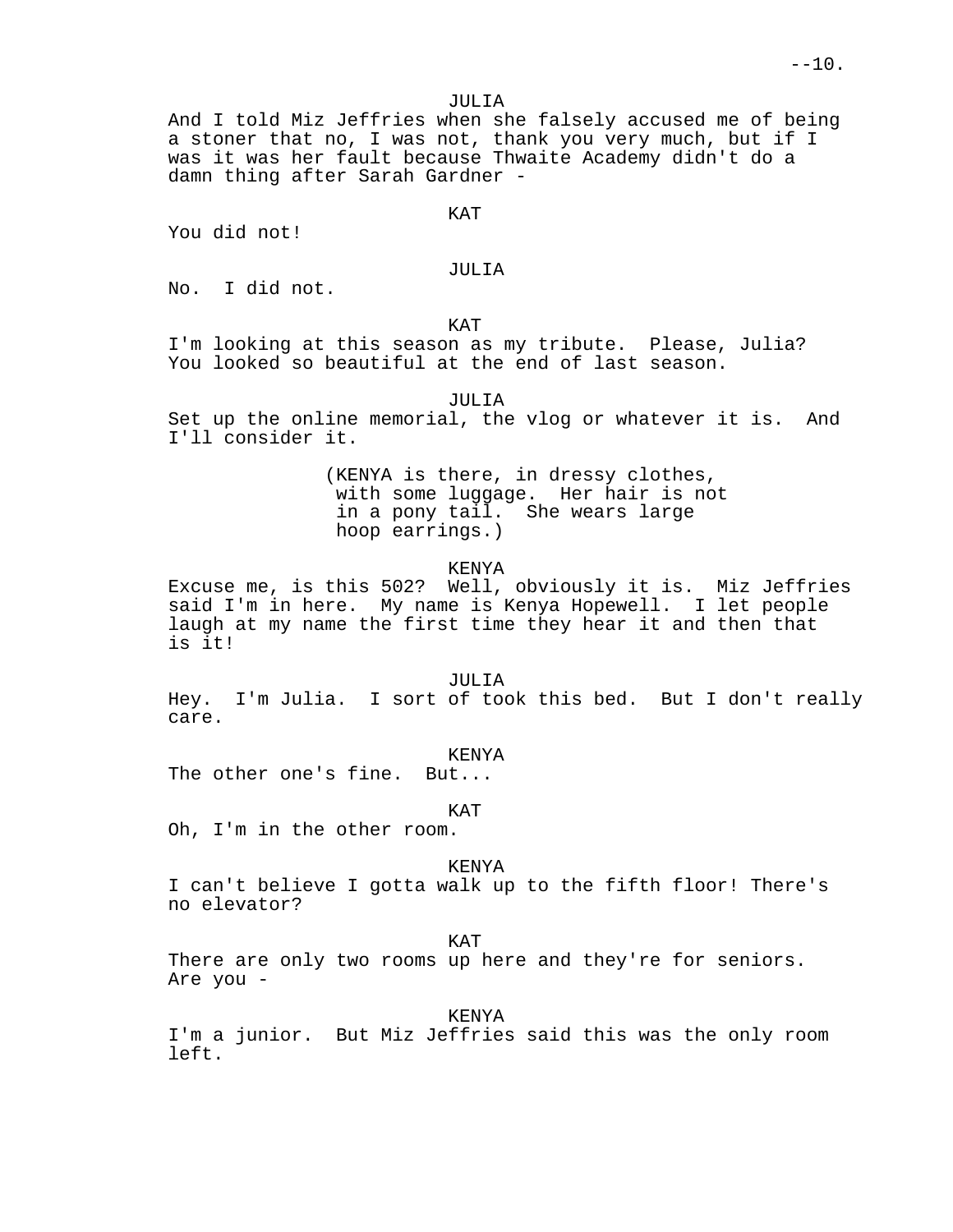Thanks, Steffie.

# KENYA

She said this room would be good conditioning for a runner.

KAT

Wait, do you run Cross Country? The Coach said there was a Kenya -

# KENYA

It must be the other Kenya. Just kidding. My thing is Track. 200 is my specialty. When I get an inside lane I burn that curve so they hear me coming and I got the sweetest lean at the end -

KAT That's Spring. What about Fall?

KENYA

The letter said, "We invite you to consider our Cross Country program - "

KAT We need you out there. Cross Country's killer.

## KENYA

What killer?

KAT We-won-State-last-year killer. I'm Kat. The captain.

# KENYA

I don't know -

KAT There's a boys' school two miles down the road. We run there a couple of times a week and work out with their team.

# JULIA

Yippee.

KAT A fall sport is a great way to fit in.

# KENYA

So I've been told.

KAT We're meeting at the Gym at 6:30 for a four.

# KENYA

Four?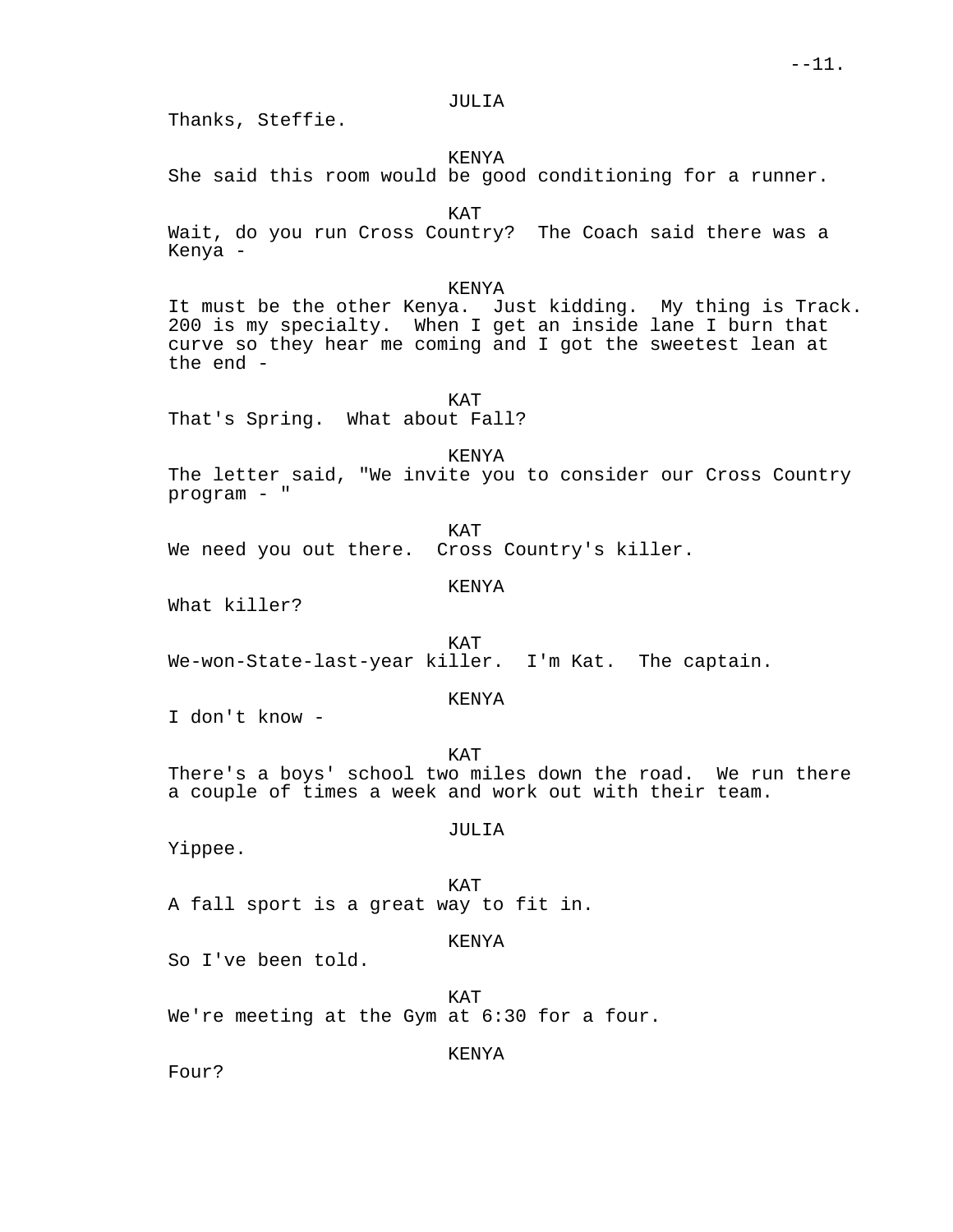KAT

Miles? You do run, right?

KENYA

I mean...is four all y'all are doing?

KAT

Eat light. And make sure Julia's there. Oh, and during meets, we wear these ribbons - Thwaite green and gold - so try to grow your hair out or something.

(KAT is gone.)

KENYA

So...wait are you really...Julia Goldblatt?

JULIA

Uh huh. Why?

#### KENYA

You just don't look like I expected a Julia Goldblatt to look.

JULIA

I'm adopted. From China. Joanne went and got me for a 40th birthday present for herself. I go all the way to China for you, the least you can do is practice your cello. Where are you from?

## KENYA

New York.

JULIA

Me too. 73rd and Broadway. You?

KENYA

Your picture's on the website. With a cello.

JULIA Impressive. My lady doth do her homework.

KENYA

I memorized that website so I would be ready. "The oldest continuously operating girls' boarding school southwest of the Connecticut River."

JULIA

Uh huh. Well, your picture will be up there in short order, too, I'm sure. We're part of their Diversity kick. All ten of us. So how did you hear about Thwaite?

KENYA

Is Thwaite a secret?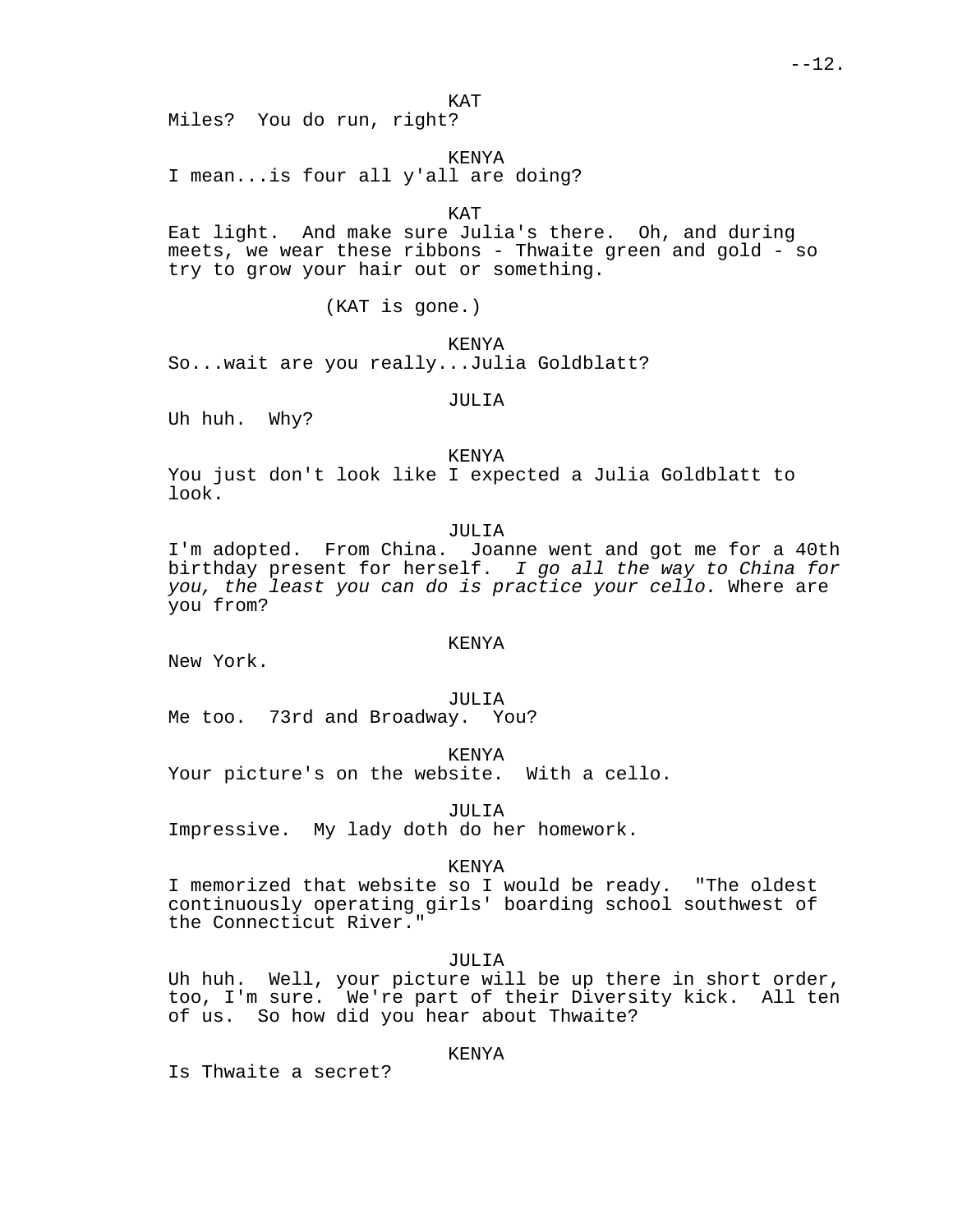I just meant -

# KENYA

It looked like there were a lot of girls of color. They said -

# JULIA

It does look like that, doesn't it? I'm Jewish, too, so I count double. And I'm a lesbian, but they don't count that. They'd rather not hear about that. Yay, diversity!

# KENYA

Why are you angry?

# JULIA

Why are you scared? Don't worry. You're not my type. You're completely safe in that bed. Oh, but there is one thing about that bed that you should know. About Sarah Gardner. Do you know about Sarah Gardner?

# KENYA

Did I miss that?

# JULIA

They didn't put that on the website. Sarah Gardner was the best Cross Country runner in the history of Thwaite Academy. Sarah Gardner was one of the best Cross Country runners in the history of this state. And Sarah died right after winning the State meet last year. And that was her bed.

> (SARAH is there, lingers, and leaves. A few more leaves fall from near the Juliet balconies. MADDY and KAT are in their room across the hall. MADDY is still in her running clothes and is rocking back and forth looking at her phone. KAT is unpacking.)

#### KAT

I met Julia's roommate. Kenya or something. She looks fast. We're running at 6:30. Oh, and tell Julia how good she looked at the end of last season. We can recruit freshmen tonight after...what's the matter with you?

# MADDY

(picking at her skin)

AAAAAAAAAAGGGGGGGGGGGHHHHHH!! OK, I'm definitely gonna have a nightmare tonight so I'm just apologizing in advance. I'm sorry I'm sorry I'm sorry I'm sorry I'm sorry.

KAT

School hasn't even started yet.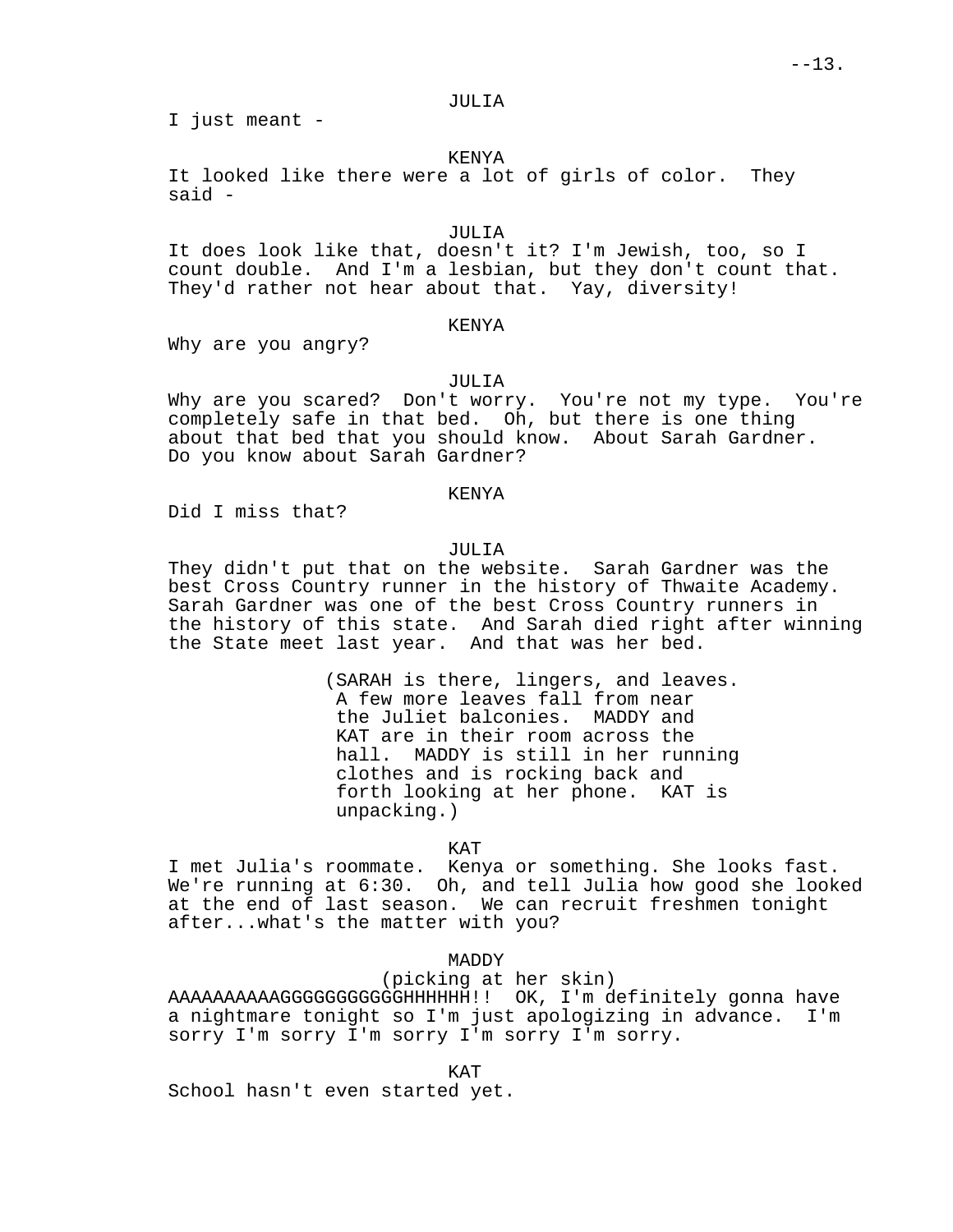MADDY (handing KAT her phone.) Look. So I'm not imagining it?

KAT

Wait, Maddy, are you still taking those pills? That's gonna completely screw up your running -

MADDY

It's not the pills! It's THAT!

KAT (overlapping) And there's nothing to study yet!

MADDY

Did you get one, too?

KAT

No.

MADDY

Oh God, Oh God, Oh God!

KAT

Are you gonna open it?

MADDY

No! Maybe. I don't know.

KAT

It's probably some joke. Some sick joke. Someone pretending -

MADDY

It's from her school account. Sarahgardner at Thwaite dot net. Subject: Important. So someone would have had to hack in -

KAT

Jess! Jess was so pissed at us...and even though she left she could still -

MADDY

Jess wasn't pissed at me.

# KAT

Well, I just meant -

MADDY

Not even Jess would do that. And why me? I mean, you didn't get one. Did Julia say anything?

KAT

No.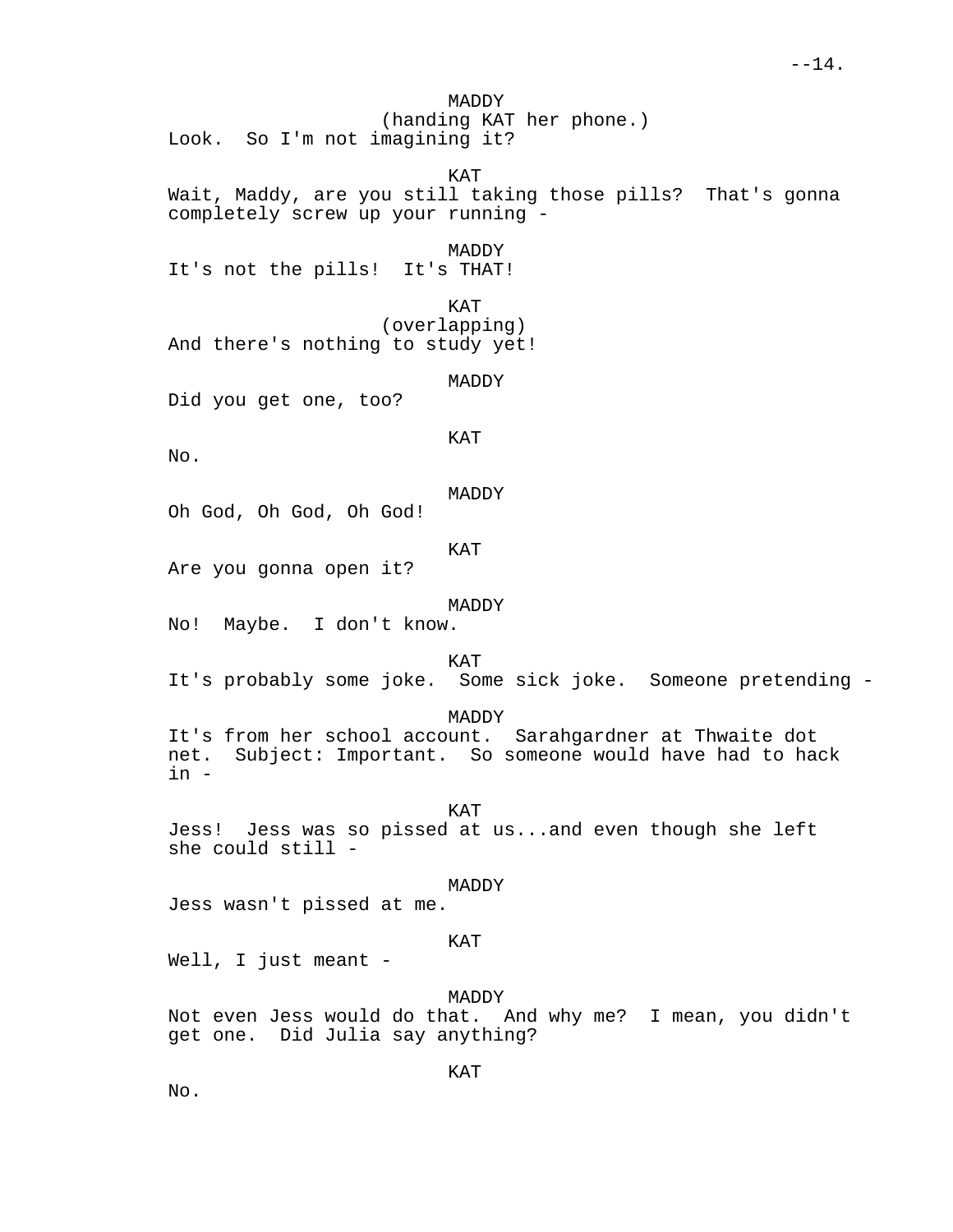God! Why does the most important year of my life have to start out this way??!! First they stick me up here on the fifth floor and now this!

> (MADDY rocks and picks at her skin and takes a pill.)

> > KAT

If you're freaked out you shouldn't be taking stimulants!

MADDY

I want to get going on my Science project. If I work all night on it I won't have to think about this! My father -

KAT

Dead people can not send email!

# MADDY

I'm not a complete whack job, Kat. She obviously scheduled it to be sent today. Maybe she figured she'd be off at college and was thinking about us being stressed at the start of our Senior year. Or maybe she knew how much of a let down it would be to come back and know that we could never win State again, not without her and Lindsay and Amber, and she wanted to cheer us up and take care of it when she was thinking about it. Remember how busy she was then? All the interviews and the recruiters and her personal trainers and all that? And her Dad! My God, her Dad…Of course she had to do things ahead of time, of course she did! It makes perfect sense!

**KAT**

So then open it. See what she had to say. "Run hard, girls!" "You don't have to be in the lead if you have the courage to come from behind!" "Stressed is just desserts spelled backwards!" Do you think it's something like that?

## **MADDY**

I wish!

## **KAT**

Wrong! Because Sarah never did anything like that! You're the one who writes little inspirational quotations on footshaped pink paper cutouts you stay up to three to decorate and tape on everyone's door. Not Sarah! Sarah might have something left to say but it is definitely not an inspirational quotation to be copied in Maddy White's team memory book. But open it and prove me wrong.

## **MADDY**

Oh God, Kat, what if it's her note?

## **KAT**

It was an accident.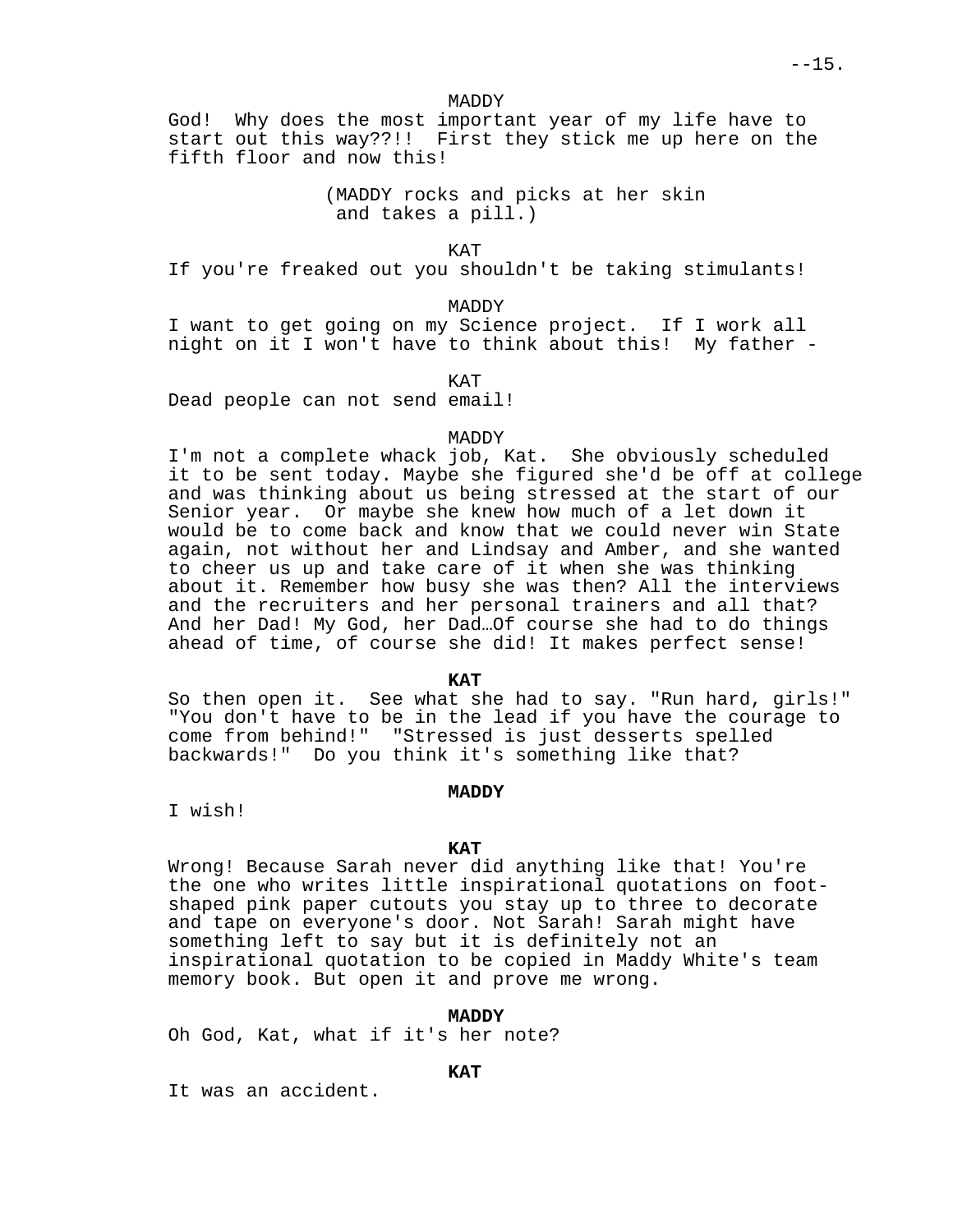We drove by there. On the way in today. Dad, can you please take the next exit? But he took Bishop Road. Maddy, you have to face it-

**KAT**

People post complete bullshit on line.

**MADDY**

There's a chain link fence there! You can't fall.

**KAT**

That was almost a year ago. They probably put the fence up after what happened.

#### **MADDY**

It didn't look new.

**KAT**

All those ridiculous posts about her -

## **MADDY**

I think I'm gonna pass out.

**KAT**

Did you eat today?

#### **MADDY**

Yes.

**KAT**

What did you eat?

**MADDY**

A cookie and a bean. What??!! Carb, protein and fat, just like Coach Wagner -

## **KAT**

Maddy…

#### **MADDY**

Look, I can't open it and I can't not open it.

#### **KAT**

We're going to eat a real dinner. And then do four miles easy. We'll get to know Keena or whatever and tell Julia how great she looked at the end of last season and -

## **MADDY**

I'm not sure…I'm not sure I want to run.

**KAT**

It's an easy four. Ten minute pace. We'll do Muddy Creek.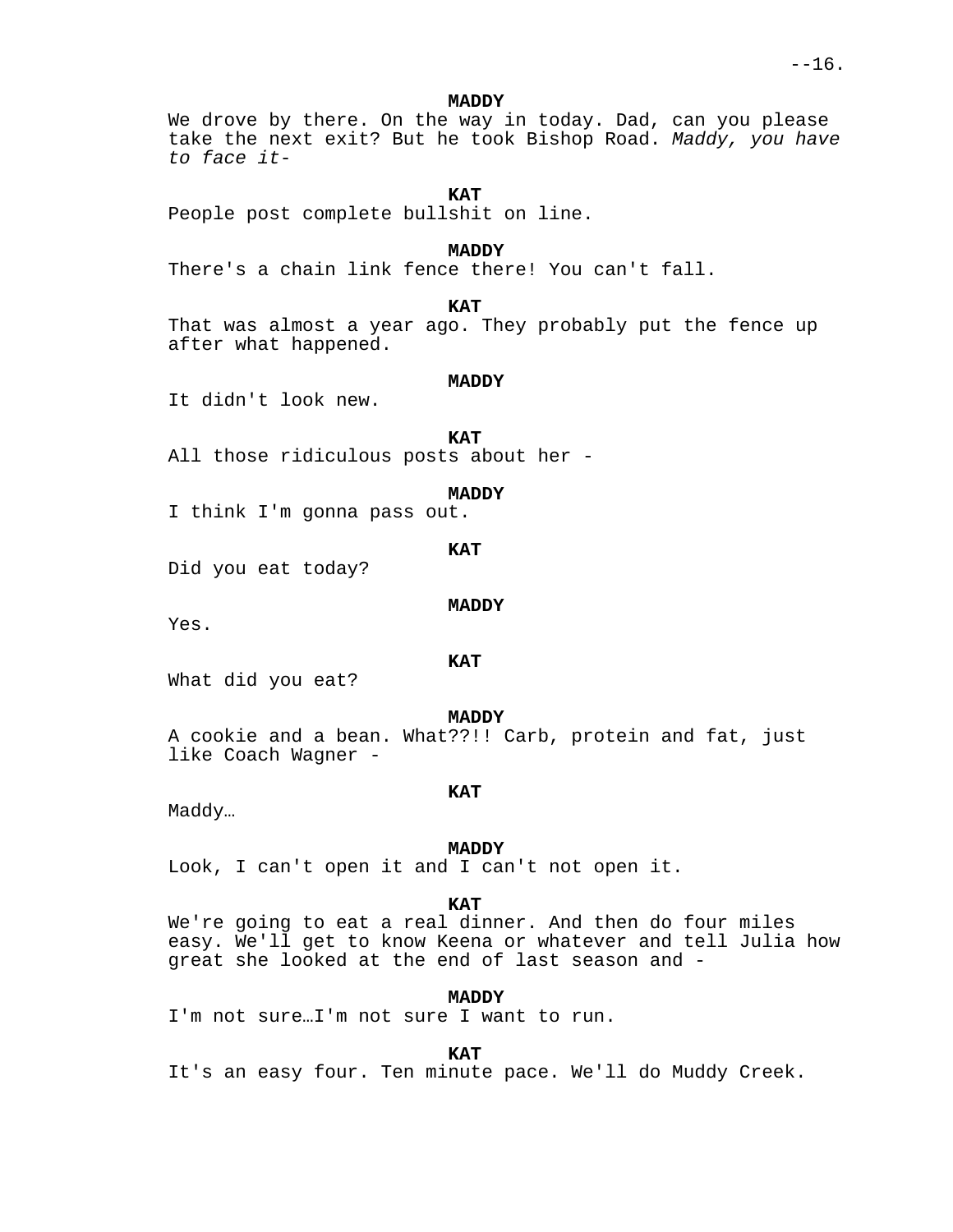Not the place with those dangling worms!!

**KAT**

Or we can run down to Wroxeter. You can see Tyler's new buzzcut. He thinks he looks hot, but honestly -

# **MADDY**

I don't want to -

**KAT**

Zach Porter? Come on, Maddy! Zach Porter??

**MADDY**

I'm not sure I want to run this year. I think.

**KAT**

God, you and Julia are such wimps!

#### **MADDY**

Julia's quitting, too?

# **KAT**

No, she is not. And neither are you. Look, you can't study all the time, well, YOU can, but you shouldn't study all the time and you sleep better when you're running -

#### **MADDY**

I'll run, I just don't want to compete.

**KAT**

"I run for fun" doesn't work on a college resume.

#### **MADDY**

But my project's about moths and their flight patterns, so I have to stay up late at night -

#### **KAT**

What about your parents?

#### **MADDY**

I thought YOU would understand.

## **KAT**

I have been killing myself to get to 17:57! And I will get there. And all you have to do is run three miles. As slow as you want. Just so I can run my three miles in 17:57.

#### **MADDY**

You only need four other girls.

# **KAT**

I'm doing it for her.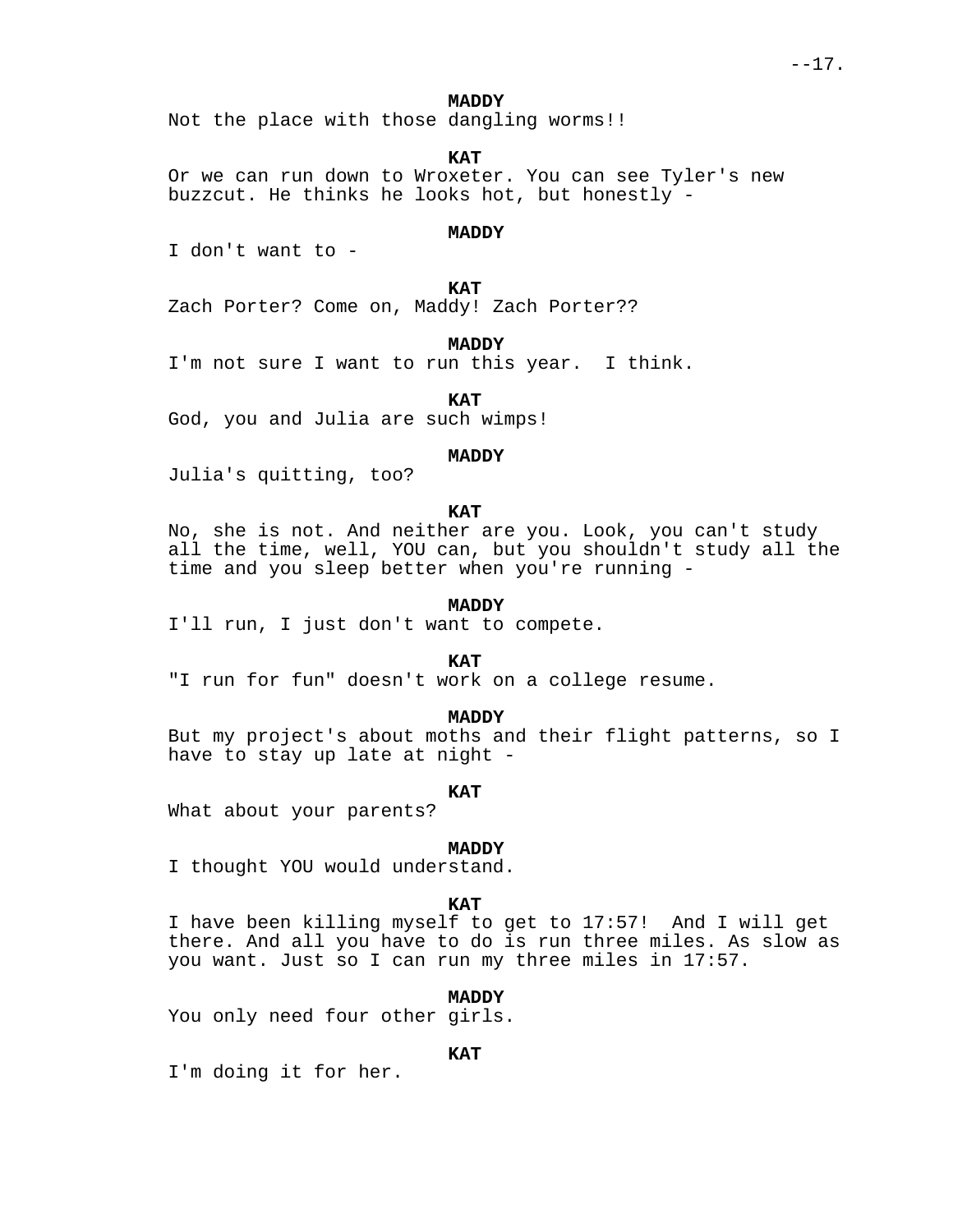If I didn't run, would you hate me?

# **KAT**

Oh, Maddy -

# **MADDY**

Seriously, Kat! If I didn't run, and that meant we didn't have a full team, would you hate me?

# **KAT**

(long pause) No.

## **MADDY**

Oh God.

## **KAT**

What now?

#### **MADDY**

Your eyebrows. Your eyebrows hate me.

**KAT**

For God's sake, Maddy, don't flip out on me. We'll barely have five as it is.

(KAT checks her phone.)

# KAT

Oh wow.

#### **MADDY**

What? Is it  $-$  ?

**KAT**

From Miz Jeffries. We're hosting a meet in six weeks. The Sarah Gardner Memorial Meet. Her parents will be here. And she wants to know what the team has done as our memorial for Sarah.

## **MADDY**

Oh right. That.

(JULIA is there with her phone.)

# **JULIA**

Did you see this?

**MADDY**

Oh my God…What?

# **JULIA**

From Miz Jeffries.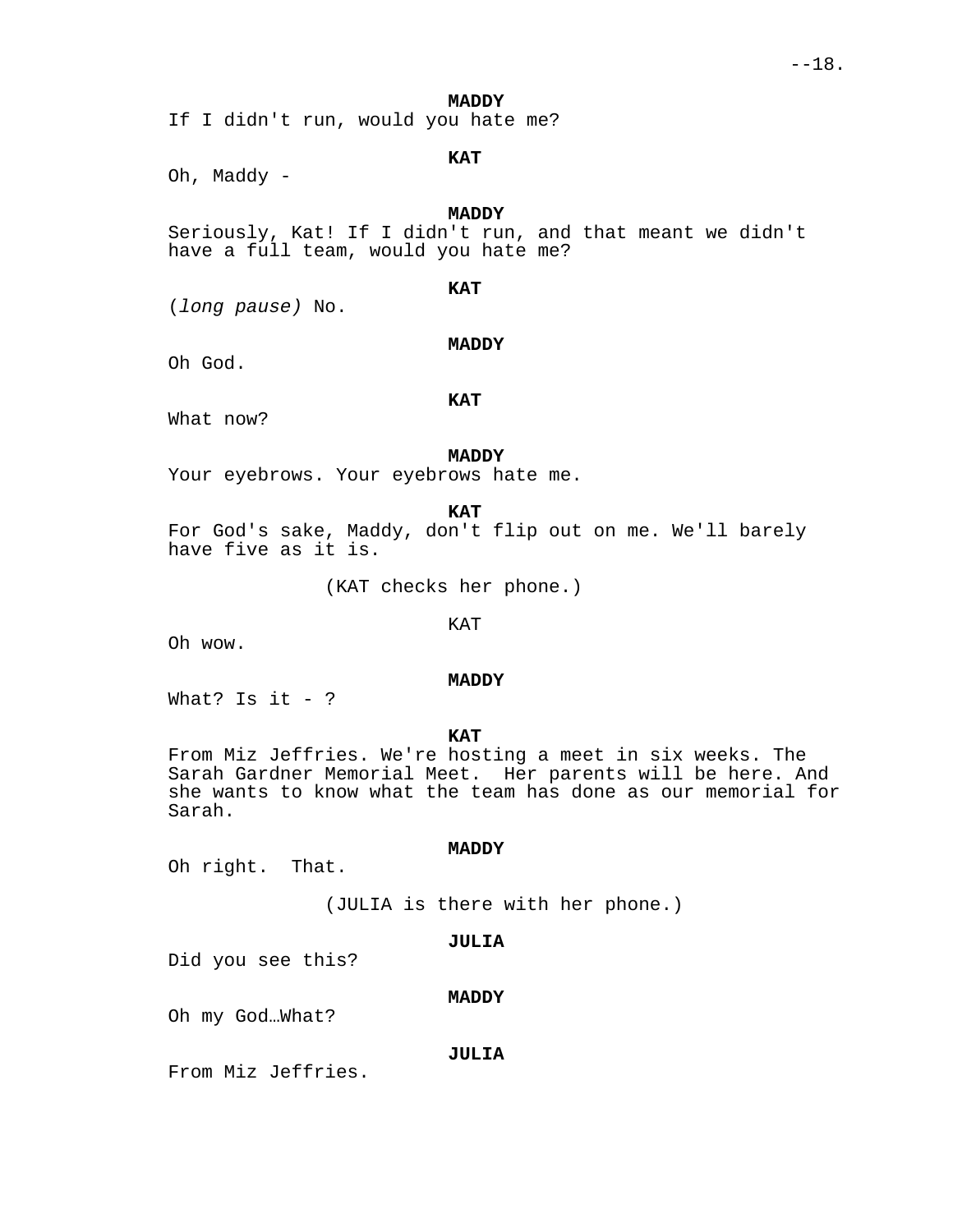Oh.

# **KAT**

I told you, I will set it up.

# **MADDY**

Wait, do we have to make videos? I hate talking in public.

## **JULIA**

Friends! Thwaitelings! Countrywomen! I come to bury Sarah, not to -

# **MADDY**

I really thought you'd be done with the sick jokes by now!

**KAT**

Videos and text, OK. Don't freak out.

#### **JULIA**

And Kat, you can link it to AdmitKat.com, and admissions officers can be impressed by both your technological acumen and your empathy.

## **KAT**

Let's just eat. And then run.

## J**ULIA**

I'm not running a step until it's up and running.

**KAT**

It'll take me fifteen minutes. I'll find you in the dining room.

> (A few more leaves fall. The four girls each take out their phones. KAT works hers intently. JULIA takes a video of herself. MADDY texts into hers. KENYA speaks into hers.)

#### **MADDY**

What should I say? She was…nice.

#### **JULIA**

She was…really nice.

# **KAT**

She was a great captain.

# **KENYA**

Mama, I gotta sleep in some dead girl's bed! Baby, that's called hazing. Probably all a big joke.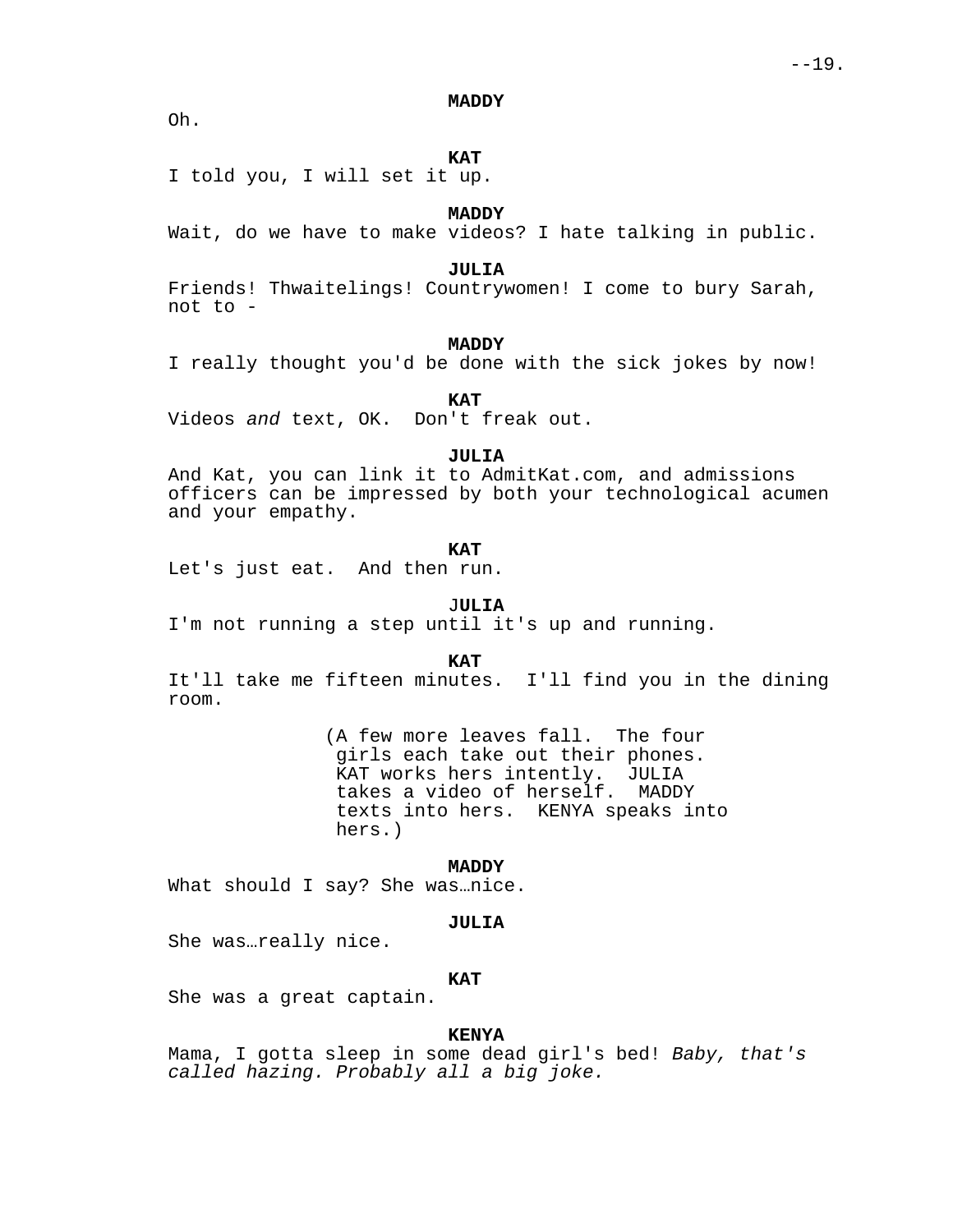She was so smart, too.

**JULIA**

She was really great at the flute.

**KAT**

She worked really hard in practice.

**KENYA**

(texting into her phone) Search. "Sarah Gardner" "Thwaite Academy".

(SARAH is there.)

S**ARAH**

Search images. "Sarah Gardner". "Thwaite Academy".

**MADDY**

She was really…quiet.

**JULIA**

She had well-behaved hair. Beautiful hair.

**KAT**

She worked harder than anyone.

# **KENYA**

"High School Champion falls from bridge moments after winning crown."

**SARAH**

Image: Sarah Gardner winning the State Championship Cross Country Meet.

## **MADDY**

She…was a good listener.

# **KAT**

Even when she wasn't feeling great she was always there.

## **JULIA**

She thought a lot. You could tell she was thinking. A lot.

# **KENYA**

"Victory turned into tragedy as the winner of the girls' state Cross Country championship fell to her death from a highway overpass just moments after winning the coveted trophy."

# **SARAH**

Image: Sarah Gardner showing her gold medal from the West River Invitational earlier that season.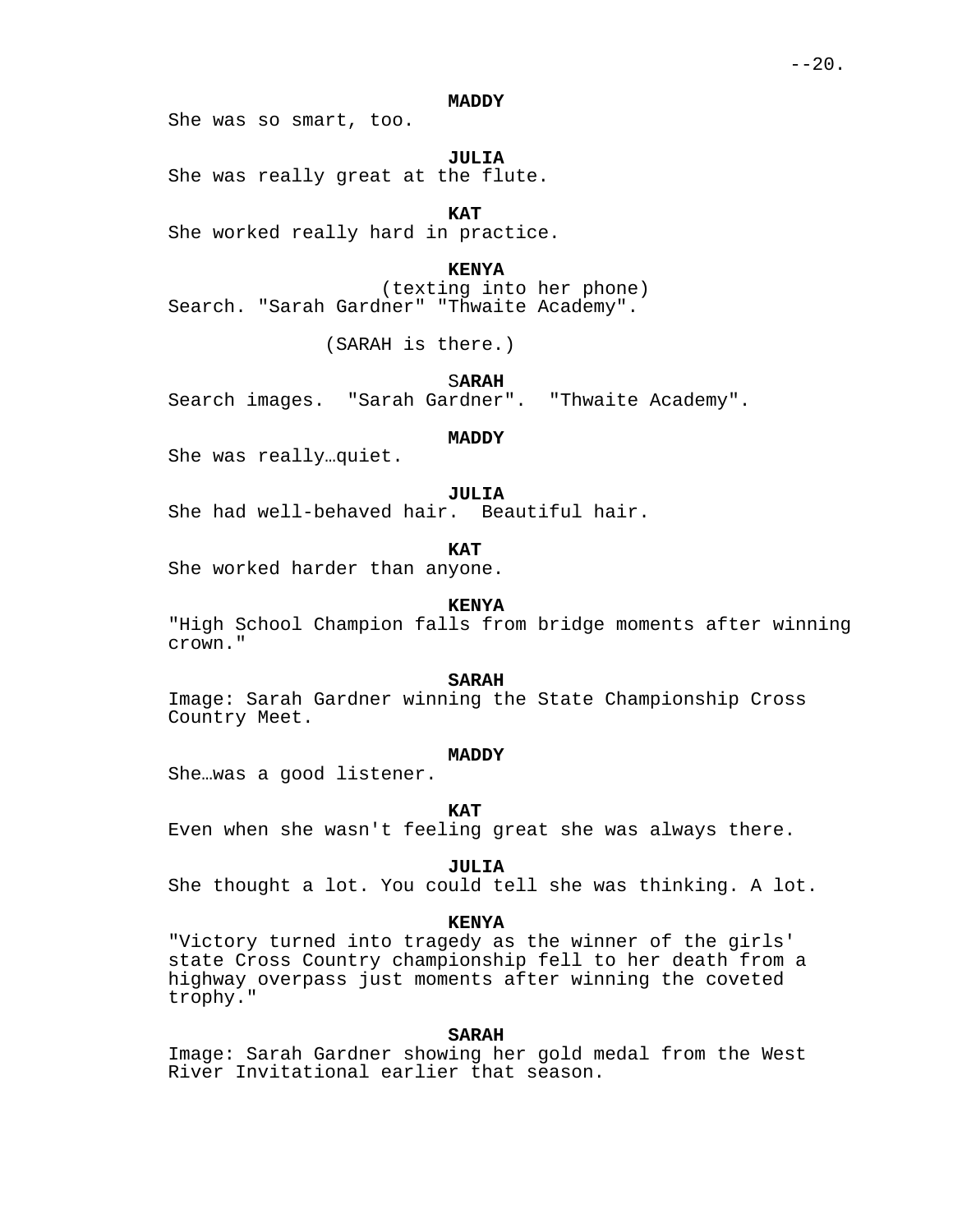It's kind of scary how dedicated she was. Freaky, even.

**KAT**

You damn well better work hard when your parents buy you your own private coach.

# **JULIA**

Who knew that her talents extended to sending posthumous emails?

# **KENYA**

"Gardner was a top student and was being aggressively recruited by the nation's most prestigious running programs."

#### **SARAH**

Image: Sarah on Spring Break helping to build a house for the underprivileged.

## **MADDY**

Sarah's someone you should model yourself after!

**JULIA**

All that talent, brains and looks. What a waste!

**KAT**

Just stay on track, Kat, and they will forget all about Sarah.

**KENYA**

"Officials were at a loss as to how the accident occurred."

# **SARAH**

Image: Sarah Gardner, winning the Martha Thwaite Award for Overall Excellence, as only a junior.

**MADDY**

You could be just like Sarah!

#### **JULIA**

As beautiful as Sarah.

## **KAT**

Better than Sarah.

# **KENYA**

"Officials at Thwaite Academy have refused public comment quote out of respect to the family who wish to keep this matter private unquote."

# **SARAH**

Image: Sarah at the beach. Photo by Dad.

## **MADDY**

She was...nice.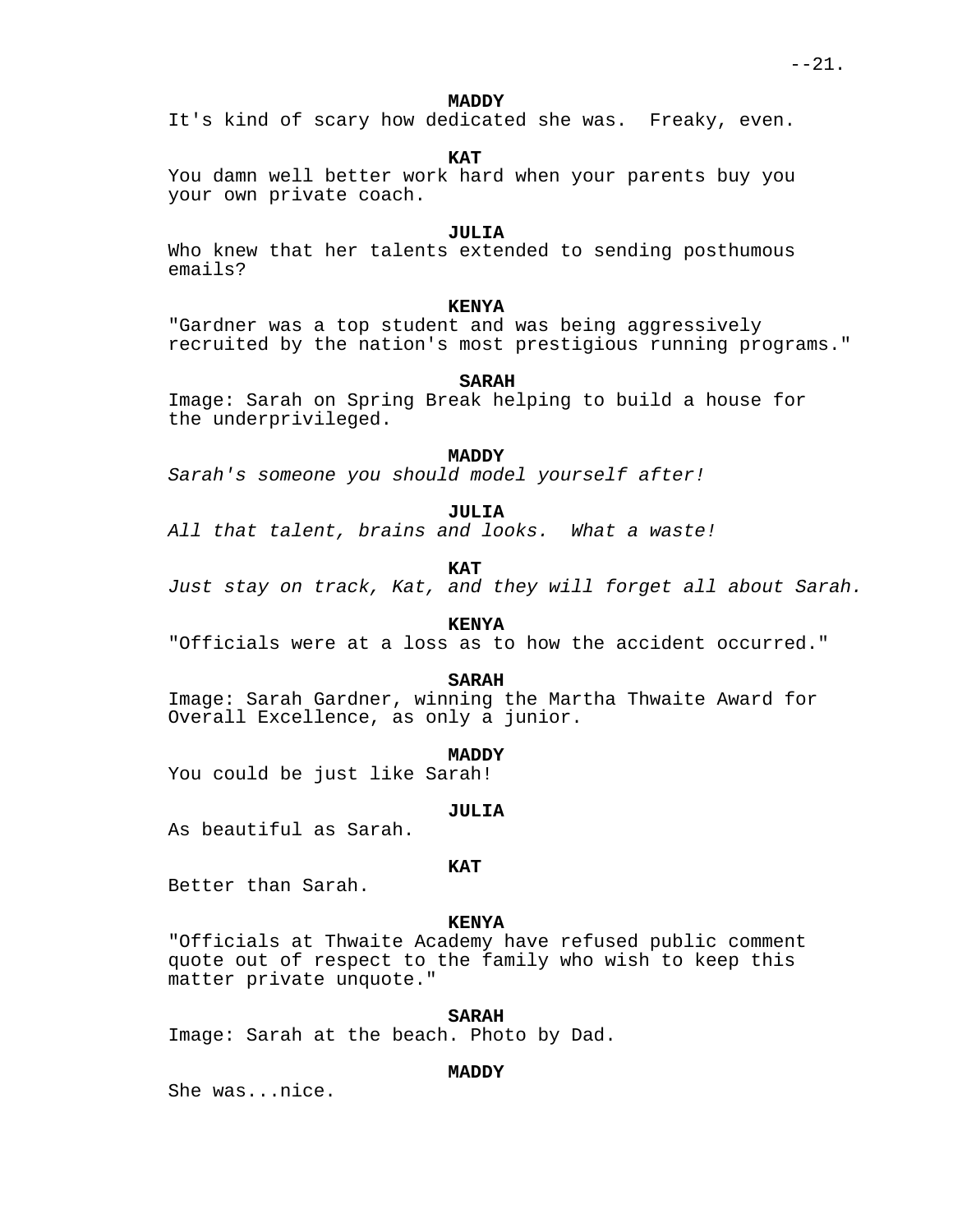She was really...nice.

# **KAT**

She was a great captain.

(SARAH notices something very small that dangles on a thread. She is transfixed by it. Then she is gone. A few more leaves fall. KAT and KENYA are there, dressed to run.)

# **KAT**

Hey, Fartlek buddy!

## **KENYA**

What did you say?

# **KAT**

Farltek? It means speed-play? We run hard then easy. Coach paired us up. We take turns choosing landmarks to run to. You're up.

# **KENYA**

I don't know any landmarks here.

## **KAT**

No, it's like we run hard to the end of the fence and then easy to the stop sign, like that.

#### **KENYA**

Look, I can't keep up with you. I don't know why she paired me up -

# **KAT**

You don't have to keep up. You just push me on the hard parts and then catch up on the easy.

#### **KENYA**

None of this is easy.

#### **KAT**

It's not supposed to be. Coach thinks you'll be number two girl this year. And it's really important for number two to push number one.

#### **KENYA**

Is that what you did for Sarah last year?

# **KAT**

Let's just run hard to the end of the fence.

(KAT and KENYA run hard. JULIA and MADDY are there, dressed to run.)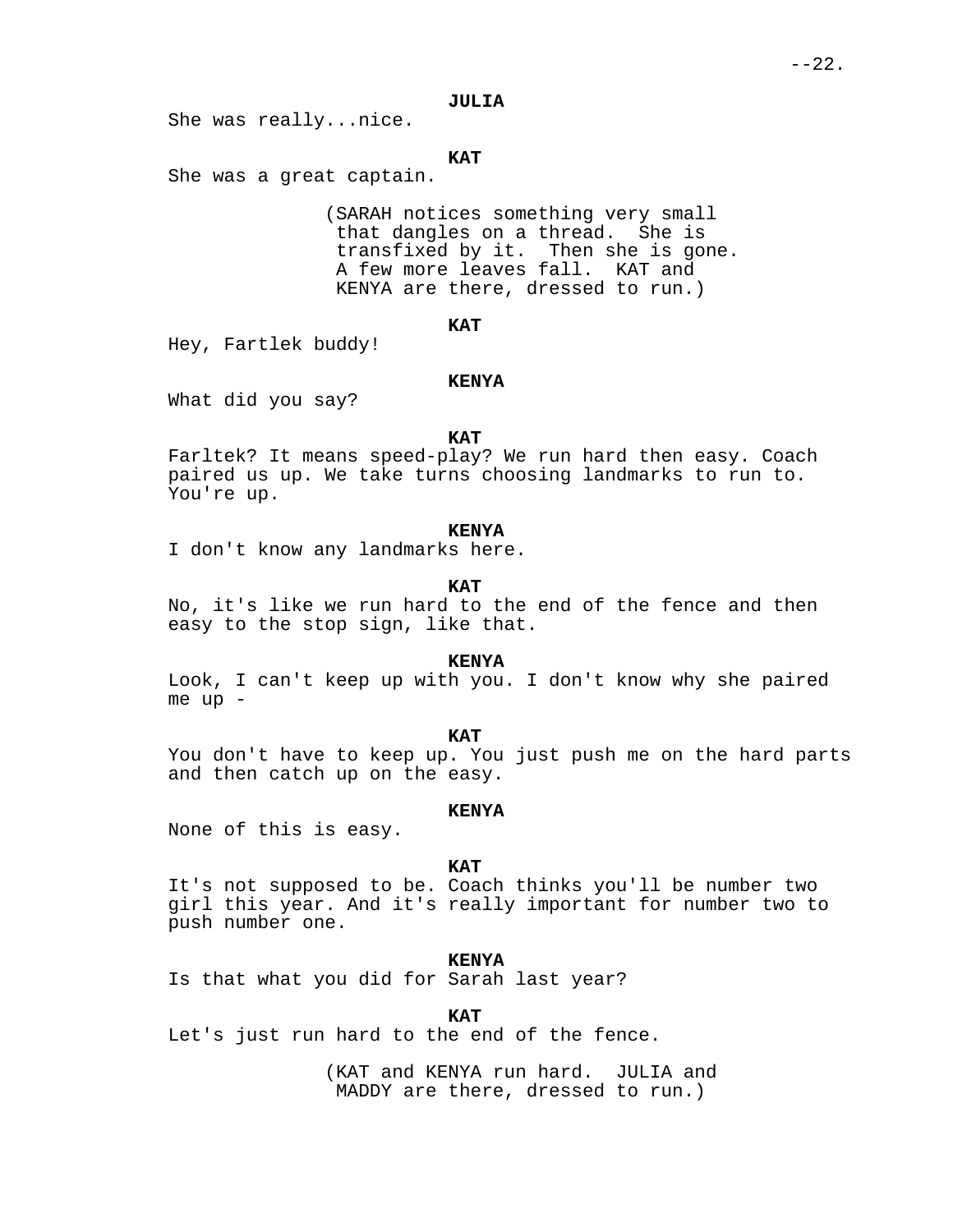Fartlek day. Yay.

# **MADDY**

Do you want to pick first?

# **JULIA**

Sure, why not. Let's go hard to that bush and easy back to the dorm.

#### **MADDY**

Oh, Julia!

## **JULIA**

Oh, Maddy!

#### **MADDY**

You're not even trying.

#### **JULIA**

Like it even matters.

# **MADDY**

We're supposed to push each other.

# **JULIA**

Then I will gladly berate you if you need motivation. Go, sirrah! Be off with you! Faster, thou tardy-gaited gudgeon! Ooh! You should put that on one of your pink footie cut outs!

# **MADDY**

Look, this year I'm fifth and I'm going to count in the points thing! You could even count, too, if one of the freshmen -

# **JULIA**

Kat will see that her freshmen wannabes remain on pace, for they are clearly in her thrall. I'm a safe sixth.

# **MADDY**

You were seventh last year and you still tried in practice.

#### **JULIA**

If you're so motivated then get going. Run hard to that distant hay bale and I'll catch up to you. Promise.

# **MADDY**

I just don't want to embarrass myself in our first meet is all.

# **JULIA**

Oh, yes, no more embarrassing moments at Cross Country meets. What would we ever do? Well, we'd best run.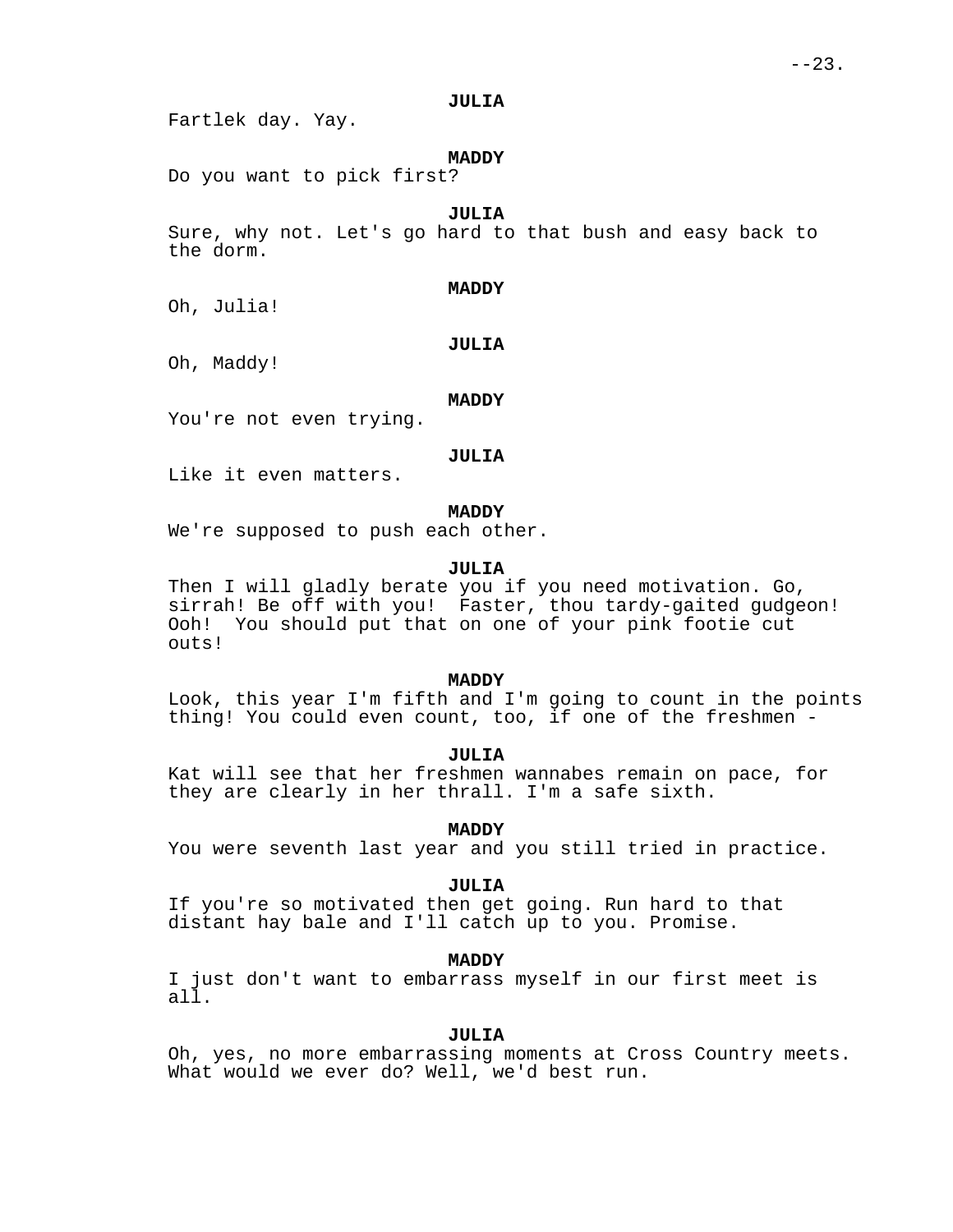(JULIA and MADDY run. KAT and KENYA slow down to run easy.)

# **KAT**

Good job.

# **KENYA**

Thanks.

# **KAT**

OK, your turn to pick.

## **KENYA**

How long does she expect us to go? 'Cause I got a lot of reading to do.

# **KAT**

She told us. Fifty minutes then a two-mile cool down.

## **KENYA**

I need to tell her I gotta go in.

# **KAT**

We only -

# **KENYA**

If I do all that I'm gonna be too tired to get my work done!

# **KAT**

But we have to -

## **KENYA**

The only thing I have to do is pass my classes. My mama said that is my first priority.

# **KAT**

Fifteen minutes.

#### **KENYA**

I can barely stay awake in Ivanhoe as it is.

#### **KAT**

You'll pass, trust me.

# **KENYA**

How do you know?

**KAT**

Hard to the third telephone pole. Let's go.

# **KENYA**

How do you know?!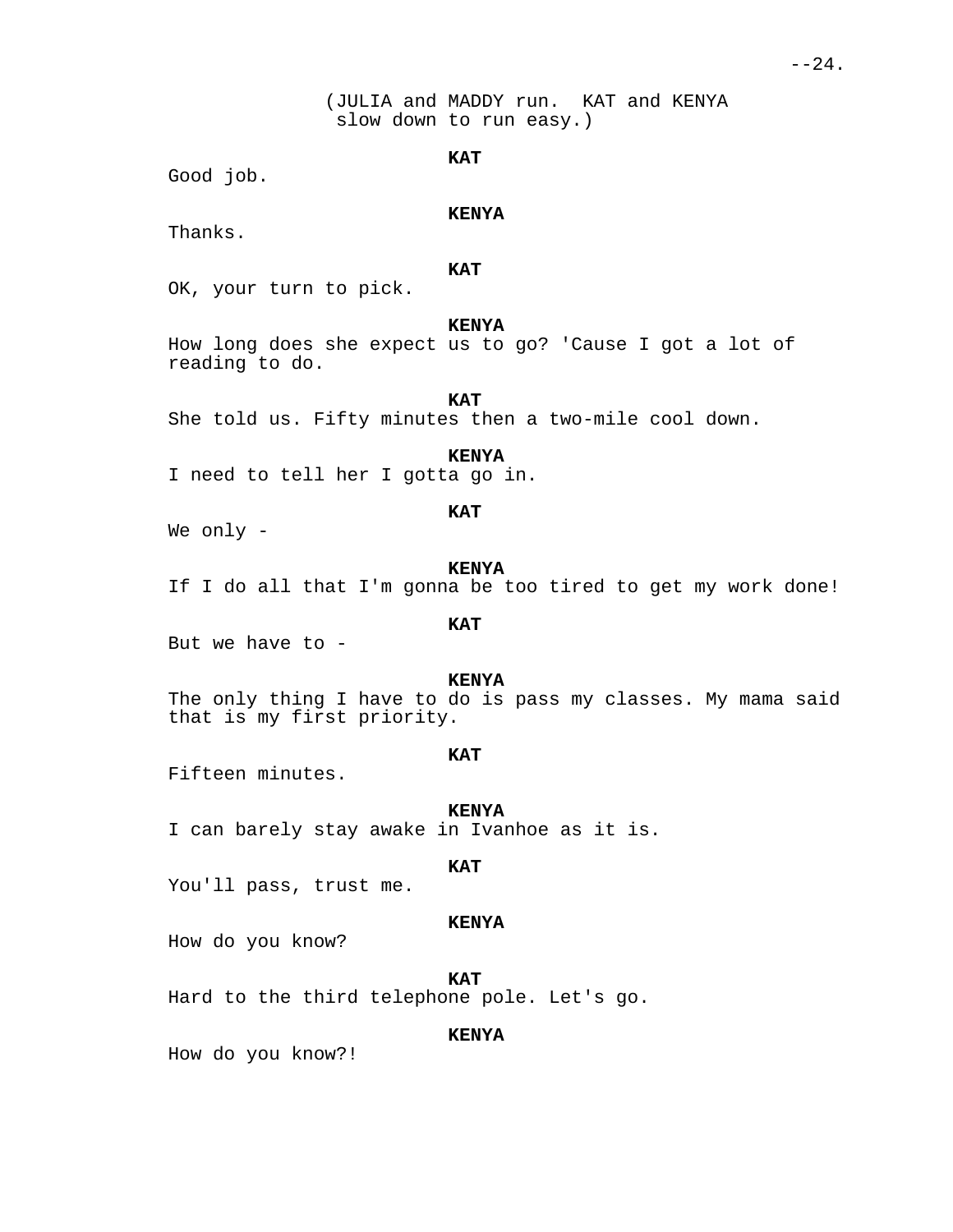**KAT**

Let's go!

(KAT and KENYA run hard. MADDY and JULIA slow down to run even easier.)

# **MADDY**

Your turn. OK, I'll pick. Again.

#### **JULIA**

No, actually, I will pick. Walk to the end of Muddy Creek Trail.

# **MADDY**

We just came from there. We're supposed to go out twentyfive minutes and back twenty-five minutes.

**JULIA** Doesn't going out ten and back twenty sound more civilized?

#### **MADDY**

Coach will -

**JULIA**

Screw Coach! Figuratively, I mean.

#### **MADDY**

She's trying.

# **JULIA**

Yes, she's quite trying. Don't tell me you don't have a buttload of work.

# **MADDY**

Yeah, but -

**JULIA**

Then let's just go back. She'll never know.

# **MADDY**

But  $-$ 

## **JULIA**

It's not like she gives a crap about us! She gets all moist for Kat and her 17:57 and maybe even a little for Kenya, but Maddy, why are we doing this? I mean there is no point!

# **MADDY**

If you quit Kat will hate me.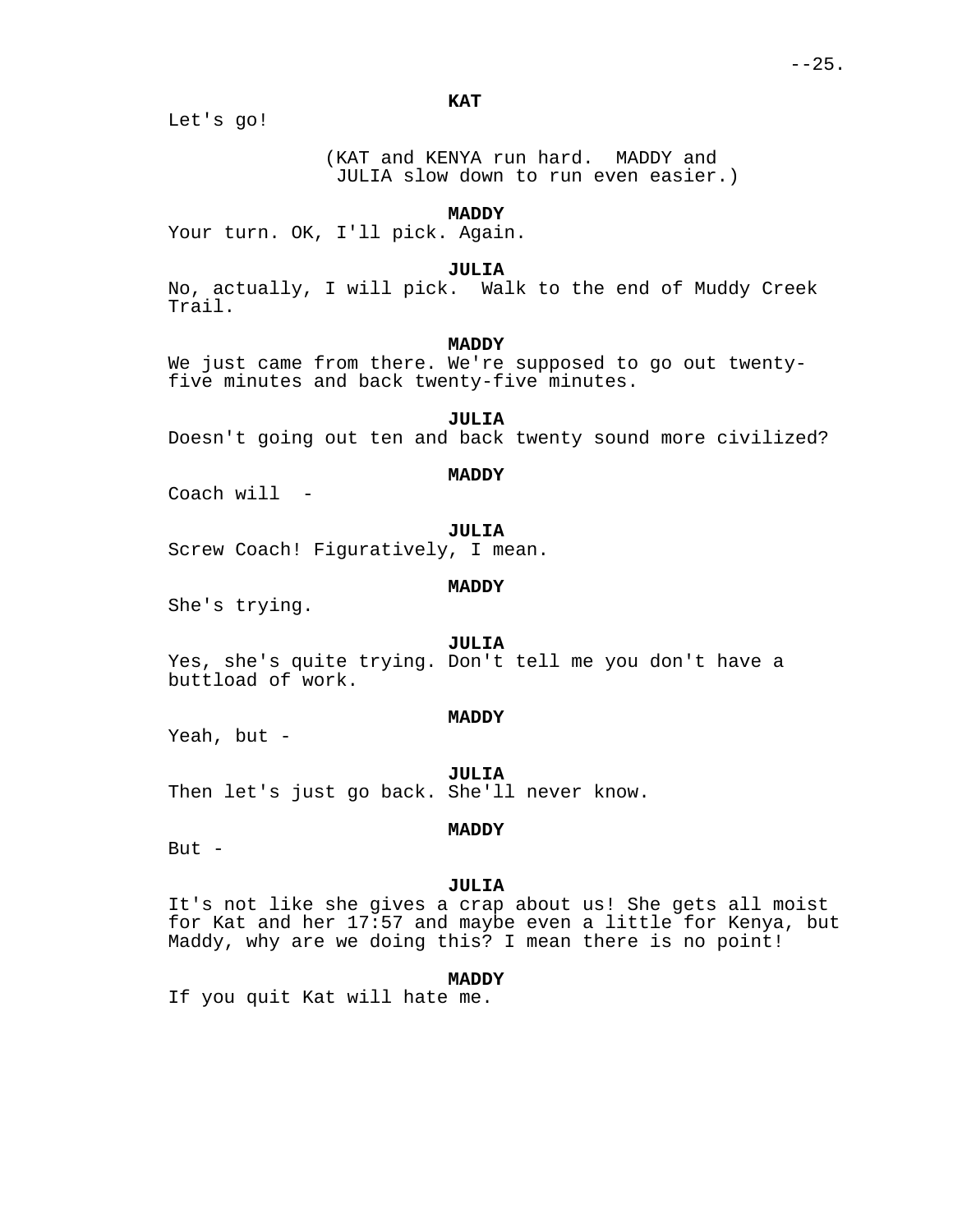I'm not going to quit. I'm just going to do the minimum I have to do to get another Varsity letter to impress the hordes of people tracking my achievements - you hear that, Joanne?? and then be done with it.

## **MADDY**

You loved it last year.

# **JULIA**

How many days left, Maddy?

# **MADDY**

Fifty-three. Twelve hundred and seventy two hours.

**JULIA**

Exactly. Easy to Muddy Creek. Very easy.

**MADDY**

Does it have to be Muddy Creek? Those worms freak me out.

## **JULIA**

Well unless you know a faster way back...

(JULIA and MADDY run a little. KAT and KENYA slow down to run easy.)

**KAT**

You don't need to lean at the end.

## **KENYA**

Conditioned reflex.

## **KAT**

It's not track.

#### **KENYA**

I know it's not track, OK!!

## **KAT**

Sorry.

#### **KENYA**

Coach tells me that every day! I'm well aware that -

**KAT**

Chill!

## **KENYA**

Maybe y'all are the ones who need to chill!

## **KAT**

Oh? Who are "y'all", exactly?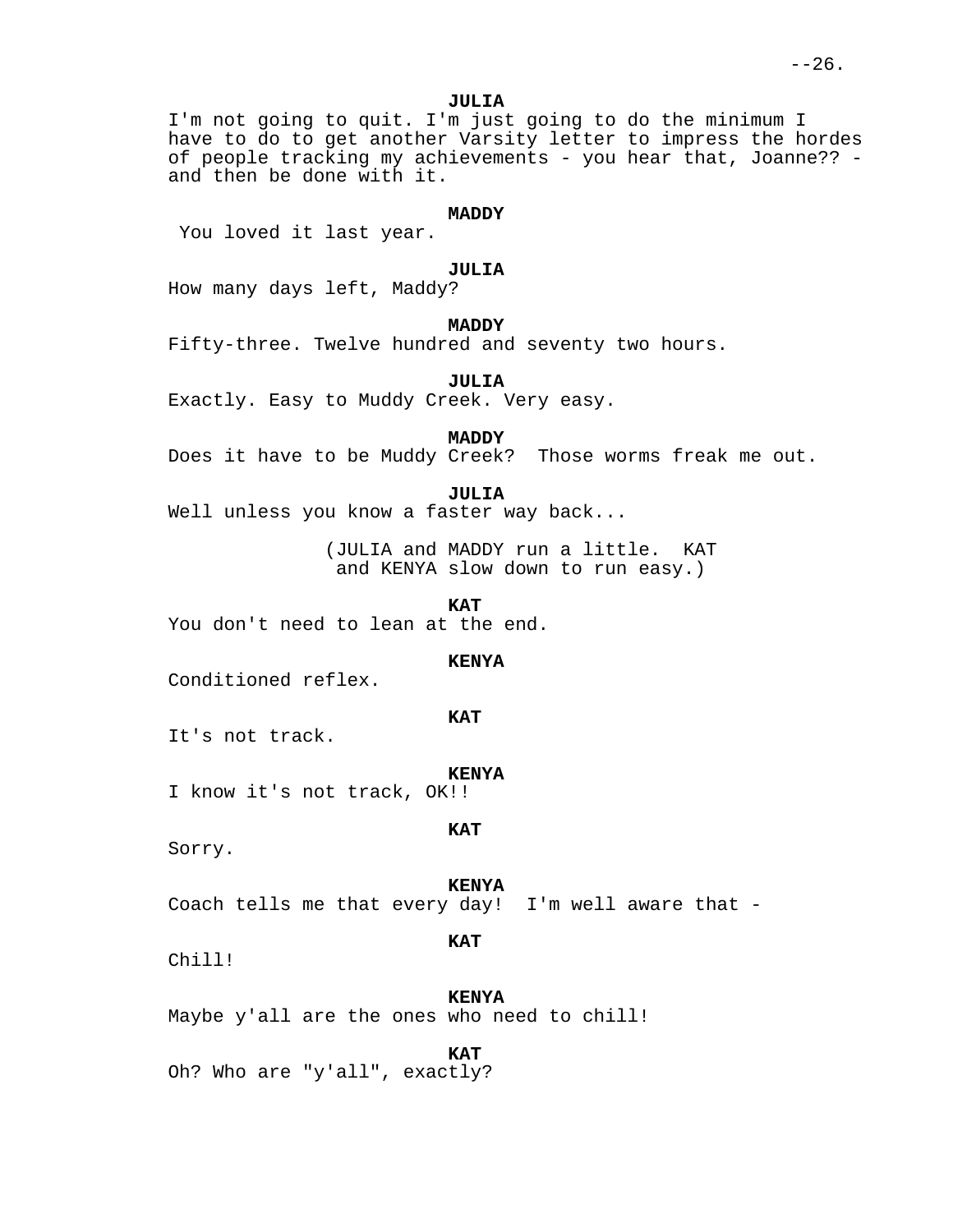$--27.$ 

**KENYA**

Look, I'm not used to all this. And my phone died, I mean really died so I haven't been able to talk to my Mama - my mother - for a couple of days...maybe I just need to focus on my work and wait for Track in the spring -

**KAT**

No. You've got to stay on the team. Seriously, you're really good. I'll help you. You can use my phone whenever. One more hard one. You can do it. You're so good.

> (KAT and KENYA run hard. MADDY and JULIA are walking.)

> > **MADDY**

I Googled Coach Wagner. Nothing.

**JULIA**

A veil of silence. I wonder what he said to her at the end of the race.

#### **MADDY**

Julia -

# **JULIA**

I mean he was probably the last person, don't you think?

# **MADDY**

I was still running, as were you.

## **JULIA**

Obviously. I just meant...Do you remember the van ride back?

# **MADDY**

No. Not really.

## **JULIA**

The trophy was sitting up there in the shotgun seat, next to him. And at one point he had to hit the brakes hard, and he put out his arm to keep the trophy from falling off the seat. The trophy! Maddy, what was the last thing you said to her?

> (The four girls are gone. COACH WAGNER is there with a trophy. He holds it out for SARAH, who bypasses it as she runs past.)

(Some more leaves fall from the Juliet Balconies. MADDY studies in her room. KENYA storms into hers.)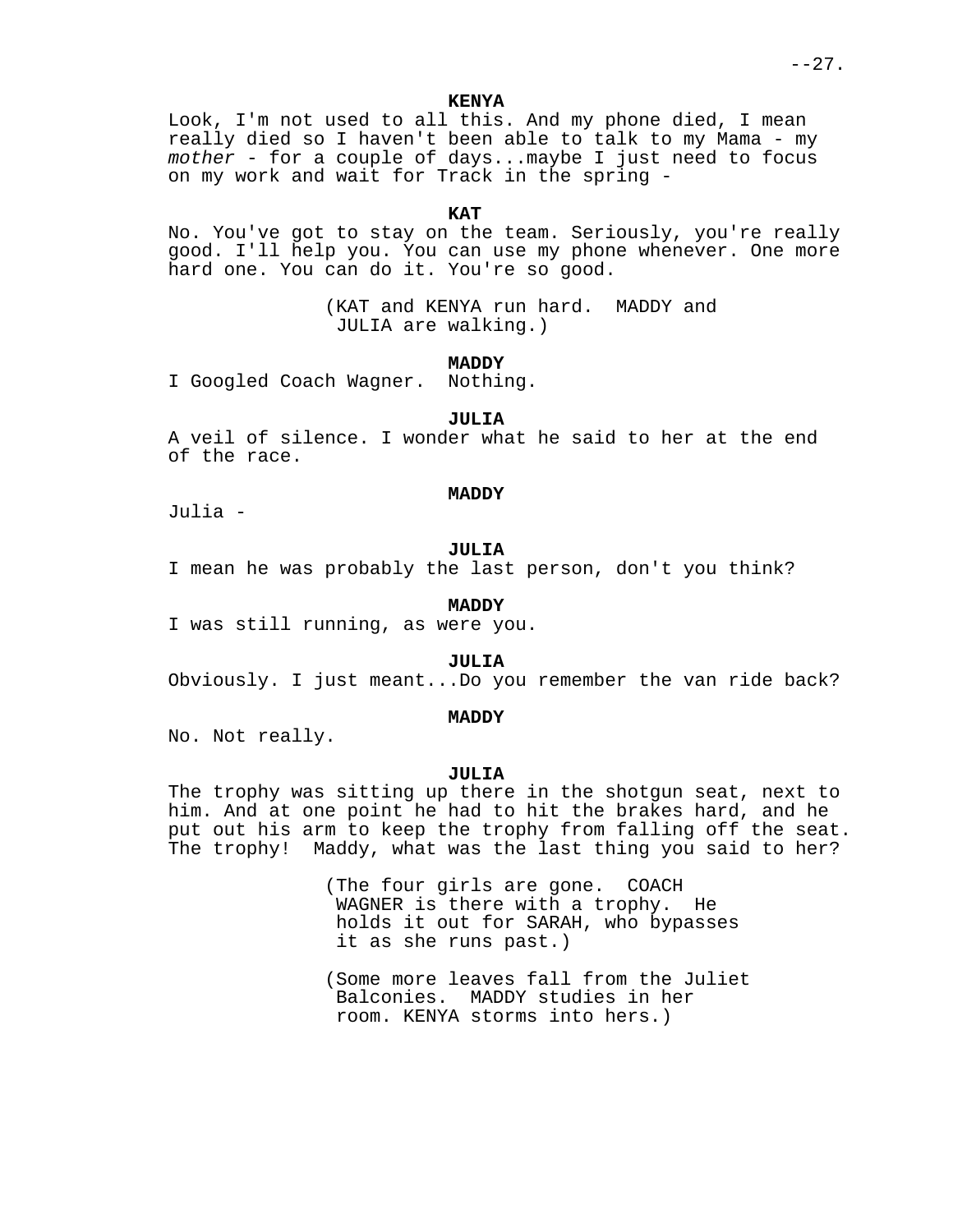(singing as she studies) Integral of sine x equals negative cosine x. Integral of cosine x equals sine x. Integral of tangent x equals negative log absolute cosine x plus log absolute secant x. Integral of cotangent x equals log absolute sine x.

# **KENYA**

Damn bitch!

(KENYA makes some noise so MADDY will hear her. When MADDY doesn't notice, KENYA makes more noise.)

# **KENYA**

Damn bitch!

# **MADDY**

I'm trying to do my science!

#### **KENYA**

I thought you had cramps.

# **MADDY**

I do.

#### **KENYA**

No you don't.

# **MADDY**

Excuse me?

## **KENYA**

That's what I'm talking about. You skip practice 'cause you want to study and that's fine with Coach but I do one thing and she's all over me.

# **MADDY**

Why aren't you at practice?

#### **KENYA**

'Cause I quit. I'm going home.

## **MADDY**

Oh. I wish I could do that. No, I don't. Yes, I do.

## **KENYA**

They got any cabs come out here?

## **MADDY**

Wait, why did you quit? You're like second on the team.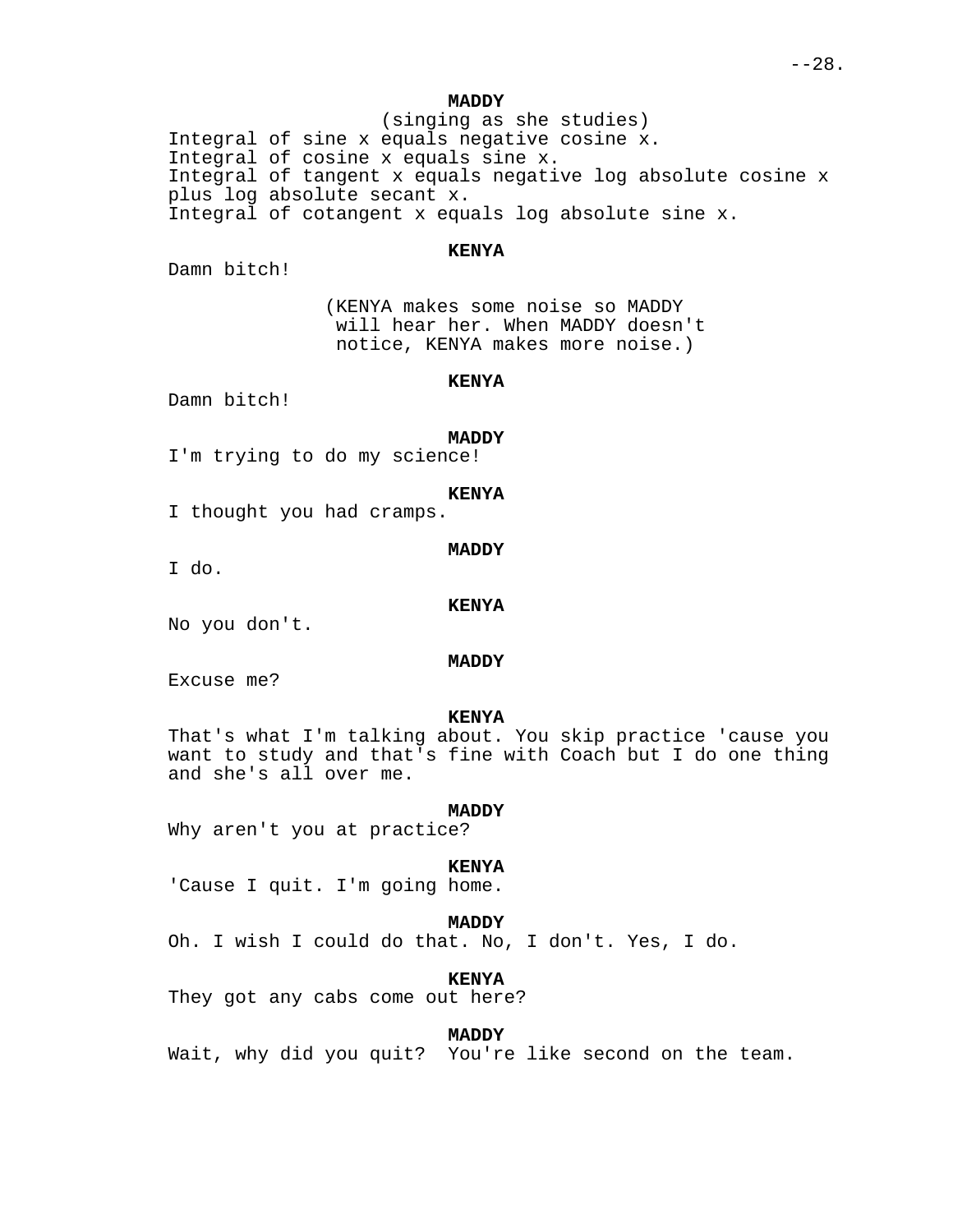She won't let me wear my hoops.

# **MADDY**

Coach Hill?

# **KENYA**

My coach at Powell let me wear my hoops to practice.

# **MADDY**

It's a state rule. No jewelry at meets. Your old coach should have -

# **KENYA**

I know it's a rule at meets, but this is practice!

# **MADDY**

That was track. This is Cross Country. Maybe she's worried you'll snag one on a branch in the woods and rip off a lobe.

#### **KENYA**

We used to pass my hoops instead of the baton in 4 by 1 practice sometimes, just to mix things up. Sahara to Tisha STICK! Tisha to LaKeisha STICK! LaKeisha to Kenya STICK! That was a fine team.

#### **MADDY**

Did you guys win a lot?

## **KENYA**

Yeah.

## **MADDY**

How'd you do at State?

#### **KENYA**

Sahara to Tisha STICK! Tisha to LaKeisha STICK! LaKeisha to Kenya fail.

#### **MADDY**

Oh no.

#### **KENYA**

Girl let go before I had my grasp.

## **MADDY**

Oh my God. You must have felt -

## **KENYA**

My girls don't even talk to me anymore.

# **MADDY**

Because of a dropped baton?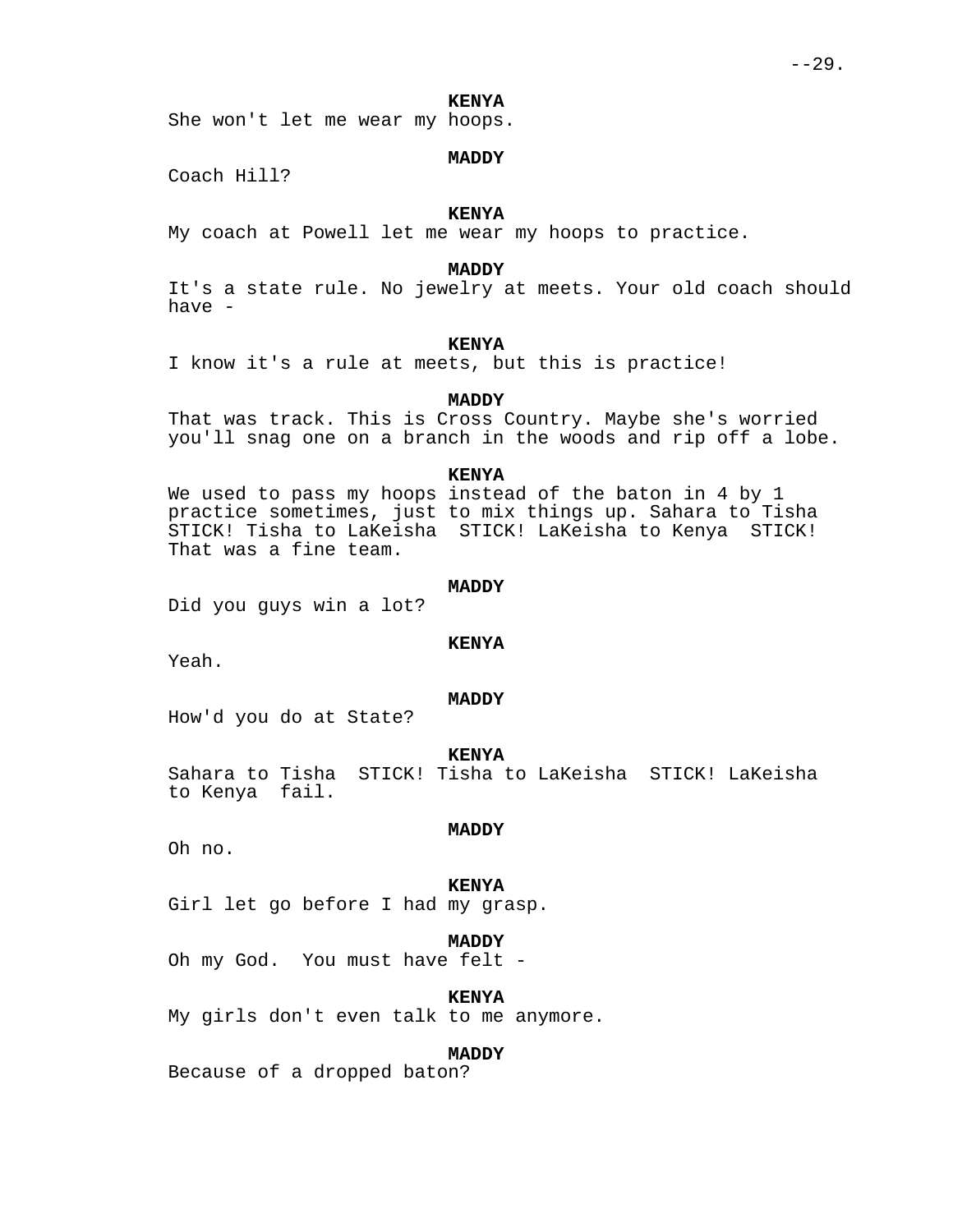Because I'm here. How much does a cab cost to the train station?

# **MADDY**

Everything. Thwaite's a golden ticket.

## **KENYA**

Thanks, Mama.

# **MADDY**

It'll be worth it.

# **KENYA**

Is it worth losing three hours of sleep to Astrophysics?

# **MADDY**

I took that last year. I could explain it -

## **KENYA**

I get it! I'm not stupid. I just don't know how I can do all that and read 100 pages of Jane Austen and write a dialogue in Spanish and whatever else and run six miles a day and -

## **MADDY**

You can't. That's the point. This is training for real life here. "The treadmill doth ever accelerate", as Julia would say.

# **KENYA**

Yeah, why does she talk like she's from Robin Hood or whatever?

## **MADDY**

They're trying to see who wants it the most. And if you want it badly enough…

## **KENYA**

What?

## **MADDY**

You find an edge.

(MADDY takes out some pills. She takes two. She offers one to KENYA.)

# **KENYA**

Shit, if I wanted drugs I coulda stayed at Powell.

# **MADDY**

They just help you focus. I can study harder, longer, smarter…and it sticks. My Dad prescribed them after…I had some focus issues after what happened to Sarah. My grades slipped -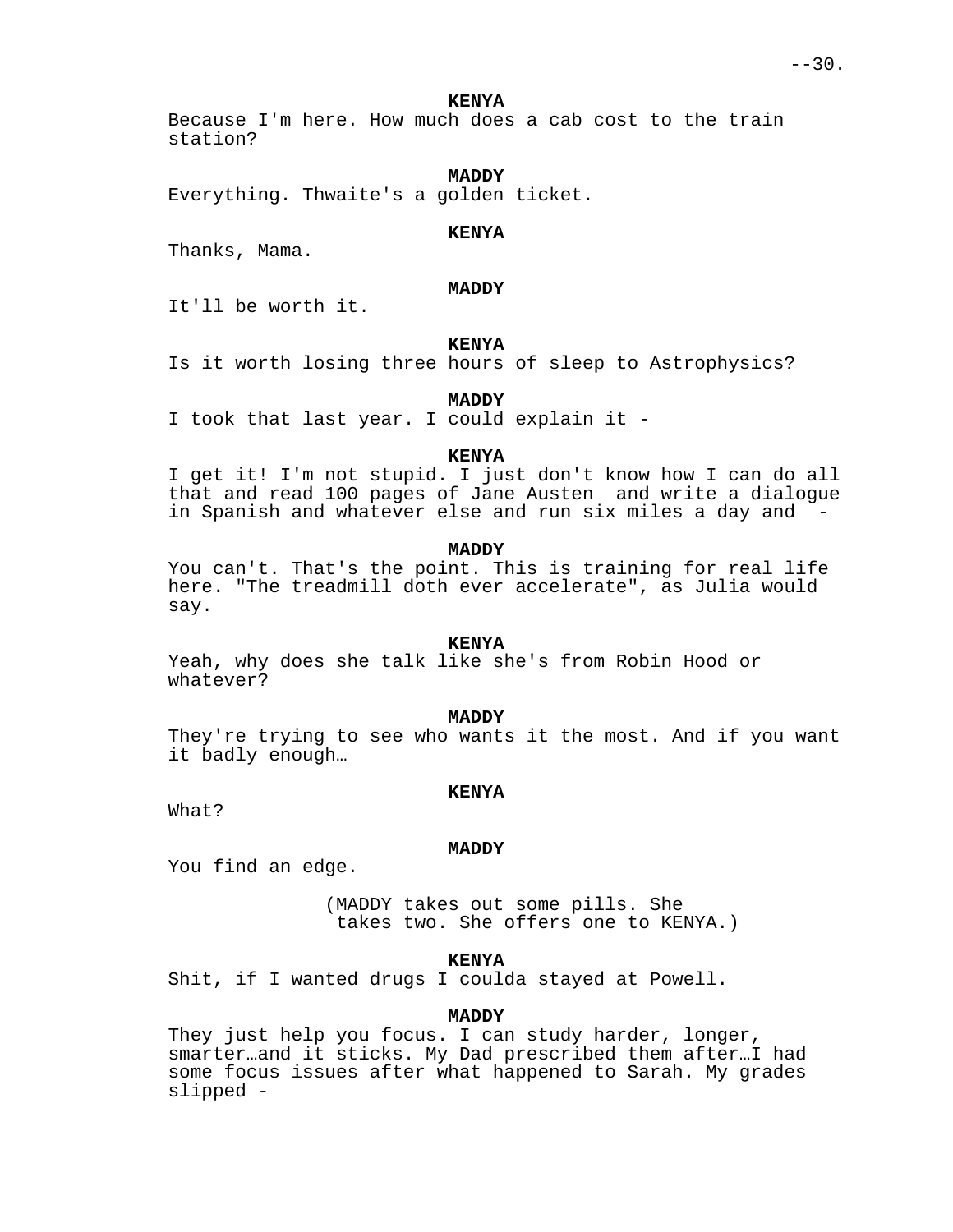B plusses?

# **MADDY**

It matters. And this helps. I did nine hours one weekend for European History last year like it was nothing. I aced it. And I can see patterns, connections. Some people say they're just good for staying up late, for cramming facts, but I get…insight.

# **KENYA**

Like what?

# **MADDY**

Like…OK…you know how like when you see a moth flying it looks really random?

## **KENYA**

Uh huh.

## **MADDY**

Well, it's not. Everyone thinks it's chaos, but there's a deep, complicated flight pattern. I know this because last spring when I was taking the pills I would watch them fly and I could sense their pattern and predict where they were going next and be right. Sometimes. But I'm getting better at it! It involves integrals; I need more calculus, but I'm getting there. I'm doing my Senior science project on that. No one's ever figured out moth flight patterns before, but if I can get it down perfectly, then I'll have done something amazing, something no one has ever done, something really, truly excellent. For once.

## **KENYA**

I just want to pass Astronomy and Physics.

# **MADDY**

You will.

# **KENYA**

So…wait. Your father gives you these drugs?

# **MADDY**

They are not DRUGS! My BROTHER is the one strung out on DRUGS, OK? And my sister only got into Huntington, and my parents have done EVERYTHING for me and this is the LEAST I can do to repay them!! I'm sorry...I just -

## **KENYA**

Do you want to quit?

# **MADDY**

What, the team?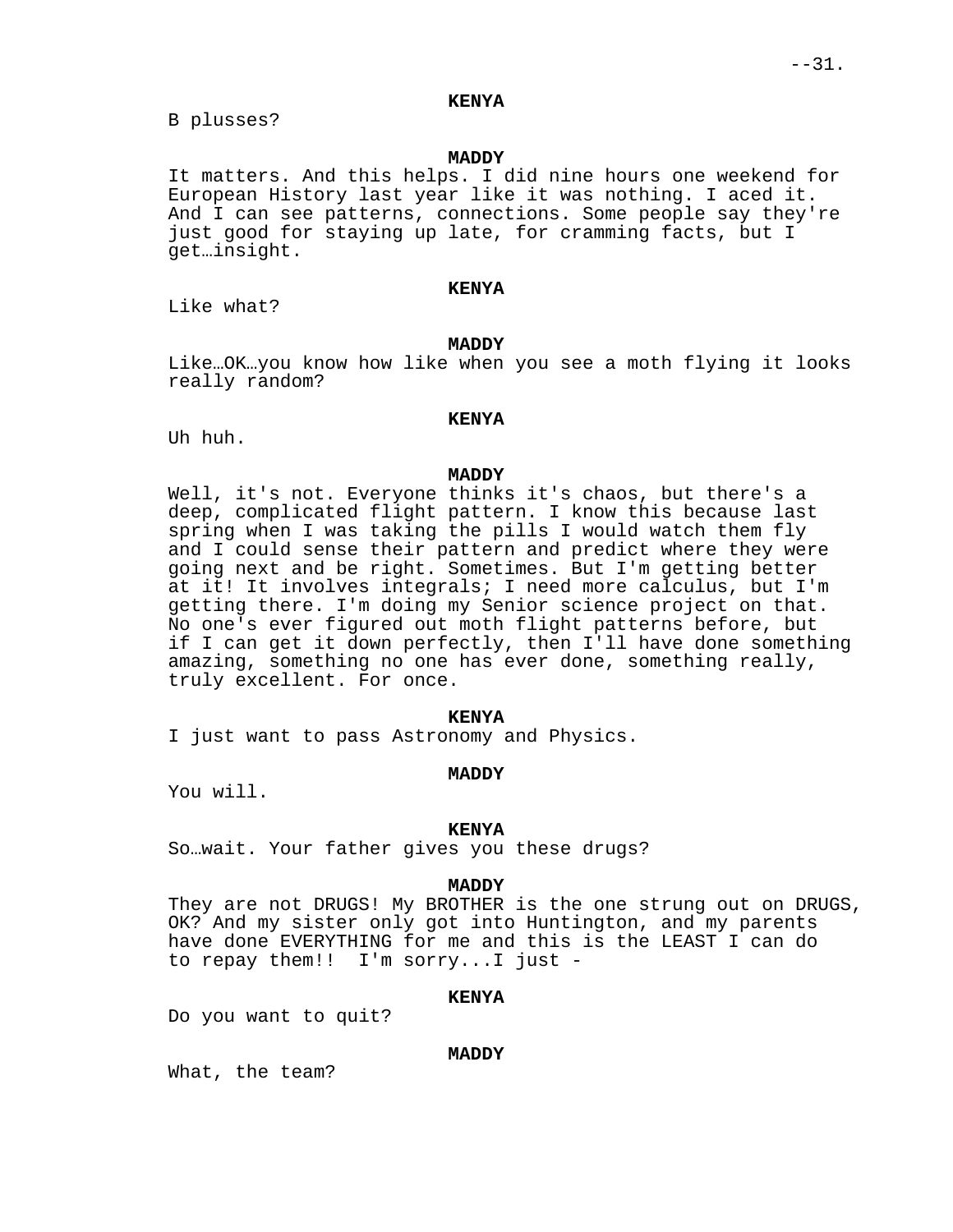All of this.

# **MADDY**

Quitting is the worst thing a person can do.

# **KENYA**

I can think of lots worse things. One thing in particular.

# **MADDY**

Don't make that assumption unless you've run three miles in another girl's shoes.

#### **KENYA**

Are you talking about…wait…her?

#### **MADDY**

Never mind.

## **KENYA**

Did she take those pills, too?

# **MADDY**

Just give it a rest.

#### **KENYA**

I've got to sleep in her bed! Y'all have a great time here. Can I use your phone to call a cab?

# **MADDY**

It's like fifty dollars to the train station.

# **KENYA**

Can I borrow twenty?

#### **MADDY**

I'm not gonna -

#### **KENYA**

Give me twenty…give me fifty bucks or... I'm a cut you! Don't you laugh at me!

#### **MADDY**

Your corrugator muscle! (wrinkling her brow) Totally contrived! No action in the supercillii. You're faking.

#### **KENYA**

My what?

#### **MADDY**

I know a lot about facial muscles from this AP Anatomy course I took over the summer. I probably know more about facial muscles than anybody ought to.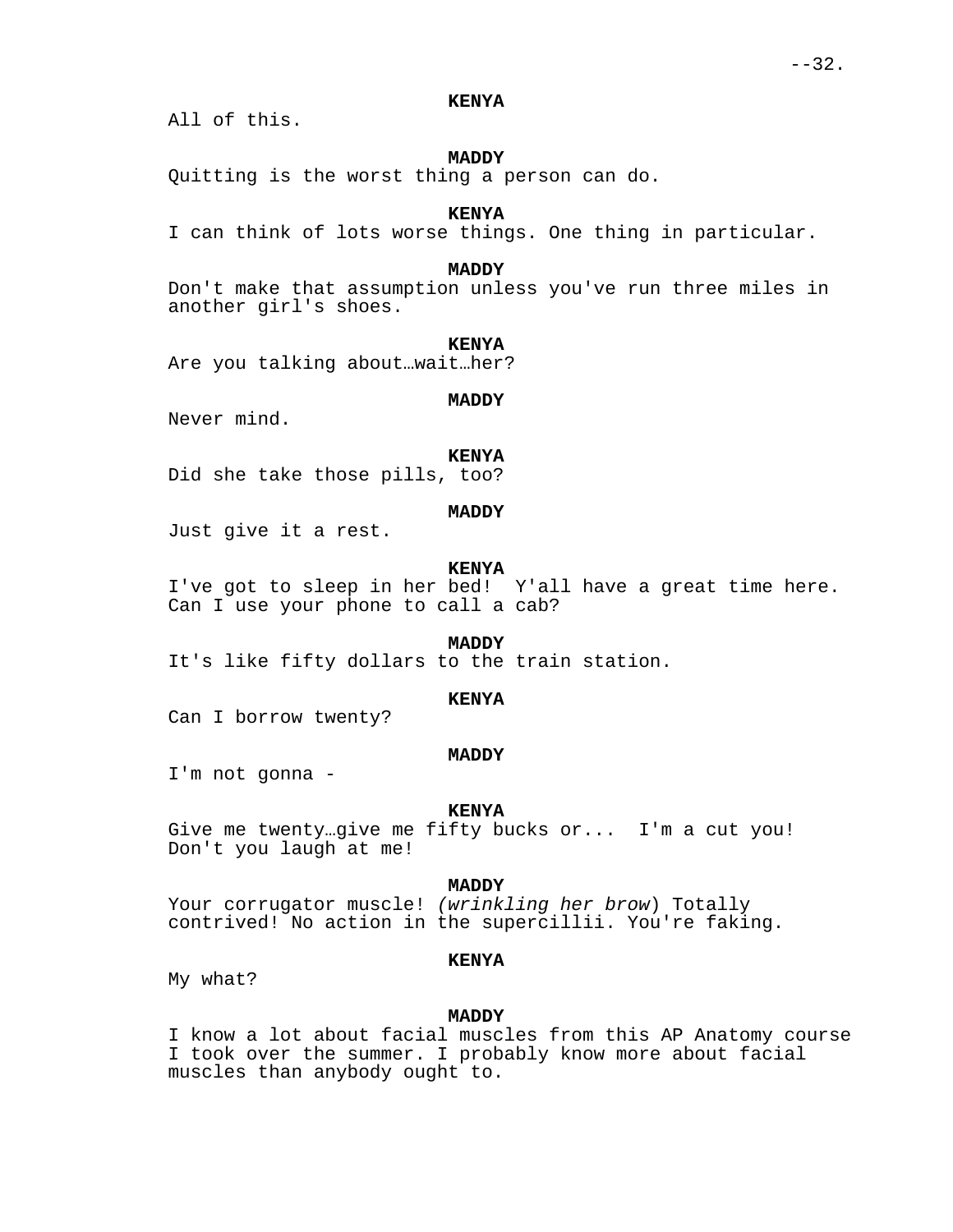You're whack.

# **MADDY**

Yeah. Probably.

# **KENYA**

Just give me twenty bucks. I'll send it to you when I get home.

#### **MADDY**

You really think your mother will give it to you?

(KENYA turns to leave.)

#### **MADDY**

Look, please don't go. You're the one thing here that doesn't remind me of Sarah. I got an email from her the day before school started.

## **KENYA**

Damn. What did it say?

#### **MADDY**

I haven't opened it yet. I think maybe that's why I'm just a tiny bit tense. Please don't quit the team.

# **KENYA**

I already did.

## **MADDY**

Just tell her you reconsidered. Tell her you were overwrought. Tell her it was your period. Look, it works, trust me.

(KENYA laughs.)

# **MADDY**

Good. I'll help you with Astro tonight if you want. I'm scared of heights so I don't like to get too close to the balcony, but I'll tell you what to look for. This time of year you can see Aquila, the eagle. It's brightest star is called…

#### **KENYA**

Wait I need to know this…Altair?

# **MADDY**

Right. Altair. It means "flying one". Do you really think I'm whack?

# **KENYA**

No.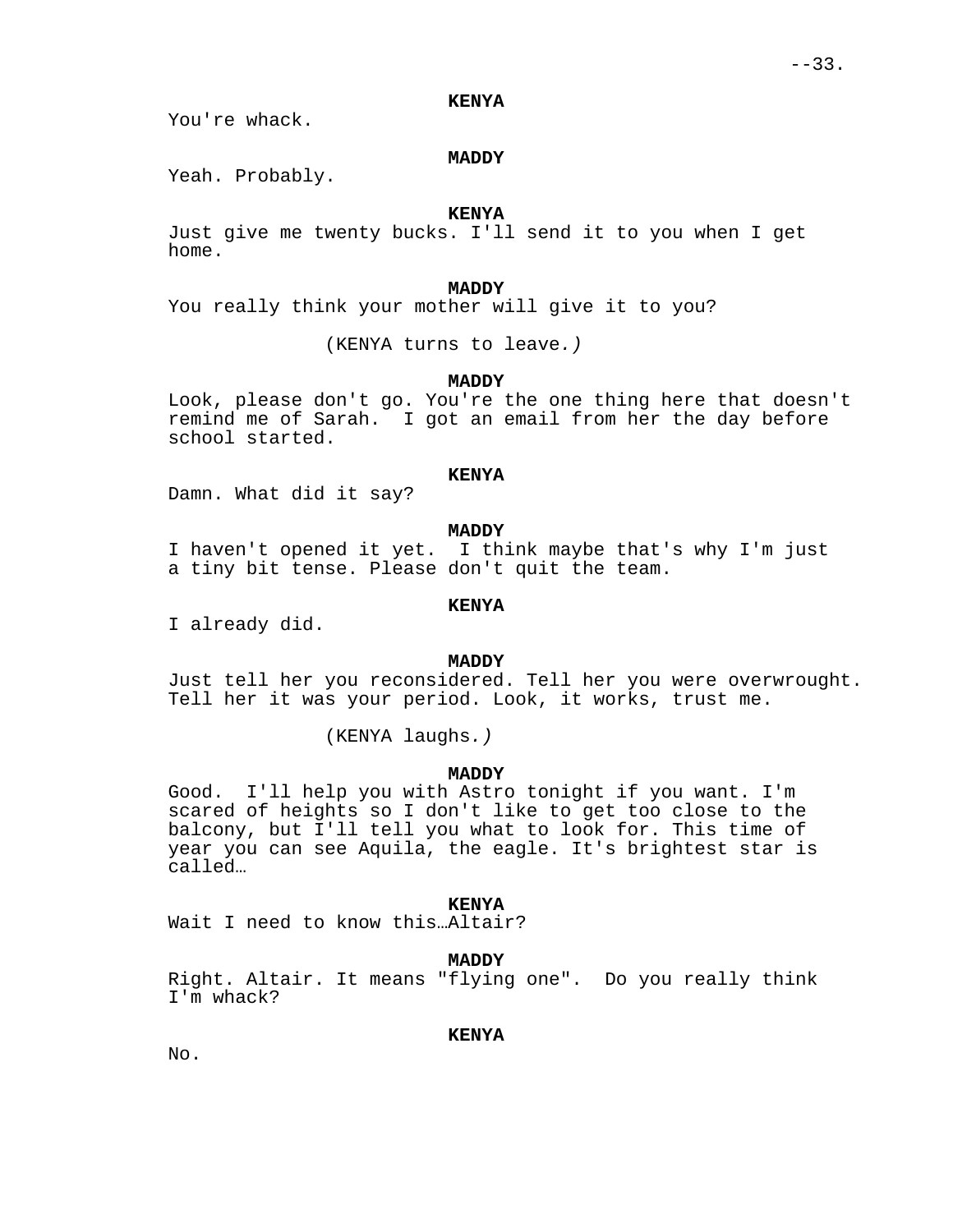You don't?

# **KENYA**

No.

# **MADDY**

Your frontalis didn't twitch. Good. Very good.

(MADDY gets a text message.)

# **MADDY**

It's Kat. Team photos right now in front of the Athletic Center. Let's go?

# **KENYA**

I don't care what that coach says, I'm still practicing my lean.

> (KENYA goes with MADDY. Some more leaves fall. KAT sets up a camera and appears to record herself. KENYA is in her room seated at JULIA's computer. She clicks.)

# **KENYA**

Search. "Sarah Gardner" "Thwaite Academy".

# **KAT**

Hey everyone. I'm Kat Winner, a senior at Thwaite Academy. So I set up this vlog so you can leave your memories of Sarah Gardner as like a tribute. You can post a video or just some text. Whatever. Personally, I'm dedicating my senior season to Sarah. 17:57. That's for you, Sarah. You were awesome.

(KAT is gone. JULIA is there.)

## **JULIA**

She wrote some really great poems. I wish I could write one for her. But she was a better poet than I'll ever be. "Death, that hath suck'd the honey of thy breath, hath had no power yet upon thy beauty" That's Shakespeare, not me.

> (JULIA is gone. MADDY is there, texting.)

# **MADDY**

I know she was like so happy about her SAT's. I can't believe that would happen to someone with such great SAT's.

> (MADDY is gone. KENYA does more clicking.)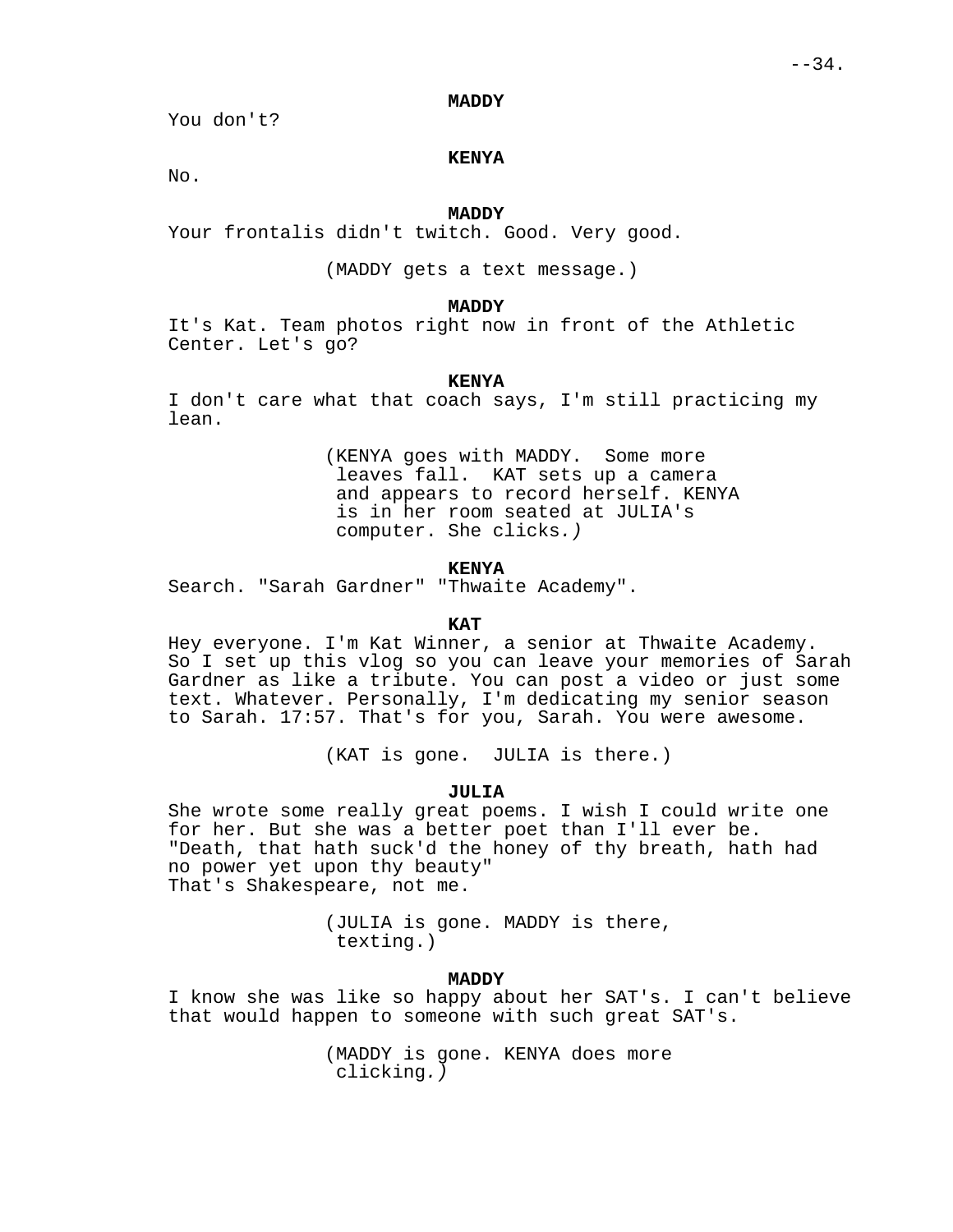Obituary. "Sarah Gardner, 18, beloved daughter of James P. and Maria B….whatever…Online Condolence Book.

(SARAH is there.)

# **KENYA**

"Such a tragedy. My heart goes out to the family."

# **SARAH**

"So sad. Kids are under so much pressure these days."

# **KENYA**

"People are saying such terrible things, but I have heard about stranger accidents than this one."

# **SARAH**

"She was like eighty pounds. I almost ended up like her but thank God I got help."

## **KENYA**

"I heard she was on steroids. That's why she was such a good runner. Well, what do you expect. It's the world we live in, right?"

# **SARAH**

"She was probably pregnant with the coach's baby. That's how these things usually happen."

# **KENYA**

Oh my goodness.

(The EYEWITNESS is there. He is in his 40's and wears contractor work clothes and heavy boots. SARAH behaves as he describes.)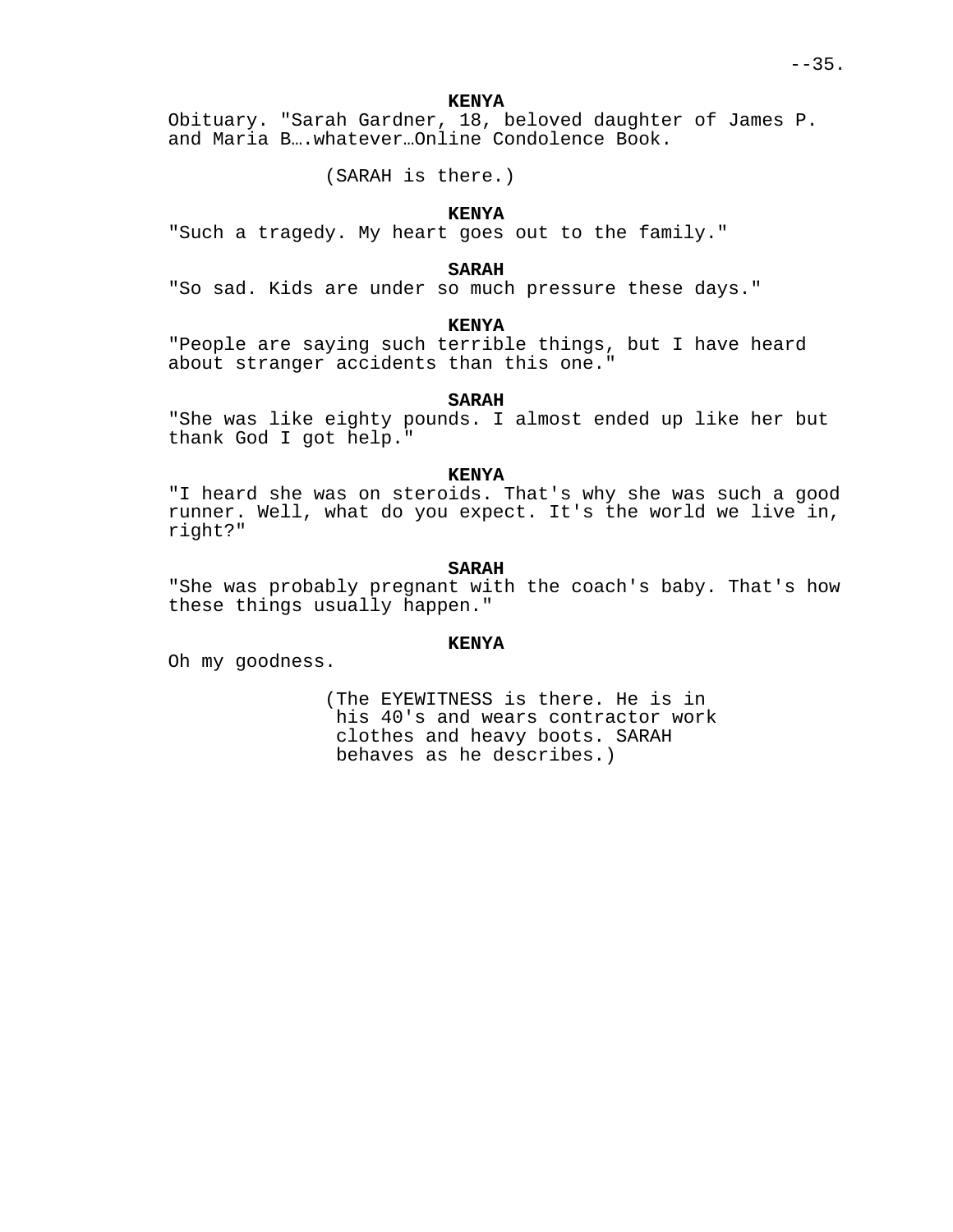**EYEWITNESS**

I felt like I needed to write this and put it out there, you know? Everybody's wondering what really happened, and was it an accident, and I figured I might be the only person who saw what I saw, so here goes. I'm driving north on 58 to go to a site. I fit pipe and I usually don't work Saturdays but they need to get this place done. And I'm almost up to the Bishop Road exit and I feel my right front tire go out. So I pull over to the ramp so I can work on it safe from traffic. And as I get out, I see this girl running across the bridge up ahead, the overpass. And I think it doesn't seem like a real nice place to run, and I know they got that state park just a mile or so down. Anyway I start jacking up the truck, and I notice that she's stopped on the bridge just looking out at the highway. Is she looking at me? So I wave. But she doesn't wave back. And then she starts climbing the chain link there. And it's about eight foot or so... What the…? And she gets to the top...and I can't believe this...she actually looks like she's balancing on the chain link. Standing straight up and motionless. That's gotta be impossible, no one can do that. And she stands there, for a good, oh, twenty, thirty seconds. And then…she lifts her arms up and…I know this is weird…but it was almost like she was trying to fly.

# (SARAH is gone.)

### EYEWITNESS

I was the one who called the cops. I found out later her name was Sarah Gardner. And there's all this stuff in the papers about how it might could have been an accident. I just believe in truth, you know? I'm sorry for the family and all, but the truth is the truth and the truth shall set you free. I thought about getting in touch with her parents so they could hear the truth from me. But I don't know if that's what they would want. So I figured I'd post this. Just put it out there, and if you know 'em then you can decide whether or not this is something they ought to know.

> (THE EYEWITNESS is gone. JULIA approaches KENYA at the computer.)

#### **JULIA**

That's my computer!

#### **KENYA**

I know, I just -

# **JULIA**

There are personal things on there.

### **KENYA**

I didn't look at any of your stuff -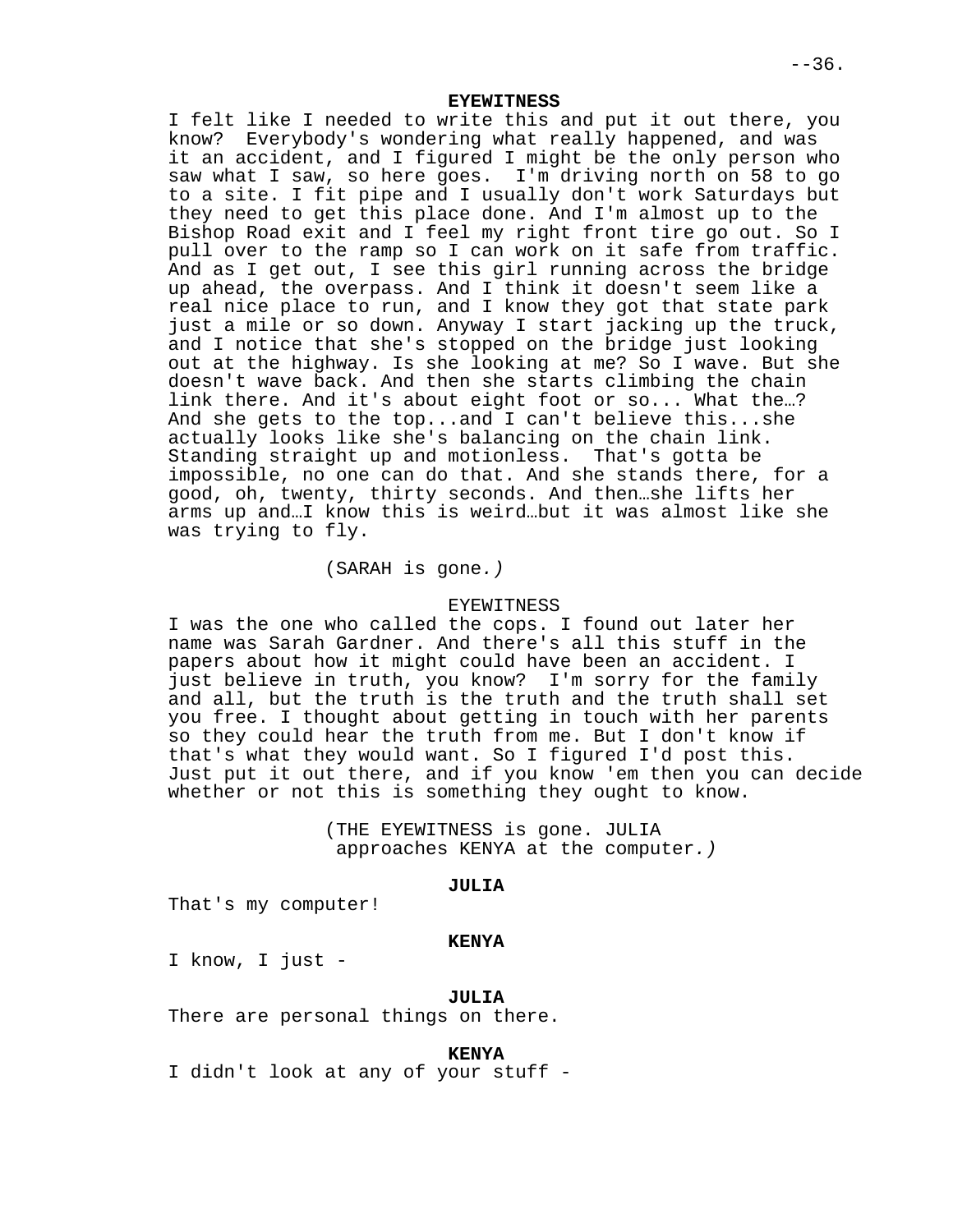### **JULIA**

I'm sorry you don't have your own, but get thee to the library!

# **KENYA**

She did jump off that bridge! Why didn't you tell me?

# **JULIA**

That's an Honor Code violation!

# **KENYA**

Jumping? Or talking about it?

### **JULIA**

You could be kicked out -

# **KENYA**

Fine! Because I am not spending one more night in the bed of some girl who jumped off a bridge.

### **JULIA**

Good luck getting a switch. Sarah's ghost up here on the ramparts moveth Miz Jeffries not.

# **KENYA**

Then maybe I'll tell Miz Jeffries there's someone else I'm afraid of up here.

# **JULIA**

Go ahead. And I'll tell her I want you out because I caught you breaking into my computer.

#### **KENYA**

I'm not gonna steal your stuff!

#### **JULIA**

And I'm not going to molest you!

#### **KENYA**

I just want to know what really happened.

### **JULIA**

That makes two of us.

# **KENYA**

I thought -

### **JULIA**

It's complicated.

### **KENYA**

So then what happened?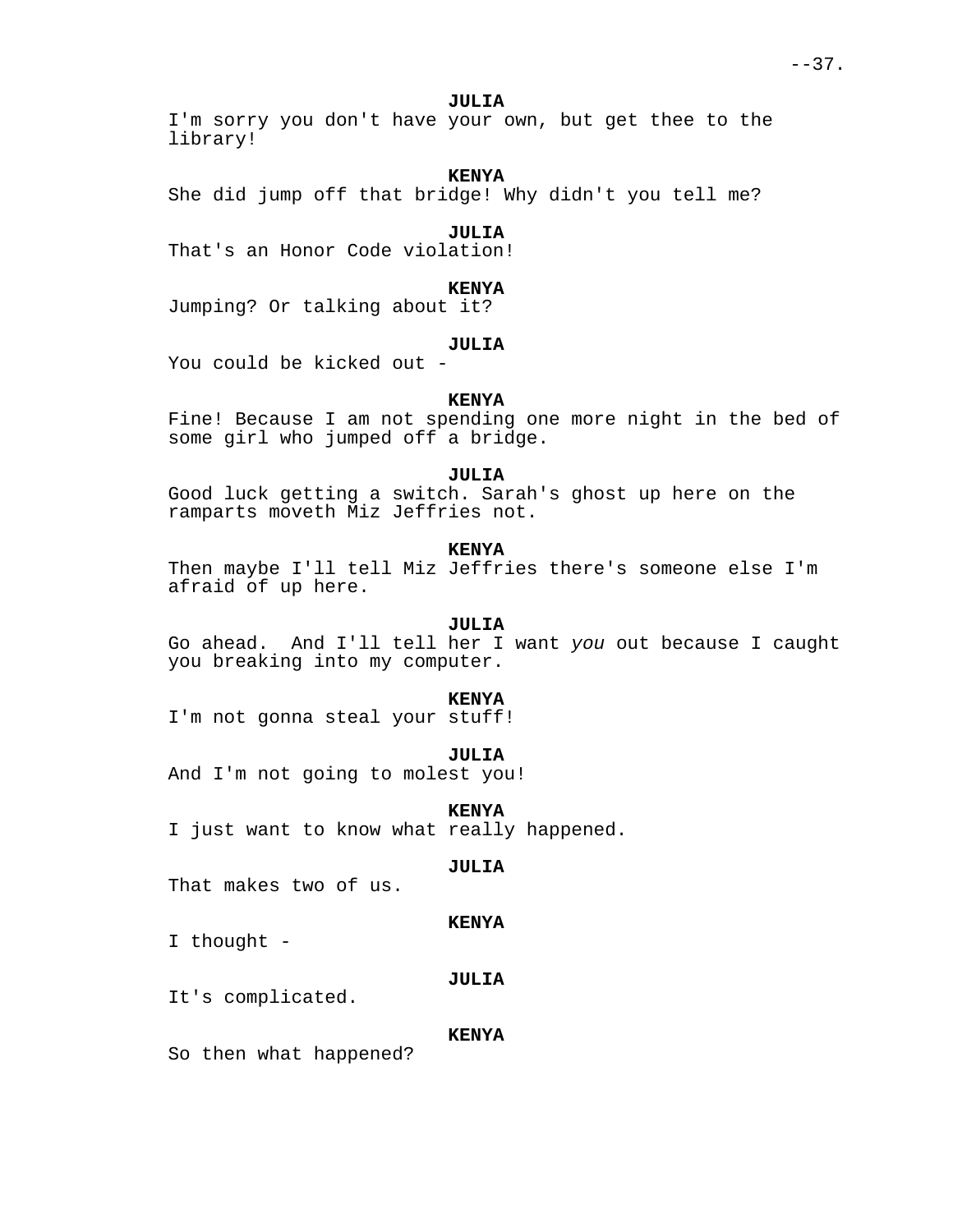**JULIA** She jumped, obviously.

Why?

**JULIA**

**KENYA**

Hell if I know.

**KENYA**

**KENYA**

Was she crazy?

**JULIA** No more than the rest of us.

Depressed?

**JULIA** No more than the rest of us.

### **KENYA**

A perfectionist?

### **JULIA**

No more than…you get the idea.

# **KENYA**

Was she on drugs? Was she being bullied? Was her hair too short for the ribbon?

#### **JULIA**

No, no and…No. Look, if you want to switch beds…

# **KENYA**

I want to get out of this room completely!

#### **JULIA**

You've been here, what three weeks? You should be used to it.

### **KENYA**

Don't you want to get rid of me? I mean I did break into your computer and all.

# **JULIA**

To be perfectly honest, the thought of being alone in this room is repulsive. And you are rather a good conversationalist. What else did you see on my computer?

# **KENYA**

Nothing. Except your bucket list.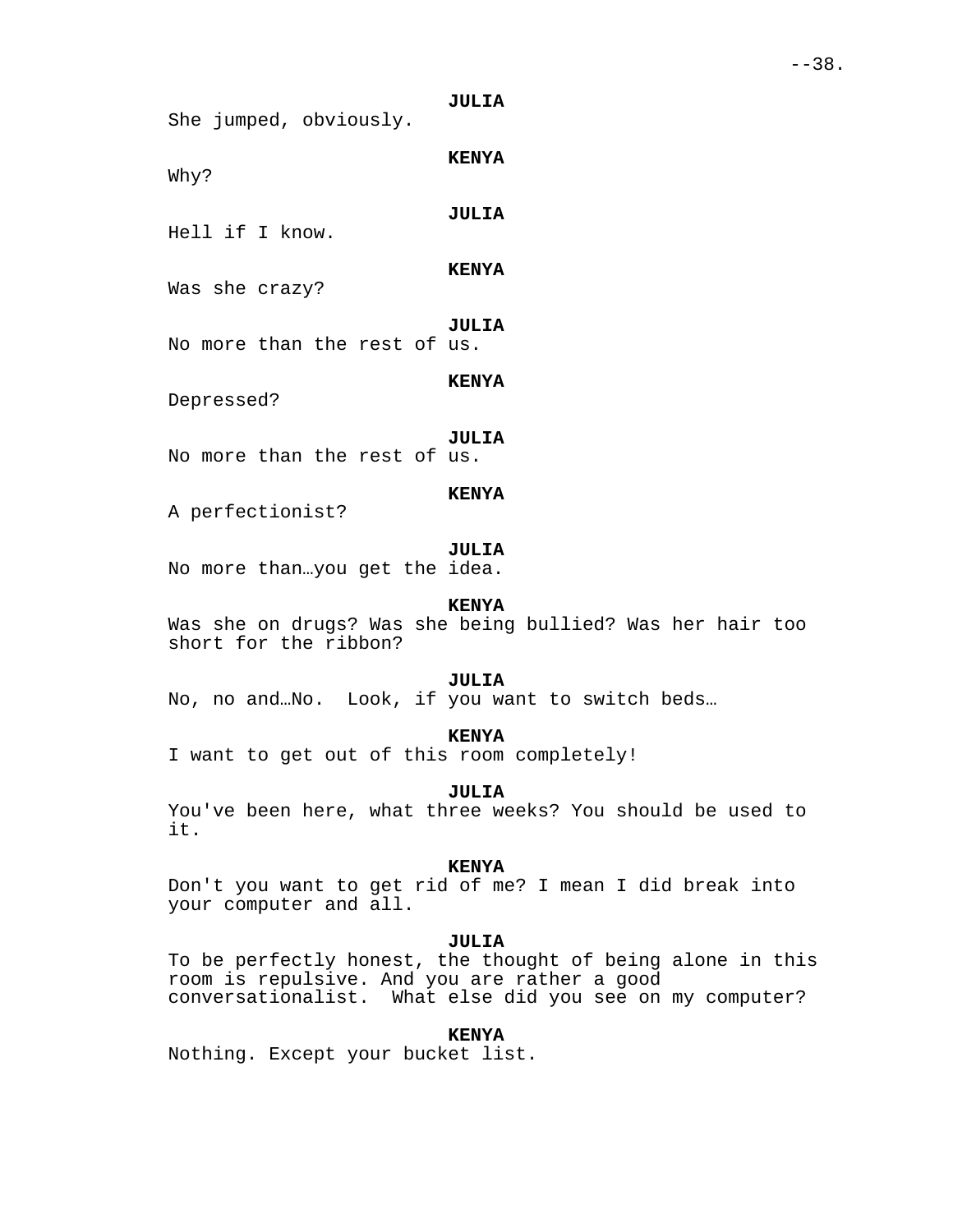### **JULIA**

Oh my God!

# **KENYA**

It's wide open on your desktop. What's Asian Eye Surgery?

# **JULIA**

I cannot believe you would -

# **KENYA**

Does it make you look more like a white girl?

No.

# **JULIA**

**KENYA**

Right.

### **JULIA**

They just put a little crease in your eyelid to give your eyes more…flash, I don't know. God, why am I even telling you this -

# **KENYA**

So you look more like a white girl.

### **JULIA**

You know what, why don't we continue this conversation the next time you straighten your hair, OK?

### **KENYA**

And number four on your list is meeting Taylor Lautner and Robert Pattinson?

# **JULIA**

Either Taylor Lautner or Robert Pattinson. It doesn't matter which.

### **KENYA**

I am sorry, but that is so white girl.

(KAT is there.)

# **KAT**

I've got strawberry shortcake and our ribbons!

(KENYA and JULIA laugh.)

### **KAT**

What's funny? Maddy wrote your names on them in paint pen. Maddy? Maddy, come on.

#### **MADDY**

I have to finish studying.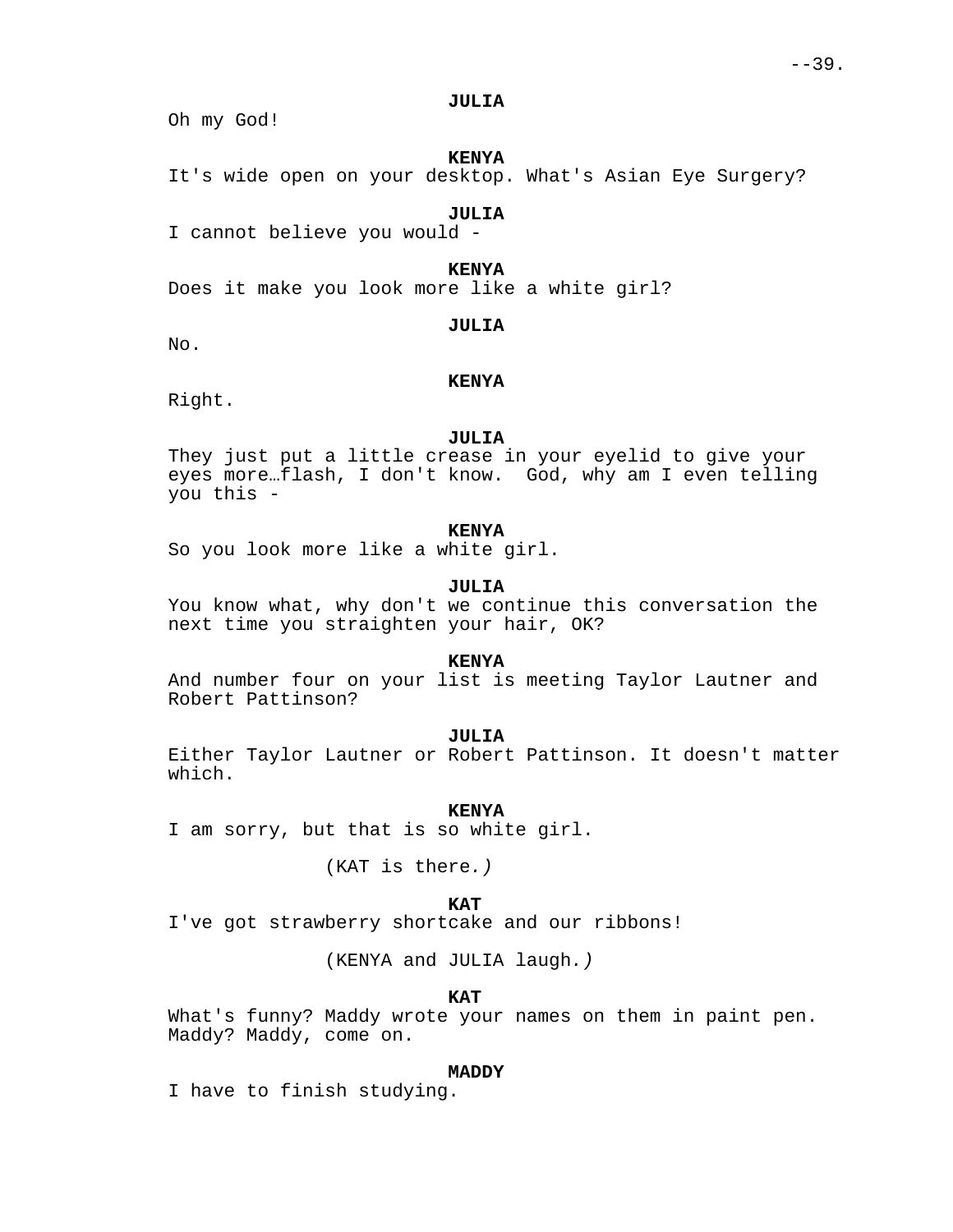(MADDY sings her little song to herself as she rocks back and forth with her calculus book.)

### **MADDY**

Integral of sine x equals negative cosine x. Integral of cosine x equals sine x. Integral of tangent x equals negative log absolute cosine x plus log absolute secant x. Integral of cotangent x equals log absolute sine x.

### **KAT**

(over the song) You never finish studying! You know we have a team dessert the night before every meet.

### **MADDY**

I'm not hungry.

#### **KAT**

Team spirit, Maddy! COME ON! CAKE! And bring the pink footie cutouts.

### **MADDY**

Oh. Yeah. Those. I did them.

(MADDY enters the other room and drops the pink footie cutouts. She returns to her room.)

### **MADDY**

I have a calc test on Wednesday.

### **KENYA**

It's Friday night!

### **JULIA**

Yes, it is. Friday night. Could my life be any more pathetic right now?

> (KAT forcibly drags MADDY back into the room. )

### **KAT**

Look, this isn't exactly my idea of a rockin' Friday night either but here we are, chicas. I just need two minutes of video to put on AdmitKat.com, so try to cheer up just a scosh, K? Oh. Speaking of uploads... we're on the school website. Awesome picture, Kenya.

(KAT passes her phone to KENYA.)

### **KENYA**

Damn. That is a good picture.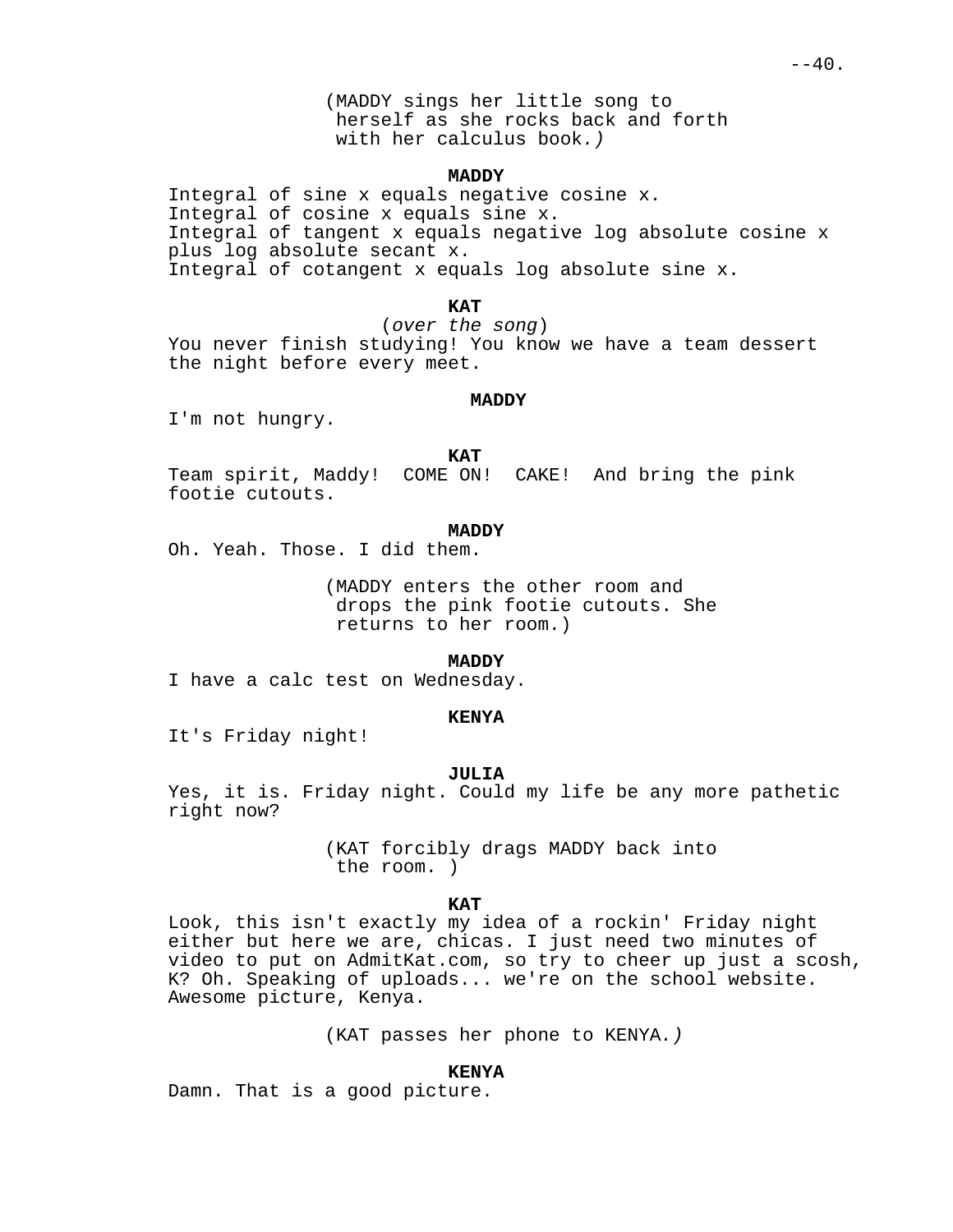### **JULIA**

Oh, look Kenya. We're front and center. Shock me.

**KAT**

Julia, you look gorgeous in that picture. Here's your cake.

# **JULIA**

I think not.

# **KAT**

Oh, come on. I need video evidence of me being a good team captain, so just eat some cake and smile, will you? Two minutes. There's a good girl.

# **JULIA**

I have goals, too, Kat.

### **KAT**

Kenya, you can smile and eat a piece of cake, can't you?

# **KENYA**

You think the school would have some sort of memorial about Sarah up there on the Cross Country page.

# **JULIA**

You would think that, wouldn't you. But they have left that task to the children for some inexplicable.

# **MADDY**

Oh my God that cake is freaking me out.

#### **KAT**

Someone just eat the damn cake!

# **KENYA**

I'll eat the cake. Here, you can film me.

(KAT starts filming.)

# **KAT**

So he we are the night before the first meet of the season. Team Spirit Dessert. Go Thwaite! So Kenya, what do you think of Thwaite so far?

#### **KENYA**

Awesome!! It's like, the, like, the most, like totally, like awesomest place, like, ever!

### **KAT**

Great…

# **MADDY**

Oh my God, please cover up that cake.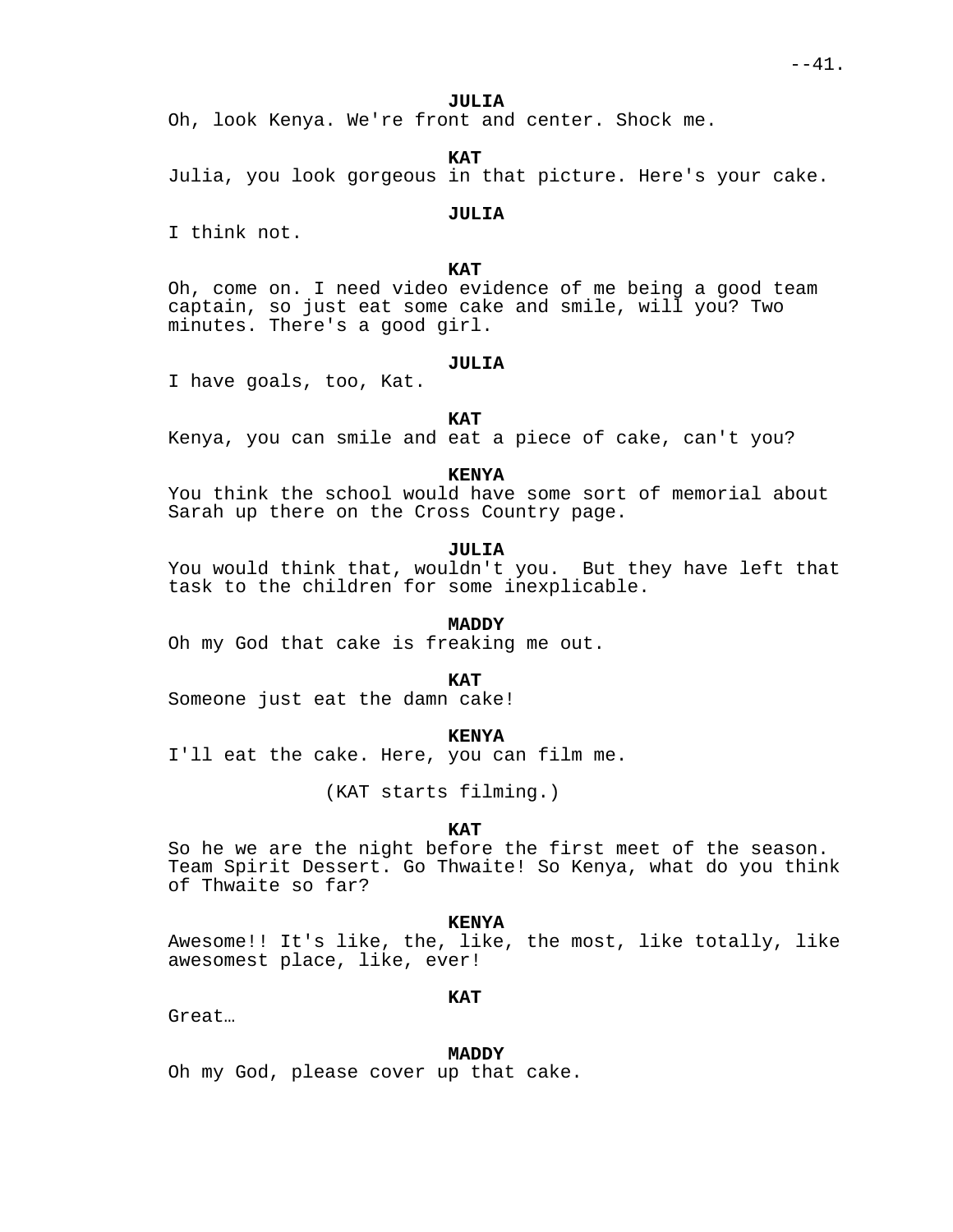So here's your ribbons you guys. Everybody's name in Thwaite green and gold paint pen. Julia -

### **JULIA**

Gosh, Kat, you sure are a thoughtful team captain. I'm sure many colleges are looking for that kind of outstanding leadership in their future students.

### **KAT**

Maddy-

# **MADDY**

Oh God, make it stop -

# **KAT**

Kenya -

### **KENYA**

What the hell am I supposed to do with this? Do you see a pony tail on my head?

**KAT**

God you guys, please, I don't mind editing but just give me something.

(KAT resumes taking video.)

### **KAT**

So, here are our pink footie cutouts, so beautifully prepared by Maddy White. Julia, can you read yours?

### **JULIA**

Why certainly, Katherine Palmer Winner, who got 2260 on her latest SAT's, I can. "Pain is only temporary. Glory is eternal." Deep.

#### **KAT**

So Kenya, what's your strategy for the meet tomorrow?

#### **KENYA**

Um, let's see, I think my strategy is to do my best, run the race, do my lean at the end and try to not jump off a bridge !!

### **JULIA**

Jesus, Kenya!

### **KENYA**

Well what kinda bullshit is this? "Pain is only temporary. Glory is eternal." Seems like Sarah thought it was the other way around! Or maybe I'll see it differently when my hair is long enough for the ribbon.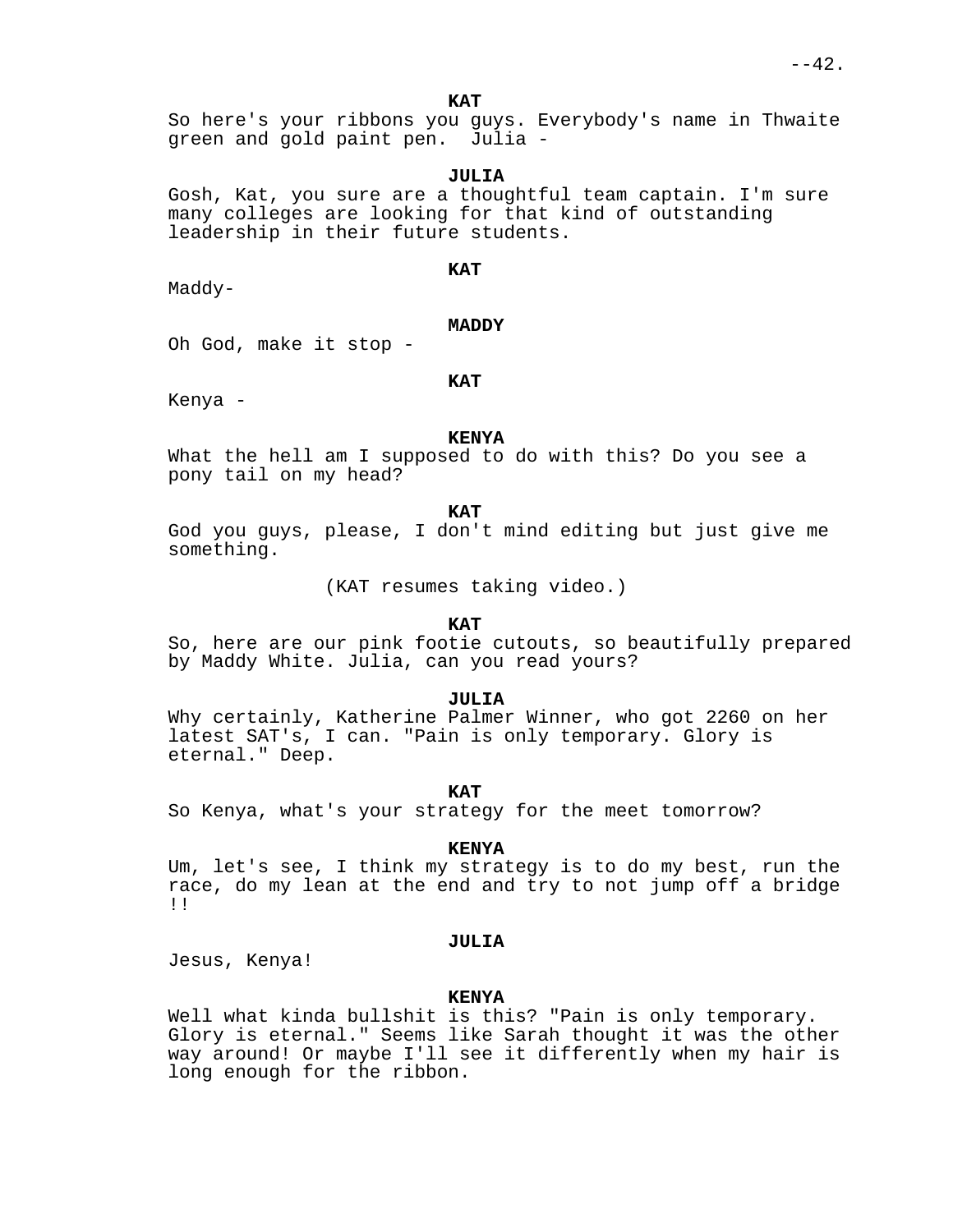#### **MADDY**

Oh my God, oh my God, oh my God, get it off me. Get it off me!!

# **KAT**

It's a ribbon, Maddy.

# **MADDY**

AAAUUUGGHH!!! I hate worms! I hate worms!

### **KENYA**

Damn, girl!

# **MADDY**

They camouflage themselves in my calculus book, pretending to look like integral signs. I can handle them there. But not inside cake.

# **JULIA**

It's a freakin' ribbon.

### **KAT**

Maddy? Eat your cake. She doesn't eat when she takes those pills, her blood sugar gets low and she sees things. She'll be fine. Eat your cake and the worms will go back to the book, Maddy.

### **MADDY**

Please don't make me eat strawberry shortcake, Kat!

#### **KAT**

You need to eat something, Maddy, this is ridiculous.

(KAT puts down the camera and forces MADDY to eat.)

### **JULIA**

Don't stop filming now. It's just getting good.

# **KENYA**

Whole damn place is ridiculous.

#### **KAT**

Eat, Maddy. See? No worms. Just a ribbon.

(MADDY throws the cake down and sobs.)

**KENYA**

(to MADDY) There ain't no worms, girl!

# **JULIA**

Give her a break.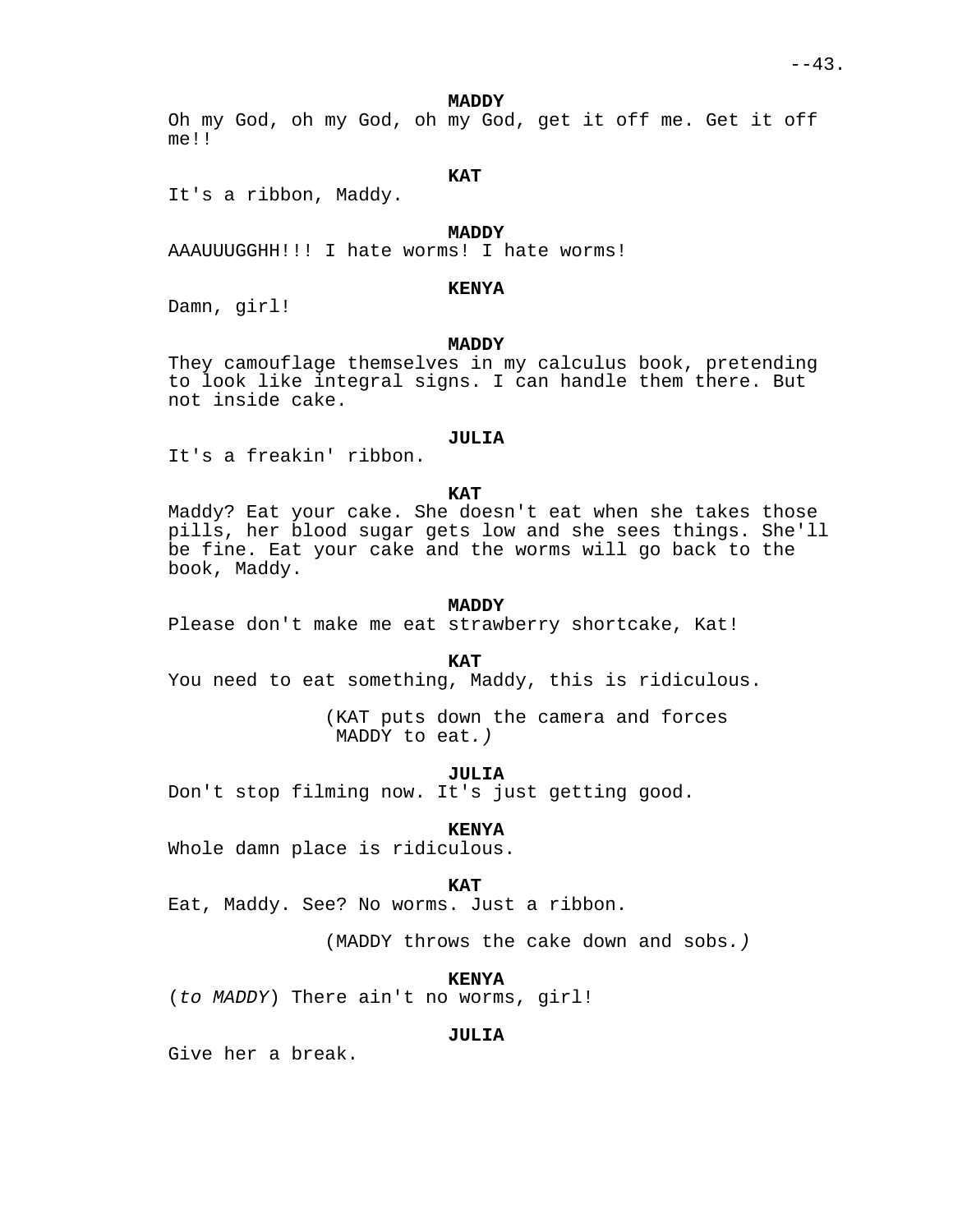Maddy, it'll be OK. It's OK.

# **MADDY**

This is what we were doing the last time I ever talked to Sarah.

# **KENYA**

You know what? One of you two needs to open up that email from her 'cause this is makin' all y'all crazy.

# **JULIA**

One of who two?

#### **KENYA**

Either her or you, 'cause both of y'all are -

# **JULIA**

YOU OPENED MY EMAIL??!!

# **KENYA**

I didn't open it, open it! Maddy said she got this email and I wondered if you did, too.

# **MADDY**

Oh my God, Julia, you got it, too? Wait, Kat, how come you didn't get it? Or did you?

# **JULIA**

You said all you looked at was my bucket list!

#### **KENYA**

Your email was open, I just -

#### **KAT**

You don't have any right to tell us what to do.

#### **JULIA**

You got it, too?

#### **MADDY**

The day before school.

#### **JULIA**

Did you get it too, Kat?

### **KAT**

No, but if I had I would realize it was spam. Or some sick joke. And it's not going to change the fact that Sarah is dead. She's dead, and that's that!

(KAT is gone.)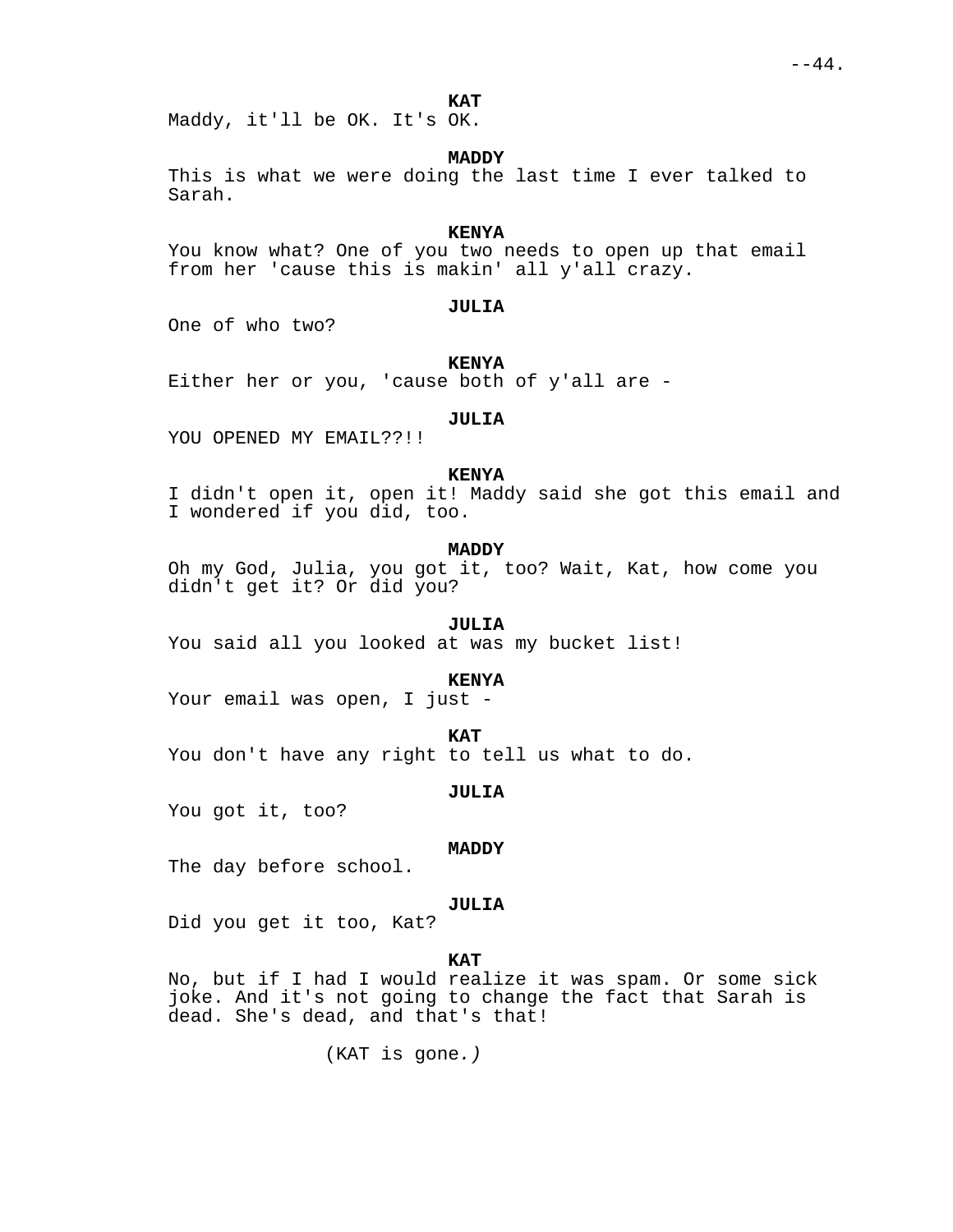**KENYA**

You want my opinion you need to put "open that email and figure out what she's trying to say" at the top of your bucket list. All o' y'all.

(KENYA is gone.)

### **MADDY**

I need to go study.

(MADDY is gone and JULIA is alone at night.)

# **JULIA**

Julia Goldblatt's Kickass Bucket List, or The Road to Happiness in Twelve Easy Steps. One. Asian eyelid surgery. Two. Get on a reality show - doesn't matter which. Three. Play Elgar's Concerto in E minor perfectly- done. Four. Meet either Taylor Lautner or Robert Pattinson - doesn't matter which. Five. Vegas! - Done. Six. Spend summer roadtripping with Cosmic Charlie. Seven. Try Ecstasy or Shrooms - doesn't matter which. Eight. Lose ten pounds - done. Well, sort of. Eight point five. Lose fifteen more pounds. Nine. Get laid. Often. Either gender - doesn't matter which. Ten. Drink Cristal out of my girlfriend's pump on top of the Eiffel Tower on New Year's Eve. Eleven Learn Buddhism. I mean REALLY learn it. Twelve. Find one of my birth parents - doesn't matter which.

> (JULIA mimes playing the cello, and we hear the opening of Elgar's Cello Concerto in E minor, which continues to play underneath the following scene. MALE BIRTH PARENT, Chinese, 40's, appears.)

# **MALE BIRTH PARENT**

I've missed your playing.

#### **JULIA**

You can't do it all.

# **MALE BIRTH PARENT**

Yes, you are a very busy girl.

### **JULIA**

I just took a little break. I got through the Elgar perfectly in June. I'm sending the recording out to colleges.

# **MALE BIRTH PARENT**

When your sounds reach me, I wonder, did any of this come from me?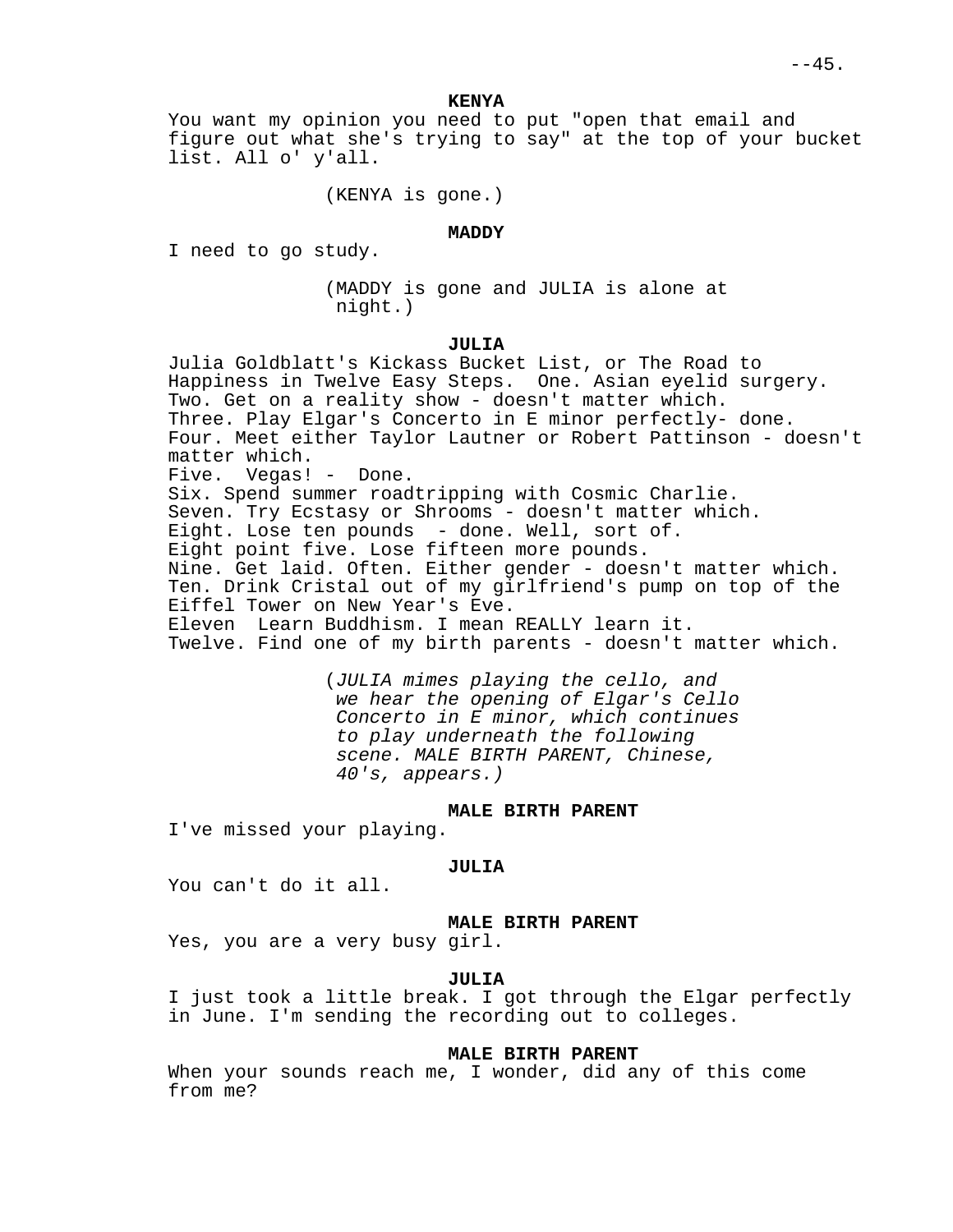### **JULIA**

I wonder if you really do hear me.

# **MALE BIRTH PARENT**

The cello has quite a resonance. You made a good choice.

#### **JULIA**

Cello was Joanne's idea.

### **MALE BIRTH PARENT**

And yet it gives you pleasure.

#### **JULIA**

Does it? I'm eight and Joanne and I are playing "Miss Mary Mac". It's an American thing, you wouldn't know it. Miss Mary Mac Mac Mac All dressed in black black black With silver buttons buttons buttons All down her back back back Your calluses are gone. You haven't been practicing, have you?

#### **MALE BIRTH PARENT**

Parents are regrettably flawed.

(The music has stopped.)

#### **MALE BIRTH PARENT**

Play more.

# **JULIA**

I can't. It's gone. I work hard at things and then they just blow away like sand. Does that ever happen to you, Male Birth Parent? Like my Torah portion. All I remember now is it was about skin… Namal basar orlah…and you shall circumcise the flesh of your foreskin…or some such. Blown away like sand. My Elgar, my Torah portion…my friend.

### **MALE BIRTH PARENT**

She sent you something, I believe.

#### **JULIA**

Yes, she did.

**MALE BIRTH PARENT**

You should see what she has to say.

(SARAH is there.)

# **JULIA**

We would play together, sometimes, right here. It was her room then. Me on the cello and her on the flute. She was very good. Of course. We're working on a Mozart duet one night.

(We hear some flute and cello music.)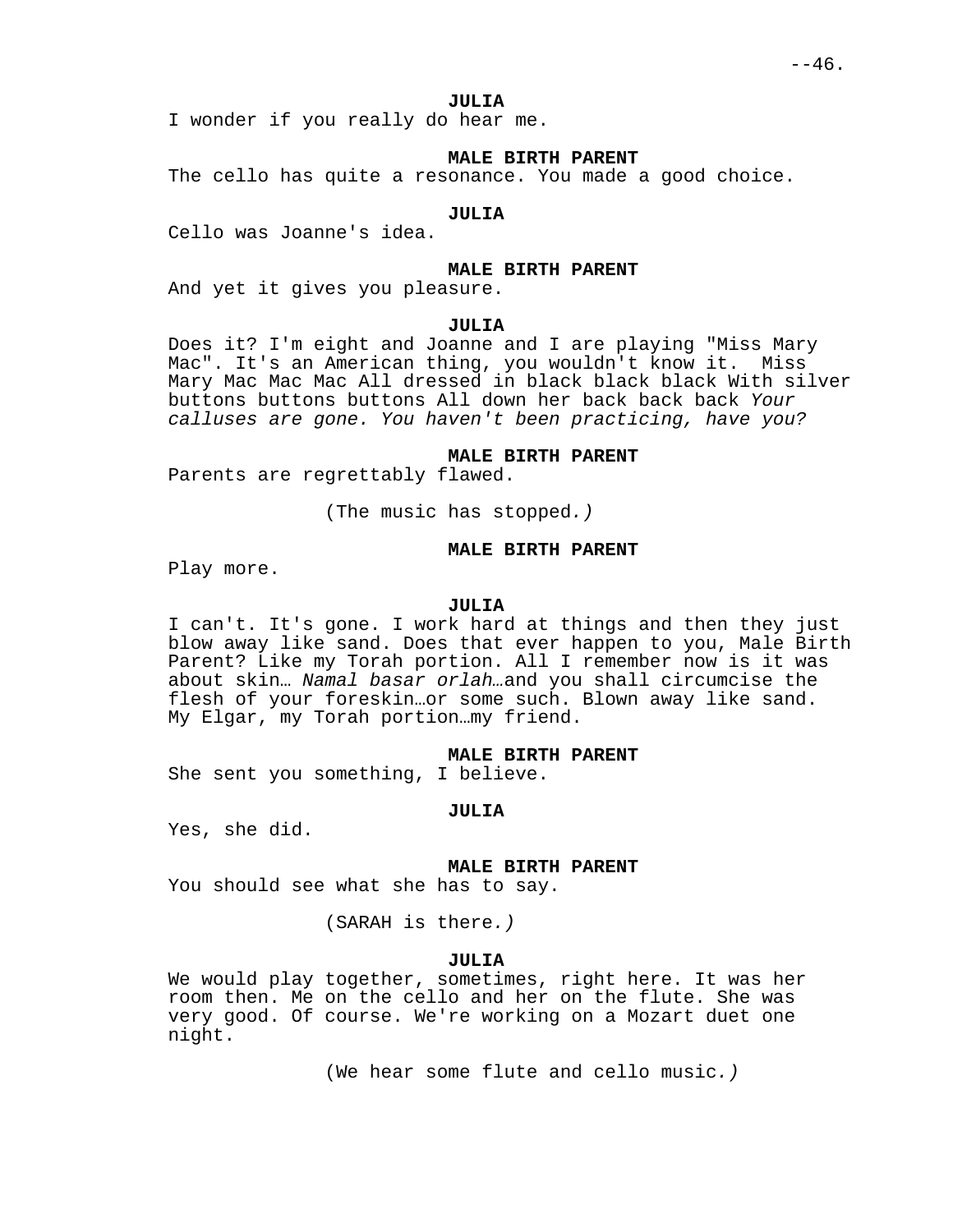### **SARAH**

Can you believe Mozart wrote this when he was eight?

# **JULIA**

They say his father pushed him.

# **SARAH**

I wonder what he would have turned into if he'd just been left alone.

# **JULIA**

Probably a nobody.

# **SARAH**

And he died so young. Even if he'd died when he was our age he'd have still been famous.

### **JULIA**

Two hundred works by the age of eighteen.

### **SARAH**

I wonder if he ever thought, "I don't want to be a composer any more. I just want to try something else." What do you think his father would have done?

### **JULIA**

I don't know what fathers do.

#### **SARAH**

Show me how to play your cello.

### **JULIA**

Are you serious?

### **SARAH**

I want to do something different.

#### **JULIA**

Oh God, it takes, like, years to not suck.

#### **SARAH**

I don't care if I suck! I WANT to suck! I want people to laugh at me, to roll their eyes, to turn away in horror...

> (SARAH takes the "bow" and plays the "cello" and it sounds terrible.)

> > **JULIA**

That's really expensive! God, if anything happens to that Joanne will freak!

# **SARAH**

I just wanted something different.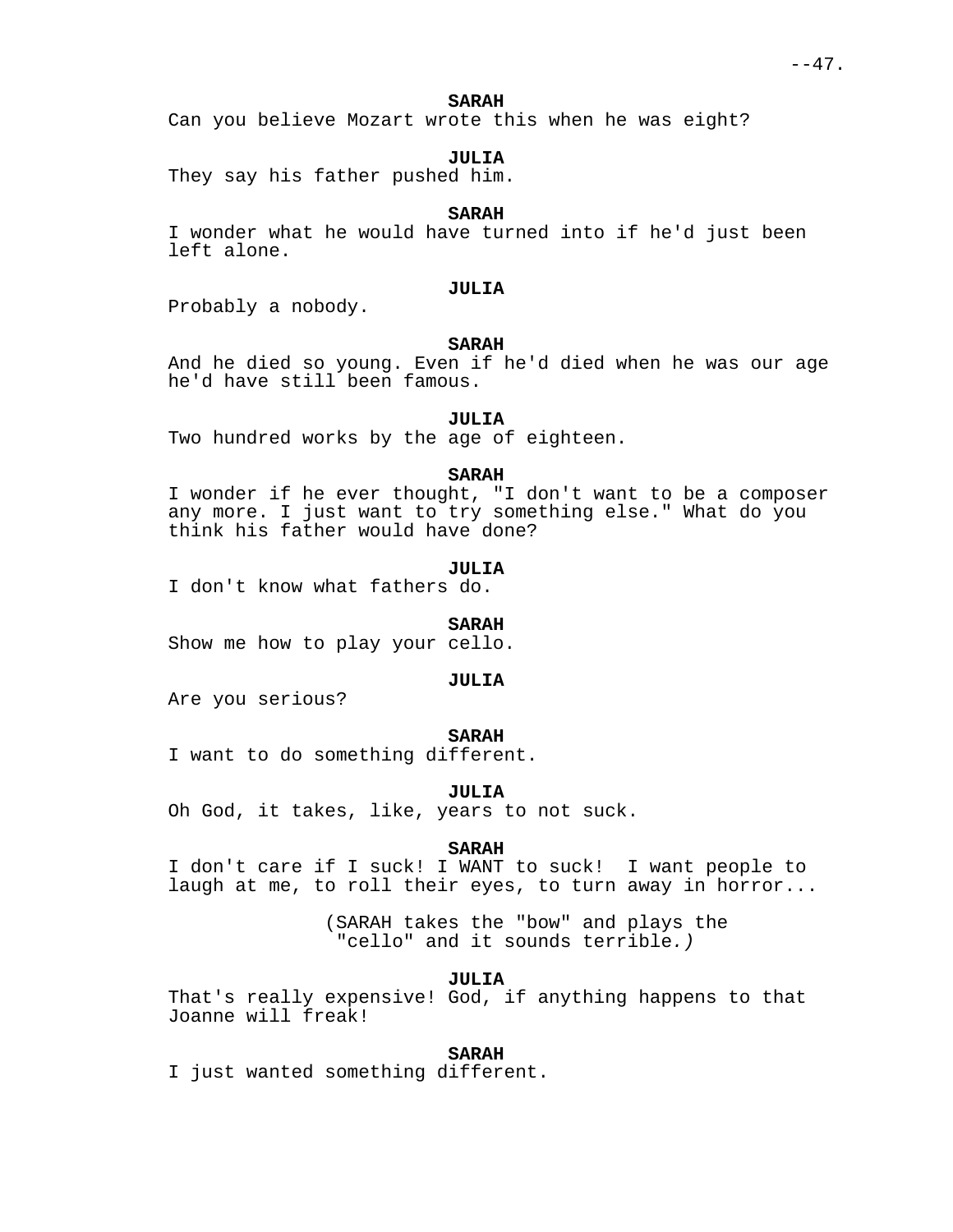$- - 48.$ 

**JULIA**

Here. You place your legs like this…and hold the bow like so…and very gently…very lightly. Back and forth. Back and forth. See? You don't suck. You're amazing. Poor, poor Sarah, cursed with being unable to suck at anything.

(JULIA kisses SARAH. SARAH is gone.)

### **JULIA**

That was the last time we talked. The next day was State. She was the whole reason I joined the team in the first place. Male birth parent, do you hate me because I'm a lesbian?

# **MALE BIRTH PARENT**

No.

### **JULIA**

Joanne doesn't either. We're all good with it. Everyone I know, in fact. But I wonder about Sarah. This memorial meet for her is in three weeks. We have this website, but it kinda sucks. I want to do something more.

# **MALE BIRTH PARENT**

Offer a tribute.

#### **JULIA**

I guess me not sucking at the meet named after her would be a tribute.

# **MALE BIRTH PARENT**

I thought you were running, such as it is, to lose weight so that your mother -

### **JULIA**

Adoptive mother, thank you.

### **MALE BIRTH PARENT**

So that Joanne would buy you Asian eyelid surgery.

#### **JULIA**

Would you hate me, Male Birth Parent, if I got the eyelid surgery?

#### **MALE BIRTH PARENT**

Why does it matter what I think? I'm not even real.

# **JULIA**

I know. But would you?

### **MALE BIRTH PARENT**

You have my eyes. And if you do get the eyelid surgery because you lost weight during Cross Country, then you can not say that you ran Cross Country as a tribute to Sarah. Sarah deserves her own tribute.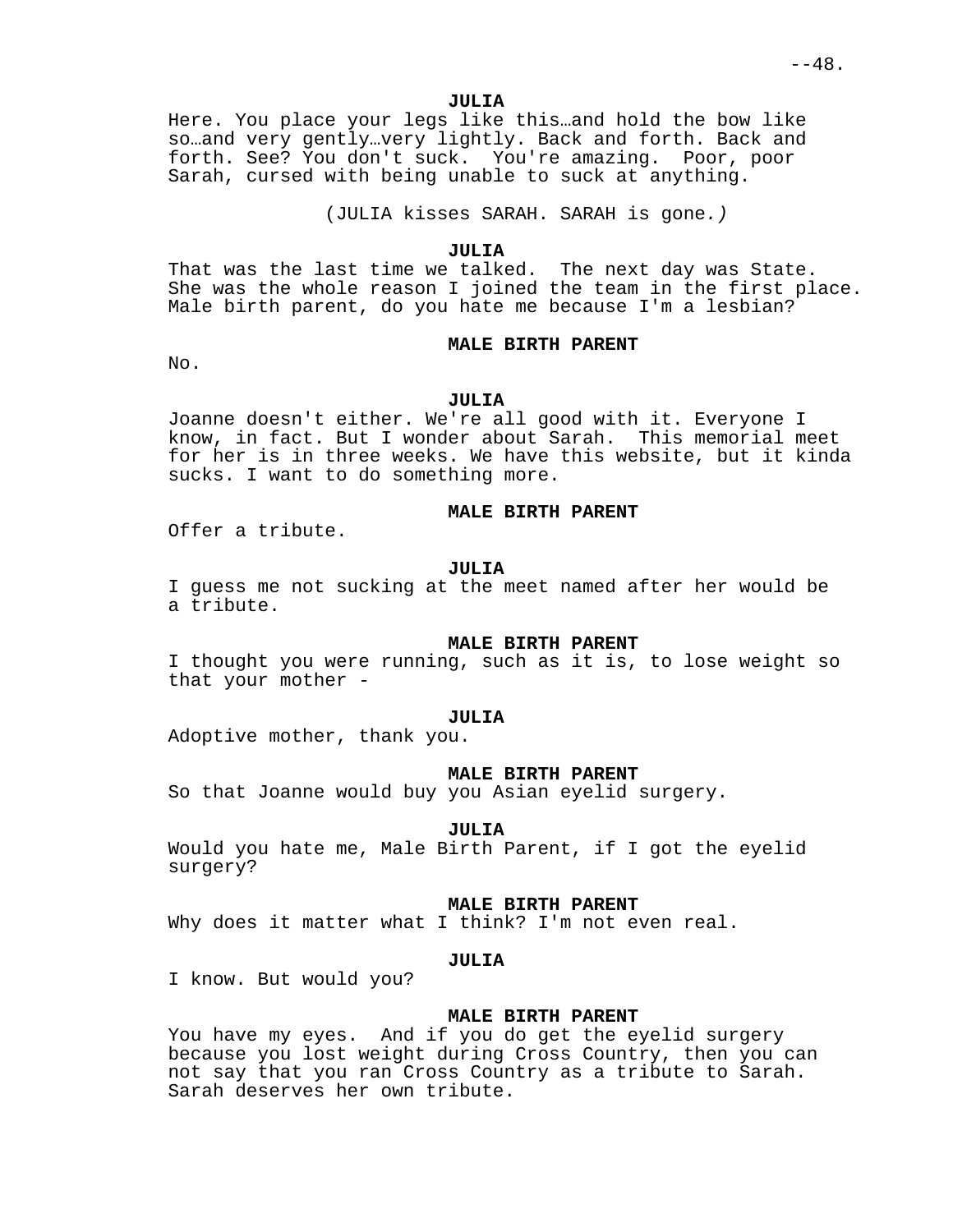### **JULIA**

She does.

(An image of a Tibetan sand mandala appears.)

# **MALE BIRTH PARENT**

The best tribute I ever saw was a mandala. A sand painting, crafted over days, for a fallen hero. The monks labored over it adding grain after grain of colored sand shaken ever so gently from the tips of metal funnels. An exquisite pattern of colors and harmony.

### **JULIA**

I don't know how to do a mandala.

# **MALE BIRTH PARENT**

"Learn Buddhism" is number eleven on your bucket list.

#### **JULIA**

Making a mandala is not the same as learning Buddhism.

# **MALE BIRTH PARENT**

It's a start. You can buy a kit online. One-click ordering.

#### **JULIA**

They'd put it on the website, no doubt. I could show colleges -

# **MALE BIRTH PARENT**

One thing about mandalas: when the work is complete, the colored sands are swept up and poured into a river, where the waters carry their healing energies throughout the world. The mandala does not last.

# **JULIA**

Then what's the point?

#### **MALE BIRTH PARENT**

Oh look. You qualify for free shipping. And while you're clicking, open her email.

(JULIA does not.)

# **MALE BIRTH PARENT**

To be truly alive we must accept pain. We must do more than accept it. We must seek it out, live with it and learn to not fear it.

### **JULIA**

How do you know all these things, Male Birth Parent?

# **MALE BIRTH PARENT**

I'm just a figment of your late adolescent imagination.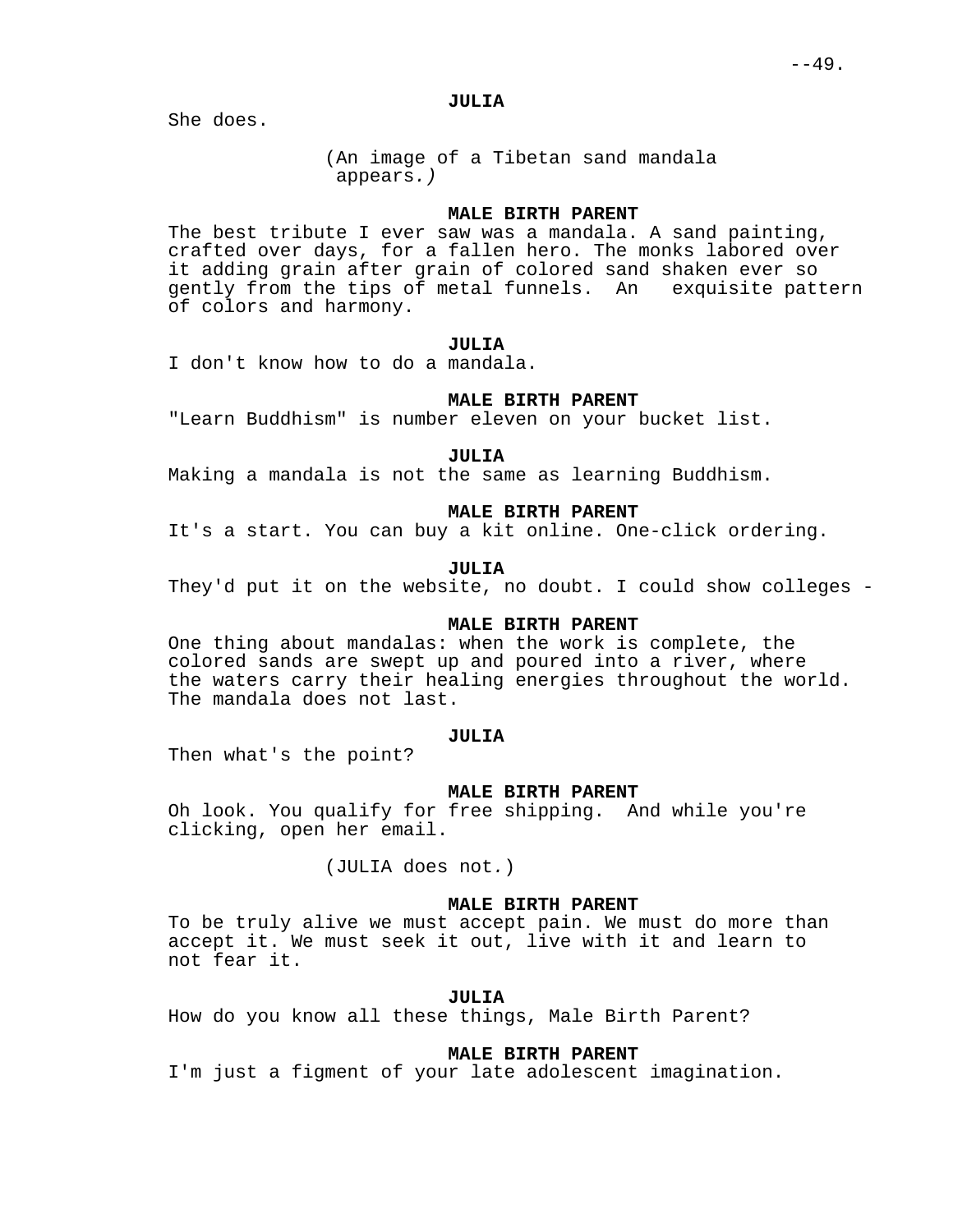### **JULIA**

Exactly.

# **MALE BIRTH PARENT**

That quotation was on one of Maddy's pink foot cut outs. She gave it to each of you the night before State. You haven't thought about it since. Until now.

### **JULIA**

Why didn't playing the Elgar perfectly feel good?

# **MALE BIRTH PARENT**

Just keep playing. I'll hear it.

# **JULIA**

What if I get through my bucket list and I'm still not happy?

(MALE BIRTH PARENT is gone. The four girls line up for their first Cross Country meet of the season.)

(OFFSTAGE VOICE: Runners take your marks!)

### **KENYA**

These girls, Mama. They talk a lot about what she did but not about who she was. Everything here is "what did you get on that" or "how did you do on your whatever" or "did your team win".

### **KAT**

The State meet was in Bishop Park last year. Just a few miles from Thwaite - we practice there all the time.

# **JULIA**

It's a one-mile loop and you have to run it three times. The crowd sees you at the start, at one mile, at two miles and then at the finish.

### **MADDY**

The rest of the time you're on a trail in the woods. Alone.

(OFFSTAGE VOICE: Set!)

KAT

Sarah and I ran the first mile together that day.

(COACH WAGNER and SARAH are there. KAT, MADDY and JULIA relive last year's State Meet while running now.)

# **COACH WAGNER**

First mile in five fifty-five. Kat is the rabbit; Sarah, you follow Kat.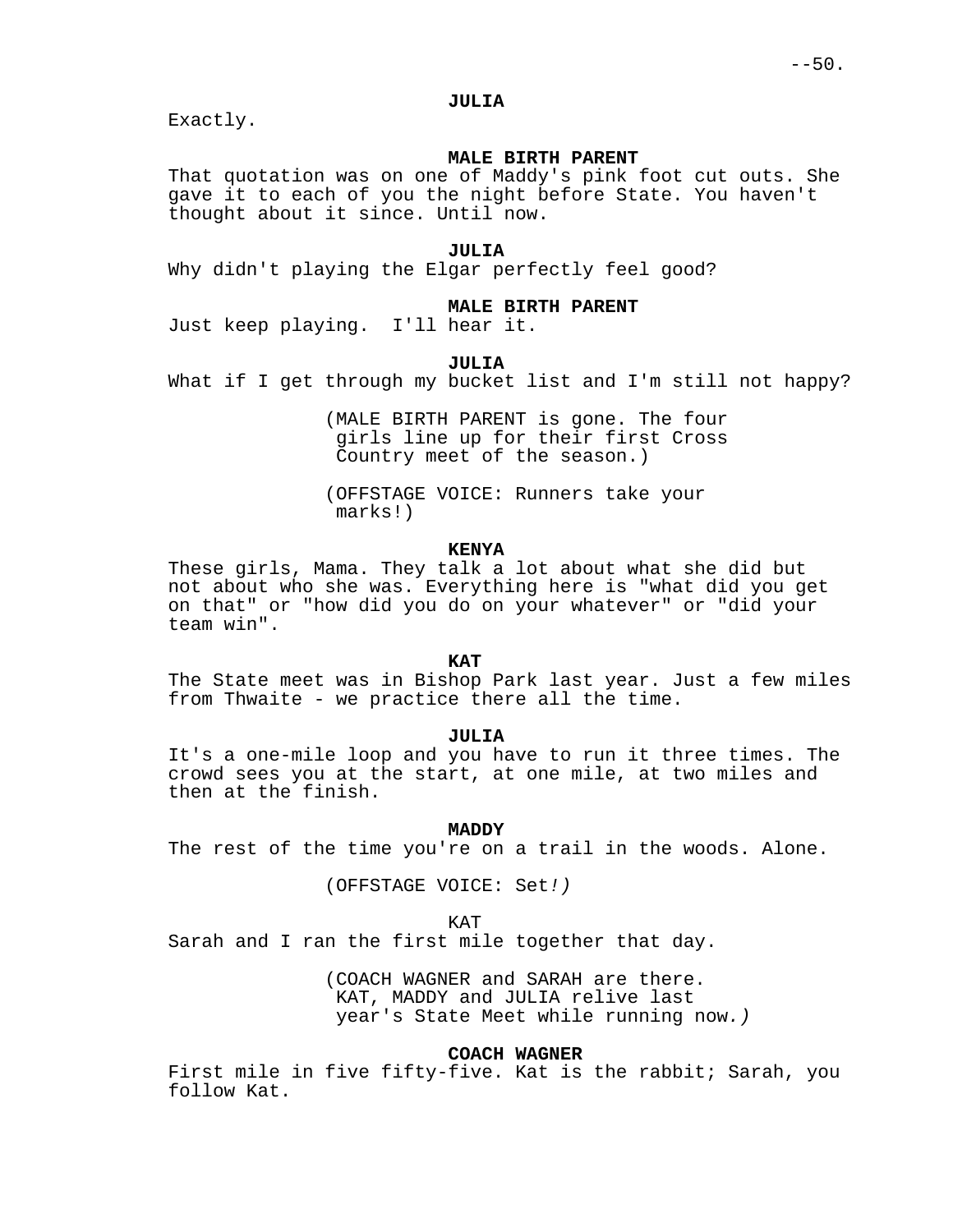Sarah could have gone way faster, but my job was to keep her to just under six minutes.

### **COACH WAGNER**

You run the first mile with your head. Save something for the kick.

> (A starting gun goes off. Crowds cheer.)

# **JULIA**

I never saw her in meets after the gun went off, of course. Except at State. Which is completely unexpected.

#### **MADDY**

I see her take off, along with Kat and the other really talented girls. And I can't stop thinking about the night before. The last thing I said to her.

#### **KENYA**

I know she was the "best ever runner". And she was "straight A's and honor roll". And there's a picture of her on the website building a house for poor folks on Spring Break…in our neighborhood. But they won't talk about what's real.

### **JULIA**

I follow her with my eyes as long as I can. Her pony tail bounces really softly on her neck. That Thwaite green and gold ribbon, disappearing into the woods.

#### **KAT**

Five fifty four split! And we're in first and second.

### **COACH WAGNER**

Good job, girls! Perfect! Fly, Sarah!

#### **KAT**

And I back off. I can't do two sub-six miles, but she can. And I watch her go into the woods ahead of me, getting smaller and smaller. The girl from Wheeler passes me. And the one from Lassiter. Then the one from West River. But it's OK. No one else will. And Sarah's so far ahead at this point. I start counting points in my head. Sarah one, me five, Lindsay and Amber probably ten and twelve….awesome tiny numbers…if Jess can hang in there we're gonna win this.

### **KENYA**

I could almost understand a girl doing what she did if she lost. But she won, Mama. My old coach told us in the ancient Olympics the runners used to say "the wreath or death". "The wreath or death." So why was she "the wreath and death"?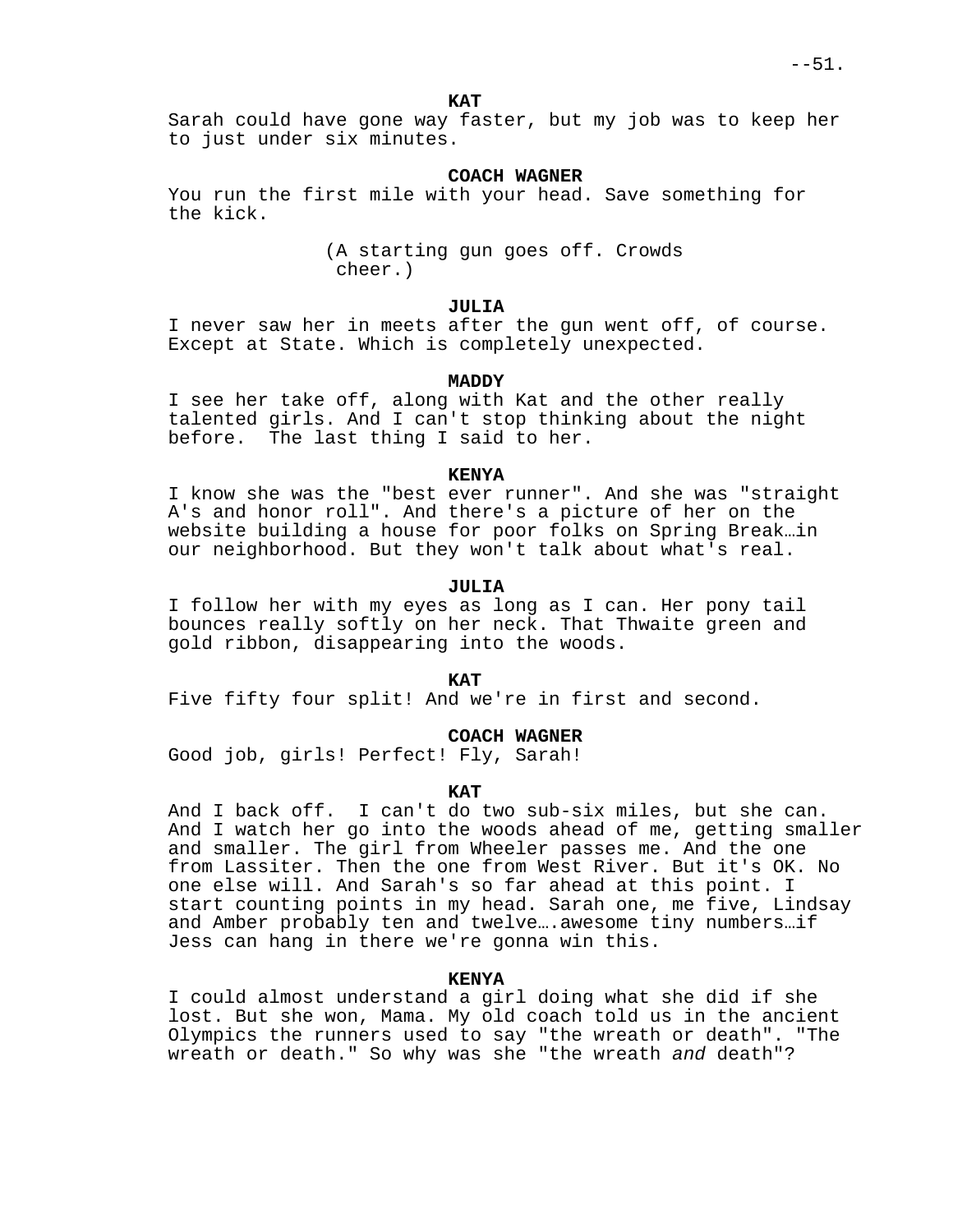### **MADDY**

The night before we did our traditional team dessert - these strawberry shortcake thingies with the premade spongy shells and strawberries and whipped cream - and she says to me

# **SARAH**

Maddy, what would you think if I didn't win the race?

#### **MADDY**

You know with all that whipped cream and spongecake stuff in your mouth I swear I thought you said -

# **SARAH**

Would it be OK with you if I didn't win tomorrow?

### **JULIA**

My first mile my split is 8:57. The first time I ever break 9, uh huh, Joanne, uh huh! 8:57. Whoo!! And this coach from some other team way out in the country is yelling at her girl who's right next to me. "I didn't drive you all this way for you to run no nine minute mile!" And I look over at the girl, and her eyes just well up and start, like, projectile crying, right there, at the one mile split. And I think, "Why are we doing this?"

### **KAT**

I hit the two mile at 12:32.

# **COACH WAGNER**

All right, Kat! You're perfect! One more, one more!

### **KAT**

And I go into the woods for mile three, and I'm still fifth. I can still see the West River girl but nobody else. Then all of a sudden I see Sarah. In the distance. She's just standing there, not moving. Oh God, she's hurt! The West River girl gives her a strange look as she passes. Sarah! Sarah!! I get closer. Sarah, what's wrong? And I get up to her…and she's just staring. What's the matter? What's wrong?

> (SARAH does not respond. KAT takes a long moment.)

### **KAT**

And then she starts running again. She just…she takes off. Faster than I have ever seen her. I mean the third mile is just so hard. Your legs burn, your lungs burn, everything hurts. You run the third mile with your heart.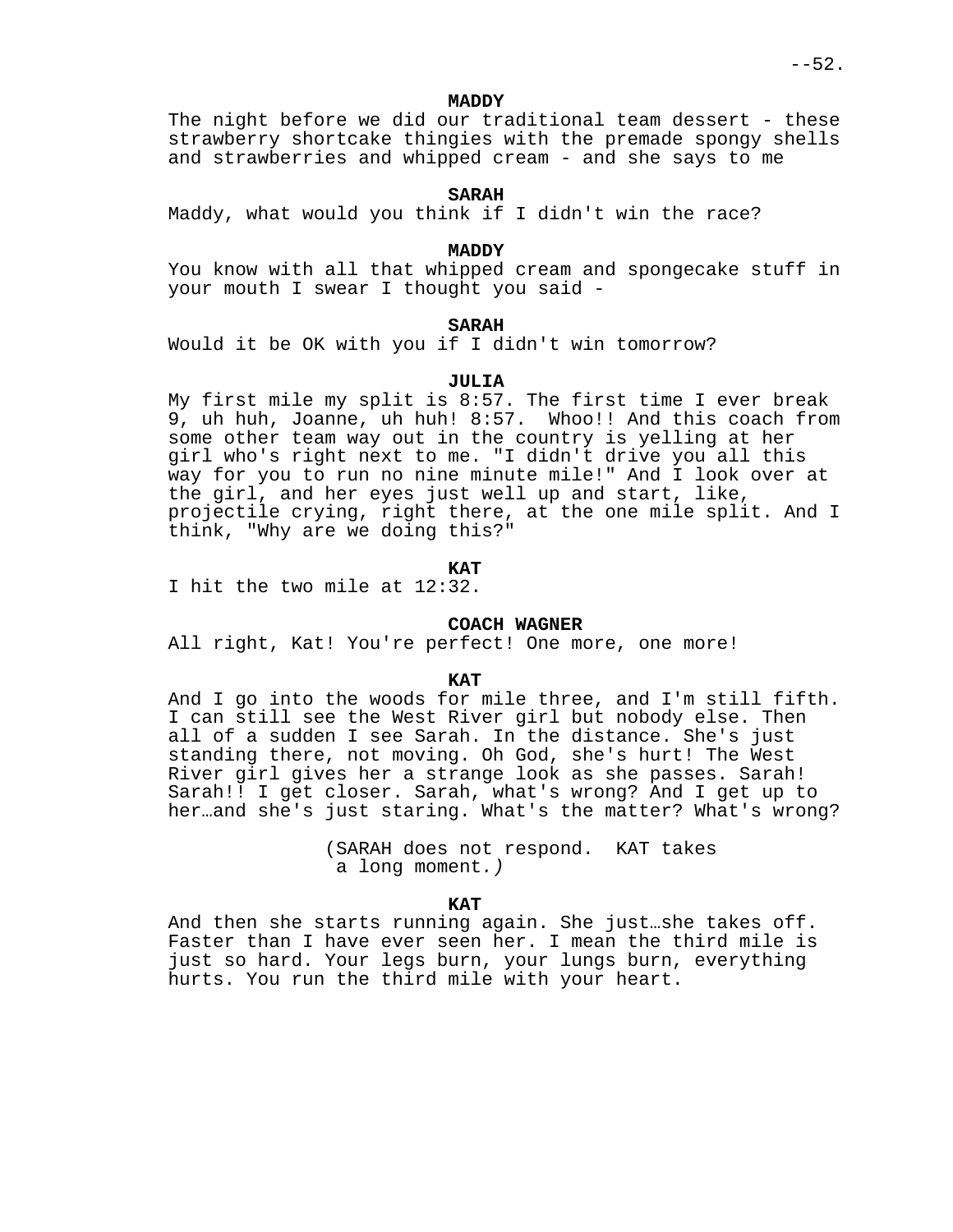### **KENYA**

That lady from Thwaite, who came to our church last fall. Said she went there back in the day. And she talks about the dorms and the classes and the sports and the thing where they all dance around the Maypole or whatever and march in step like they've done for a hundred and whatever years, and Mama says Sign me up! But Mama, I don't want to go. But baby, this is your future. But Mama, they take us to a mall every Sunday and half the girls come back to the bus with a new pair of Jimmy Choo's and a Kate Spade over each arm and a new set of Dolce and Gabbanas propped up in their long blond hair like some sorta victory wreath -.

# **MADDY AND SARAH**

"Would it be OK with you if I didn't win tomorrow?"

### **JULIA**

I have cramps on the second mile, so I slow down a little. But I do not walk! And I'm almost at mile two and I hear this person coming up behind me so fast. Who's got that much left and why are they back here? And I look back, and it's Sarah, who I realize is on her third and final lap, running faster than I have ever seen her. She's lapped me. Oh my God, she's lapped me!!

### **KAT**

You run the third part of any race with your heart.

# **JULIA**

And she just blows past me. I just see her pony tail from behind. And a little river of sweat trickling down perfectly in between her shoulder blades. "Good job, Sarah!" She doesn't acknowledge me. At all. She must be really focused.

### **KENYA**

The wreath or death. A new pair of Dolce and Gabbanas.

#### **JULIA**

At the end you veer right to the finish. I still have another mile lap, so I turn left back into the woods. I don't see her finish. But I hear the cheer. Even in the woods. It's really loud. Good job, Sarah.

### **KAT**

And I get to the finish about two minutes after her. Fifth. Dad with the video. Lindsay tenth. Amber 13th. I hope that's not unlucky - ha ha. Come on Jess! Come on!! And Jess is twenty fourth. 1, 5, 10, 13, 24…Fifty-three points. Wheeler's fifth girl is 30th. They've got 62. Low score wins. We win. We win! We win STATE!! Coach Wagner, where's Sarah?

### **COACH WAGNER**

She didn't stop. I guess...She's doing a cool down.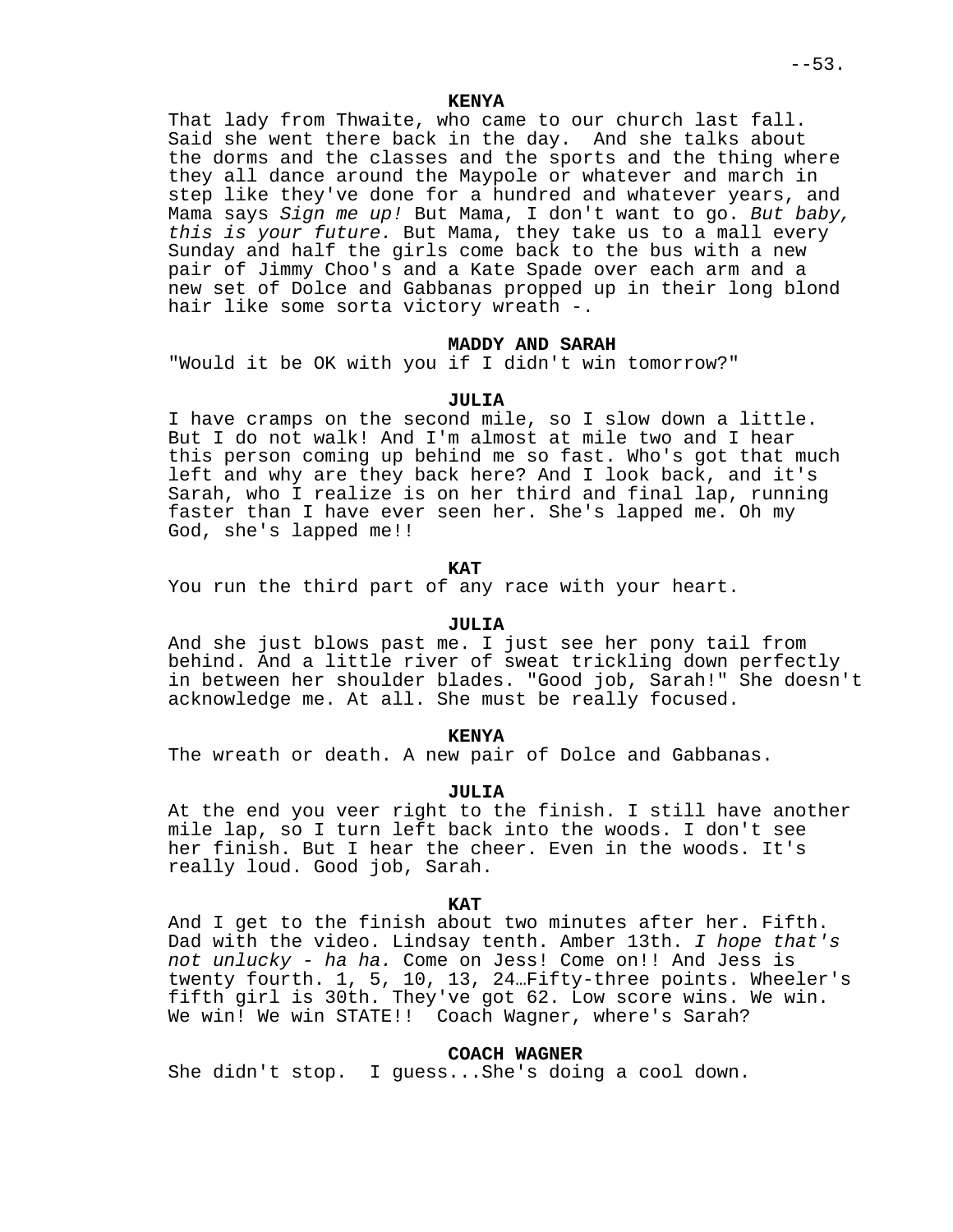Why would she be doing a cool down without the rest of us? She's gonna miss the trophy presentation!

### **MADDY AND SARAH**

Would it be OK with you if I didn't win tomorrow?

# **JULIA**

And it has occurred to me that I might have been the last person to say something to Sarah that she heard. "Good job, Sarah." And it occurs to me she might not have heard me.

> (More leaves fall to the stage. The girls return to their rooms. JULIA has a large box, which she opens. It's the mandala kit, and she opens it and removes a book, chakpurs (sand funnels), sand vials and chalk, with which she begins drawing a pattern on the floor. MADDY and KAT are in their room. MADDY is trying to take video of something outside her window, and KAT ices and massages her legs, checks her phone and acts generally furious.)

### **KAT**

Barely anyone's added anything to the website. And the only videos are the three of us. Did you email -

#### **MADDY**

Yes, I emailed them, all right?

#### **KAT**

Even Jess?

#### **MADDY**

Even Jess.

#### **KAT**

And?

#### **MADDY**

I assume they're too busy.

**KAT**

Oh yeah. Busy. That's why. Sure.

### **MADDY**

Well I'M busy, OK?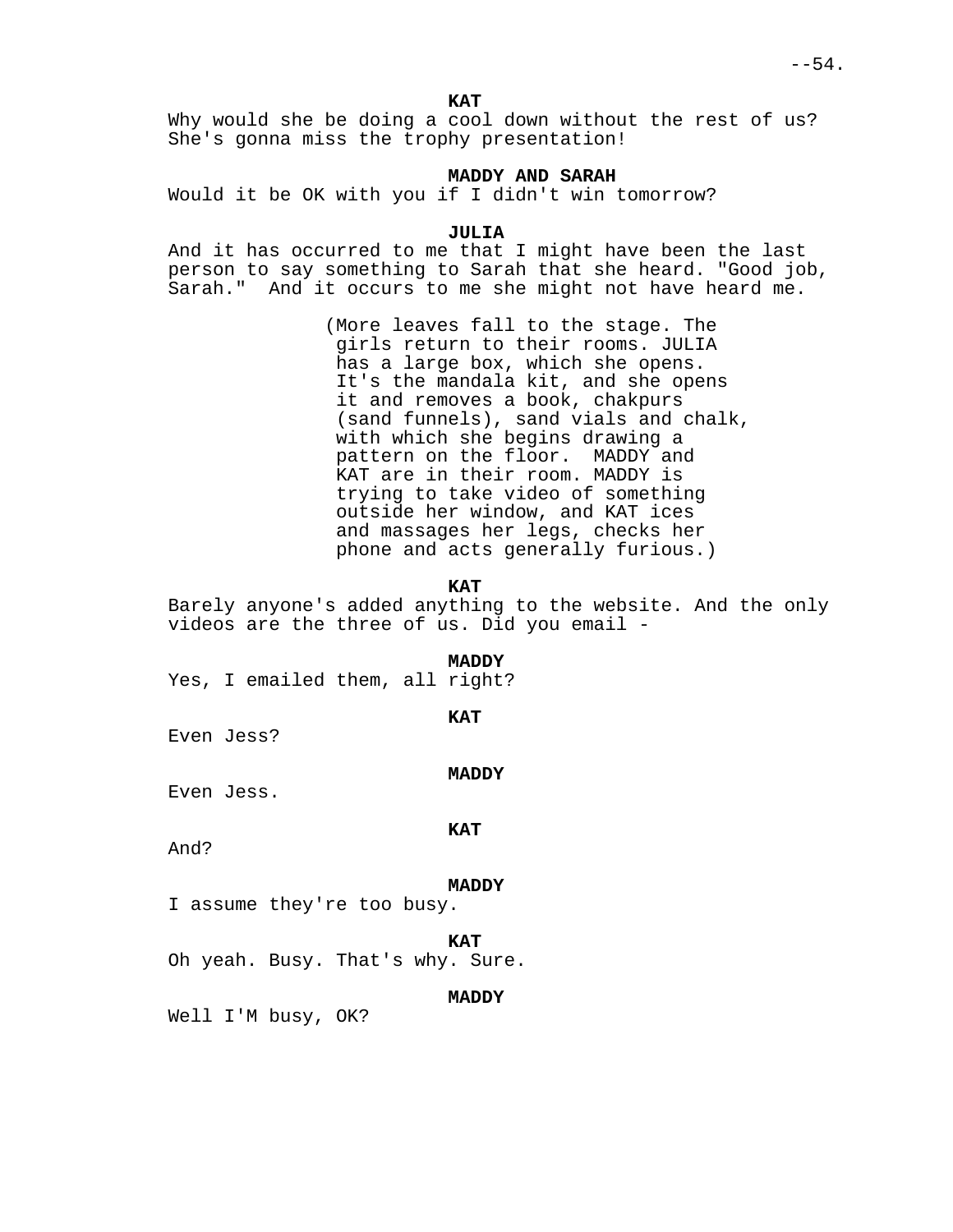At least you posted something. Even if it was three lines about her SAT's. God, Maddy, it's in two weeks. We can't just show thirty seconds of video. Of us!

> (KENYA takes her comforter and pillow from her room into MADDY and KAT's.)

### **KENYA**

I need to sleep on your floor.

**KAT**

What's wrong with your bed? Never mind.

**KENYA**

I think Julia's turning into a witch or something.

(JULIA finishes the chalk pattern and starts scraping a chakpur to slowly pile grains of colored sand onto the chalk outline. KAT reads from the memorial website on her phone.)

### **KAT**

"There are things we are not meant to understand. This is one of them. Rest in Peace, Sarah." "Your record will never be broken. You were a star on Earth, and now you're a star in Heaven."

#### **KENYA**

So I can sleep in here or what?

**KAT**

Fucking 19:13!

### **MADDY**

You won the race!

#### **KENYA**

And I need help with my stars.

#### **KAT**

'Cause three crap schools were there! 19:13? I might as well be in a wheelchair.

### **MADDY**

Why don't you just post a picture of your finish and photoshop in a clock that says 17:57?

### **KENYA**

And I need help with the special theory of relativity.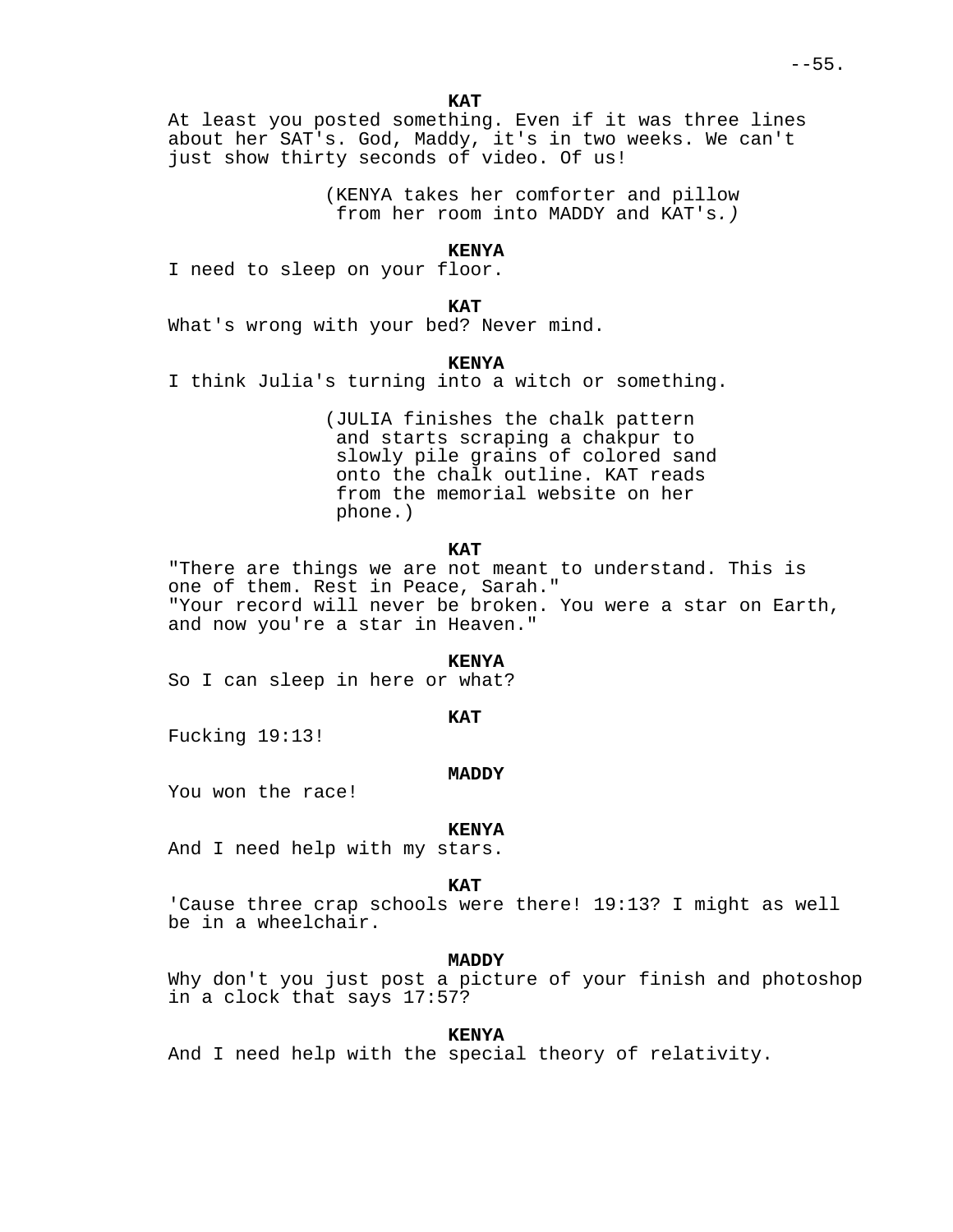Look, I'm not getting into college on butterflies, I'm getting in on 17:57.

### **MADDY**

They are moths and I'm not getting in either if you don't shut up!

### **KENYA**

Look, I gotta get away from Maid Marian and her chalk circle or whatever.

#### **KAT**

I did not get a hundred and eighty five dollar high performance shoes to run 19:13!

(KAT starts pounding on her shoes.)

# **MADDY**

(to the moths) Come over here! Come over here now!!

#### **KENYA**

Y'all are crazier than she is.

# **KAT**

I'm going for a run.

#### **MADDY**

It's almost time for lights out!

(KAT puts on her shoes and is gone.)

#### **KENYA**

You said you would help me.

#### **MADDY**

I have to work on my science, too.

### **KENYA**

What are you doing?

#### **MADDY**

I'm trying to film these moths so I can figure out their pattern but they're not cooperating!

### **KENYA**

Are they supposed to?

### **MADDY**

I only have a few weeks before my college essay is due! Come on, Maddy, we know there's a star in there, just let 'er shine.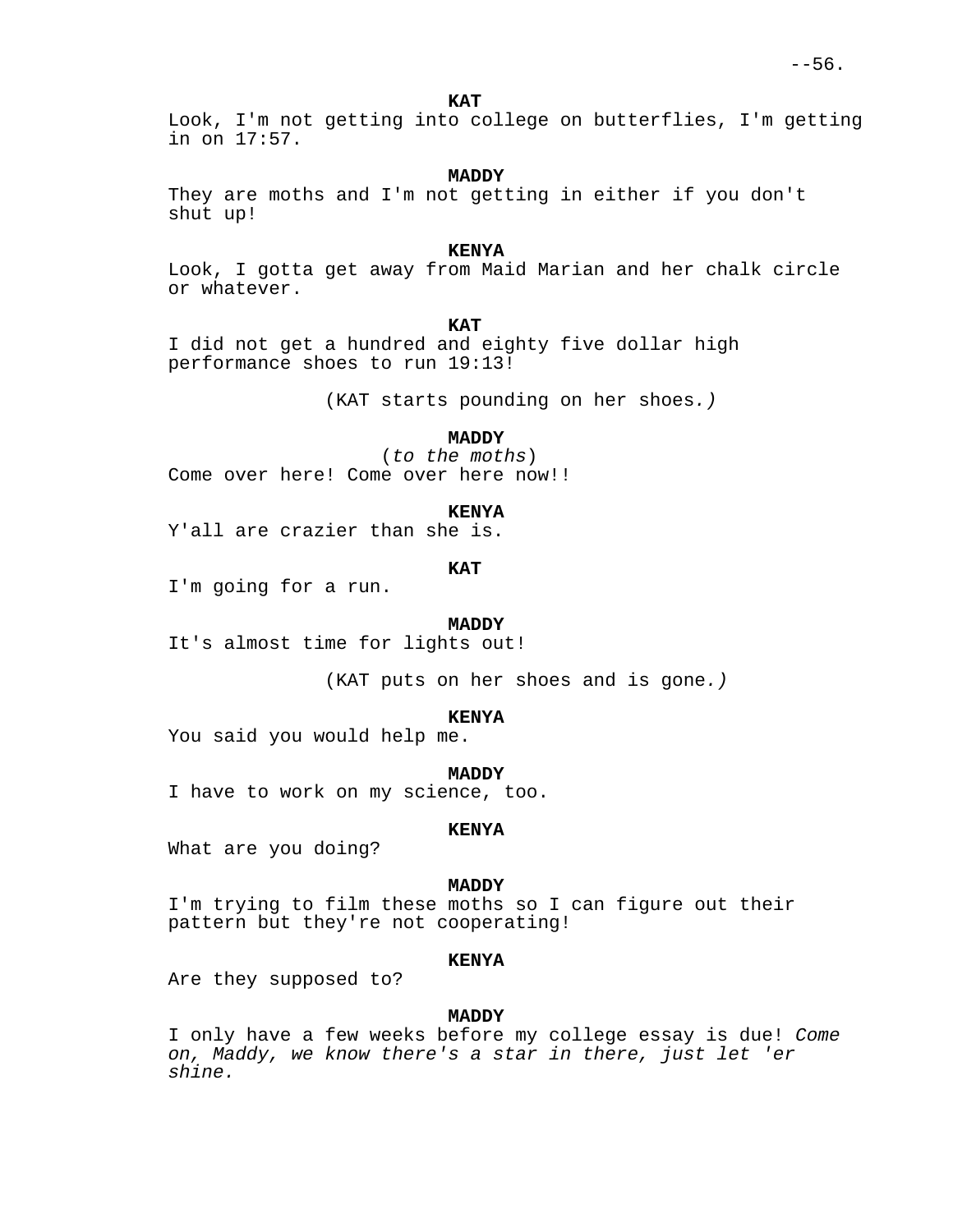### **KENYA**

Well I got stars to memorize, but Miss Thing is too busy...

**MADDY**

You just wait until next year!

**KENYA**

I won't have a next year. If I fail this Astro test -

### **MADDY**

You'll be fine.

### **KENYA**

How do you know?

# **MADDY**

You're all over the website!

(JULIA reads from her book as she works on the mandala.)

### **JULIA**

"After all, death is a part of life."

(KAT trips on a root and injures her right foot. She takes off her right shoe and hurls it into the woods. She sits and rocks. Her HIGH PERFORMANCE SHOE is there.)

# **HIGH PERFORMANCE SHOE**

Hey, I cost a hundred and eighty five bucks!

**KAT**

Yeah, so how come I ran 19:13 at the last meet?

### **HIGH PERFORMANCE SHOE**

I don't think Daddy wants you to be throwing away your high performance shoes.

#### **KAT**

Some performance! And I only threw away one, so you're only worth ninety-something bucks.

### **HIGH PERFORMANCE SHOE**

Daddy can't buy you just one shoe, however.

# **KAT**

Well fuck him, then!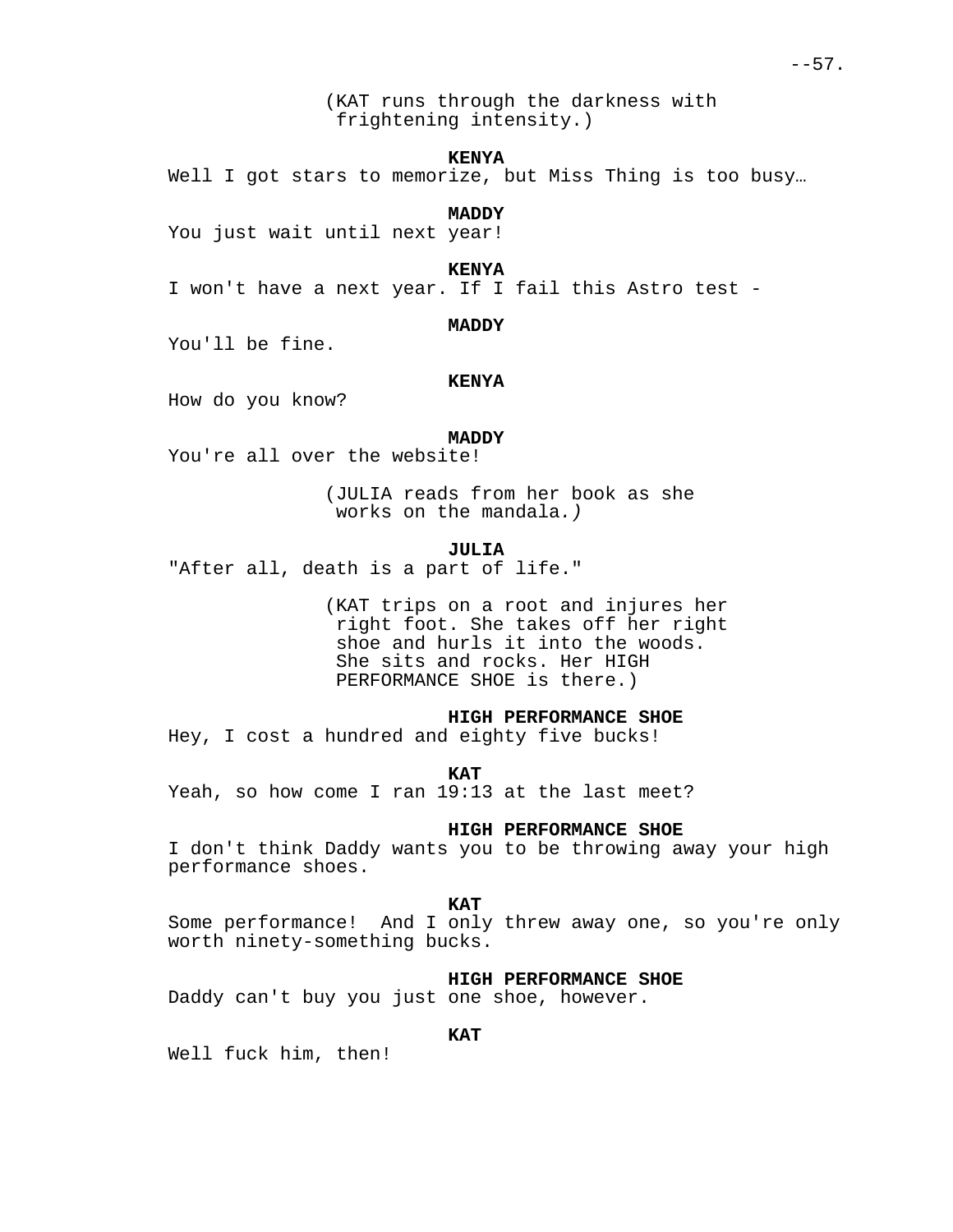### **JULIA**

"There is nothing strange about death."

### **KENYA**

If you're not gonna help then give me some of those pills.

# **MADDY**

They won't do you any good.

# **KENYA**

Why? 'Cause my hair's too short?

# **MADDY**

They help you study what you already know. If you don't understand the special theory of relativity they won't help.

# **KENYA**

You said they give you insight!

#### **MADDY**

I'm atypical!

# **KENYA**

Damn right!

# **JULIA**

"Sooner or later we all have to pass through that gate."

### **HIGH PERFORMANCE SHOE**

Looks like you got a hitch in your git-along there, girl. You hurt?

**KAT**

NO! Maybe. I don't know. All right, YES! But probably not just then.

### **HIGH PERFORMANCE SHOE**

But…

### **KAT**

I probably have pretty serious stress fractures in my third and fourth metatarsals and YES I know I should probably go see the trainer and YES I know she'll tell me to go to the pool and swim -

### **HIGH PERFORMANCE SHOE**

Videos of you doing laps for rehab won't get you that scholarship!

# **KAT**

Exactly!

**HIGH PERFORMANCE SHOE**

See, I'm not so dumb for a shoe.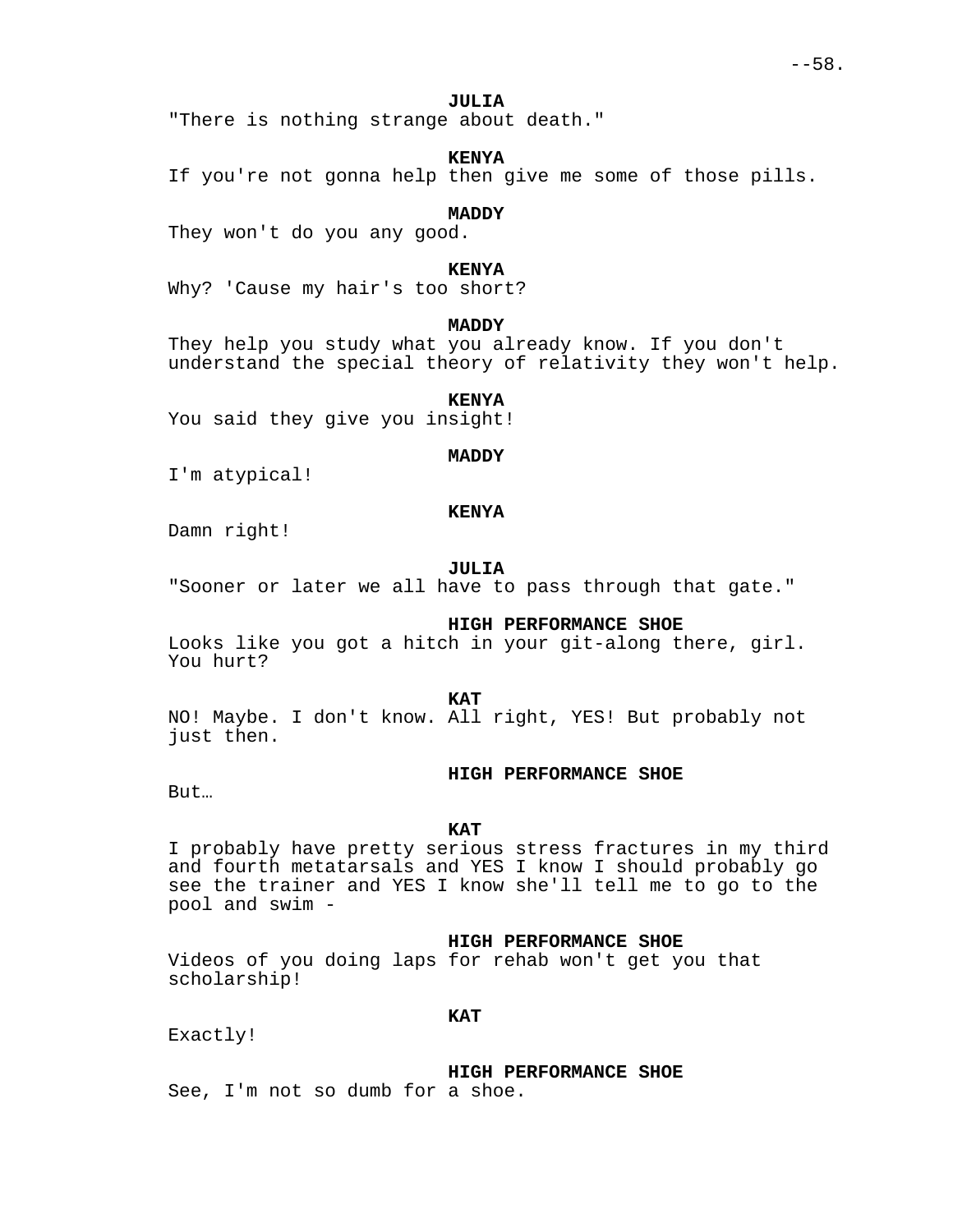You sound more like my father.

### **JULIA**

"At that time, whether or not there is life after, it is very valuable to have peace of mind."

# **KENYA**

What'd you get in this class last year?

**MADDY**

A minus.

# **KENYA**

You still got your tests?

# **MADDY**

I'm not getting myself in trouble for you.

# **KENYA**

Give me your test from last year or you'll be sorry.

# **MADDY**

Wait, say that again.

# **KENYA**

You heard me. What'd my eyebrows do? How about my frontalis muscle? My supercillii? You give me that test or you're gonna pay.

### **MADDY**

**KENYA**

I don't have it.

You lie.

### **MADDY**

I don't!

# **KENYA**

You're not the only one who can read a face! Now are you gonna help me like you promised or not?

### **JULIA**

"How can we achieve peace of mind at such a moment?"

(KAT tries to run. It hurts.)

### **KAT**

God damn metatarsal bones!

**HIGH PERFORMANCE SHOE**

Shake it off.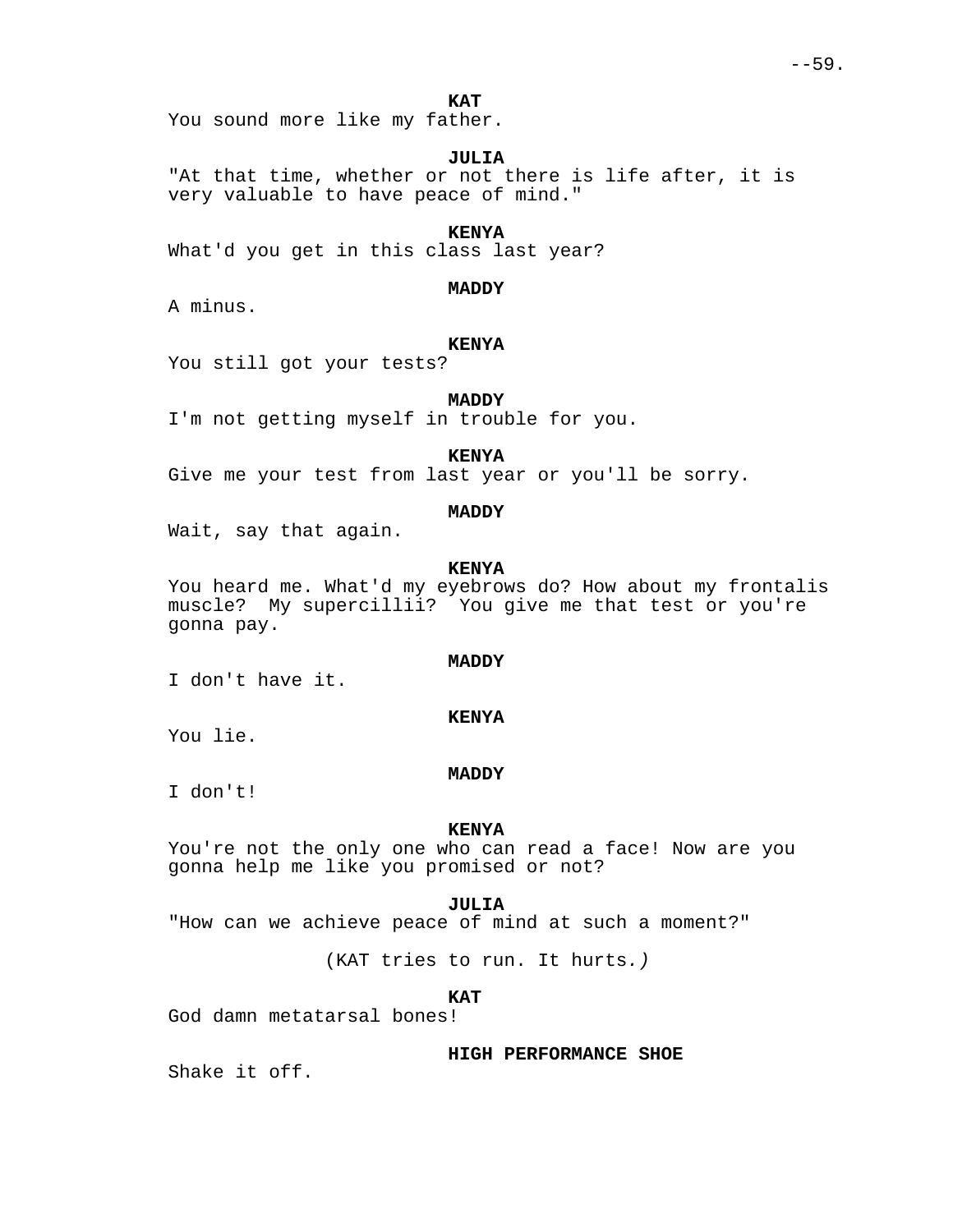This cannot be happening to me! I worked all summer…all YEAR! FOUR years!

#### **HIGH PERFORMANCE SHOE**

Life happens, babe. No pain, no -

### **KAT**

I am expected to win State, OK?

#### **HIGH PERFORMANCE SHOE**

Tough break. But your team won last year.

### **KAT**

Don't you dare -

### **HIGH PERFORMANCE SHOE**

Who cares about last year? What have you done for me lately, am I right? Am I RIGHT?

#### **KAT**

RIGHT! And when I won I was going to stop running and SMILE and accept the first place trophy with GRACE and GRATITUDE instead of jumping off a BRIDGE and RUINING everything for my so-called teammates who didn't even get a chance to CELEBRATE! All that work, all those fucking drills and practices and we didn't even get a minute to CELEBRATE!

# **HIGH PERFORMANCE SHOE**

You hate her guts, don't you?

#### **KAT**

Passionately!

### **JULIA**

"Peace of mind is possible only if we have some experience in ourselves that will provide inner strength, because no one else can provide this for us."

### **MADDY**

Get out of my room. In fact, why don't you get out of this school? You've done nothing but complain, you don't appreciate any of the opportunity -

### **KENYA**

The opportunity for what? To turn whack? I figure I'm about two-thirds the way there, so maybe I better get out before I'm a complete whack like the rest o' y'all.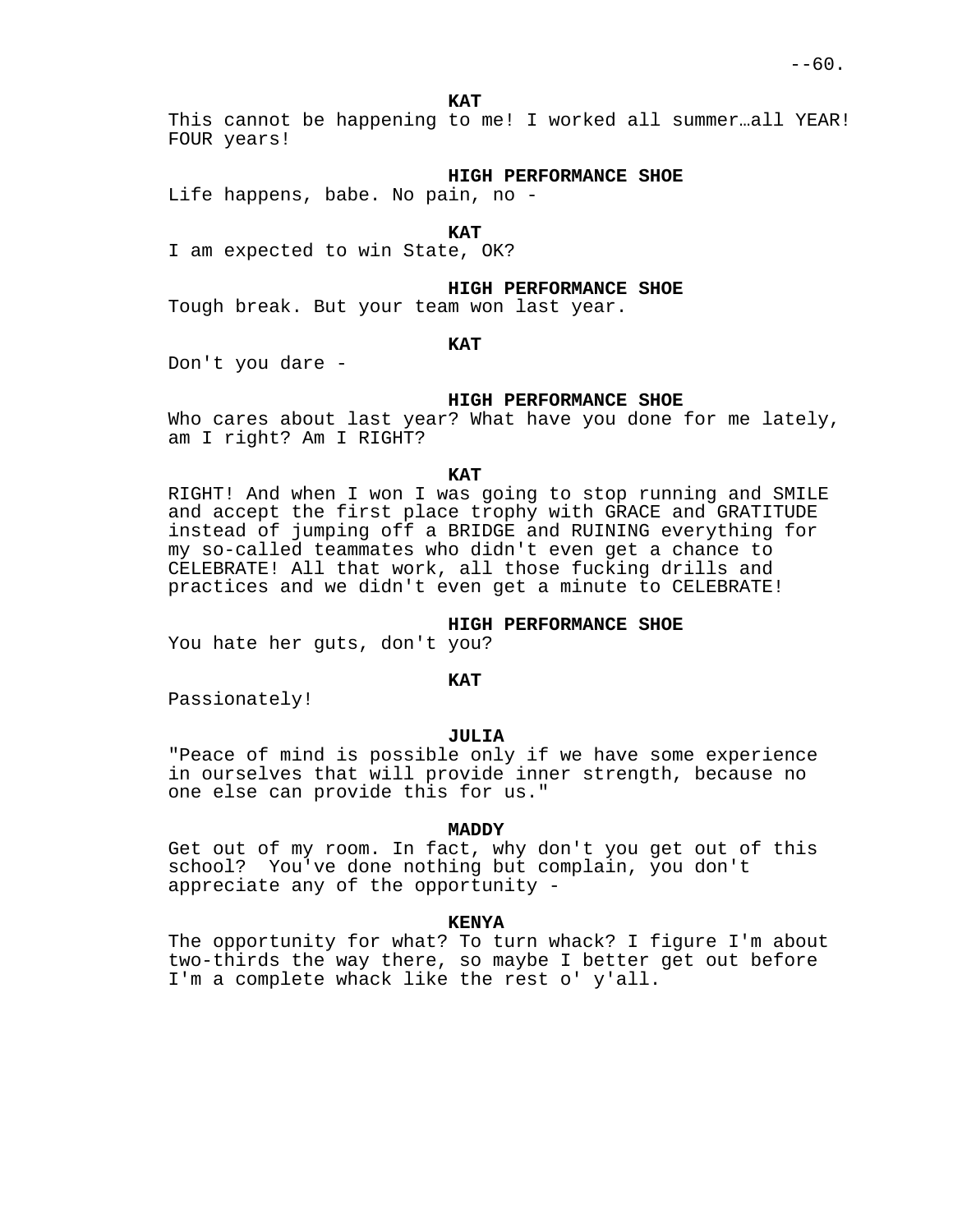**MADDY**

I am sorry about your situation and all, but you cannot possibly understand what it's like to come from where I come from, where most of us come from, and to understand that maybe if we get a little tiny bit stressed at times it's just because -

# **KENYA**

People who are a little tiny bit stressed don't keep a dead girl's email unopened in their inbox for a month!

**JULIA**

"No one can provide this inner strength for us. No dieties, no gurus, and no friends."

> (KAT tries to run again but can't. She can barely walk.)

> > **HIGH PERFORMANCE SHOE**

Looks like it's laps in the pool for you, missy.

No way!

**HIGH PERFORMANCE SHOE**

But videos of you doing laps for rehab -

**KAT**

**KAT**

You said that already -

**HIGH PERFORMANCE SHOE**

Won't erase Sarah from your mind.

#### **KAT**

No one saw.

**HIGH PERFORMANCE SHOE**

Does that really matter?

### **KAT**

I hit the two mile in 12:32. Coach seemed happy. I knew I was fifth. And I knew I could hang on to fifth. And a minute later I see this girl stopped, ahead of me. Wheeler? Lassiter? River Hill? …Can I pass her? It's…Sarah? She's just standing there, not moving. Oh God, she's hurt! The West River girl gives her a strange look as she passes. Sarah! Sarah!! I get closer. Sarah, what's wrong? And I get up to her…and she's just staring. What's the matter? What's wrong?

> (SARAH is there, staring at something.)

### **SARAH**

Don't bother it. Don't hurt it.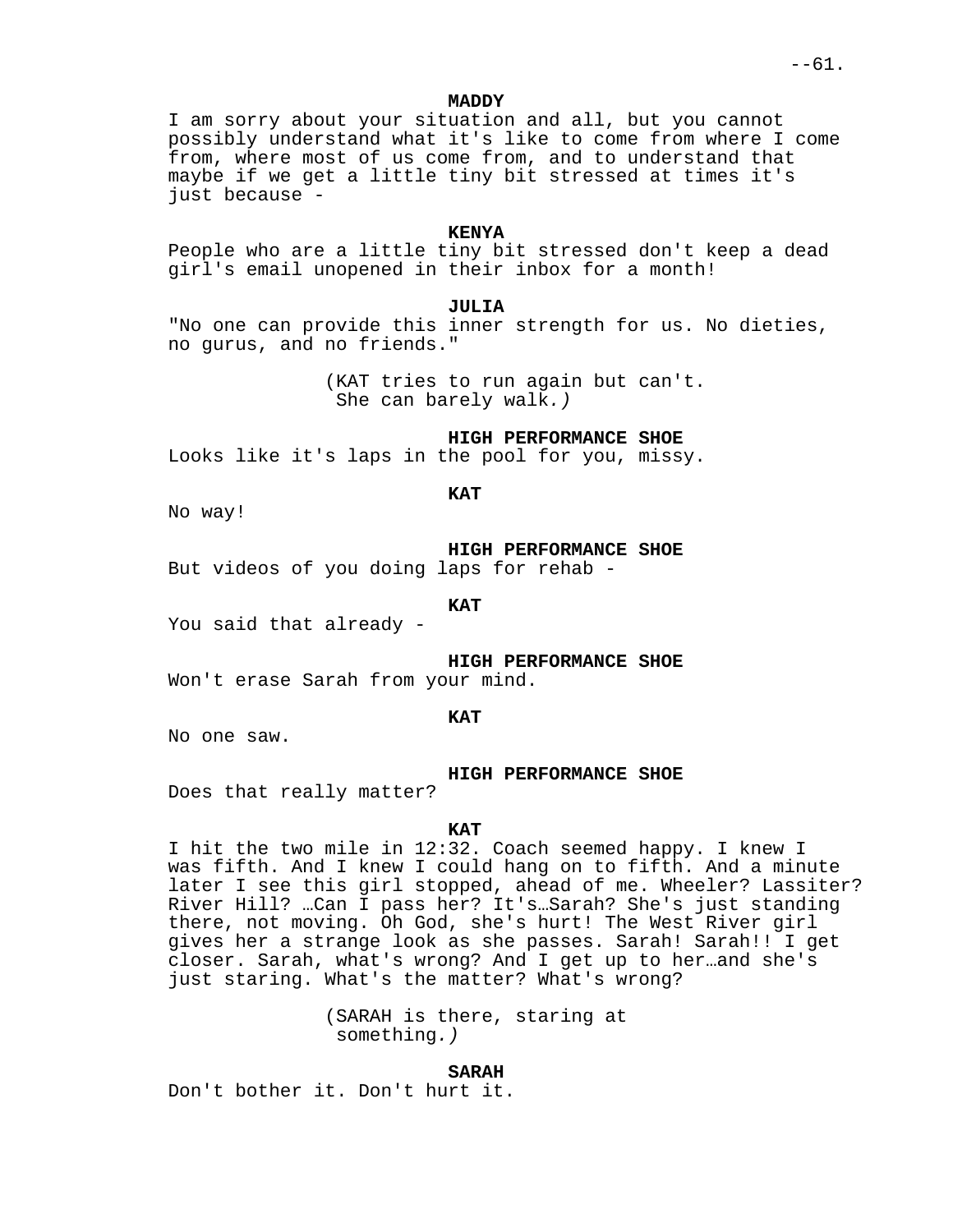What are you talking about?

**SARAH**

That moth larva. I don't want anyone to run into it.

# **KAT**

What, that worm?

### **SARAH**

"It's a MOTH LARVA!! It's climbing back up!! It's trying to get back to -

> (KAT swats at the place where SARAH is staring.)

> > **KAT**

Fuck the moth larva! Just run!

#### **SARAH**

You killed it.

**KAT**

"WHAT IS YOUR PROBLEM??!! RUN, GODDAMMIT! RUN!"

(SARAH attempts to pick up the larva.)

**KAT**

ARE YOU FUCKING INSANE?? WHAT IS YOUR PROBLEM??? RUUUUUUUUUUUUUNNNNNNNNNNNNNNNNNNNNNN!!!!!!

(SARAH runs.)

# **KAT**

And then she starts running again. She just…she takes off. Faster than I have ever seen her. I mean the third mile is just so hard. Your legs burn, your lungs burn, everything hurts. You run the third mile with your heart. She ran the third mile with her heart. Didn't she? DIDN'T SHE?

**MADDY**

You have no idea what it's like for me.

### **KENYA**

You don't think I deserve to be here, do you? You want them to kick me out!

### **MADDY**

They're not going to kick you out!

### **KENYA**

How do you know?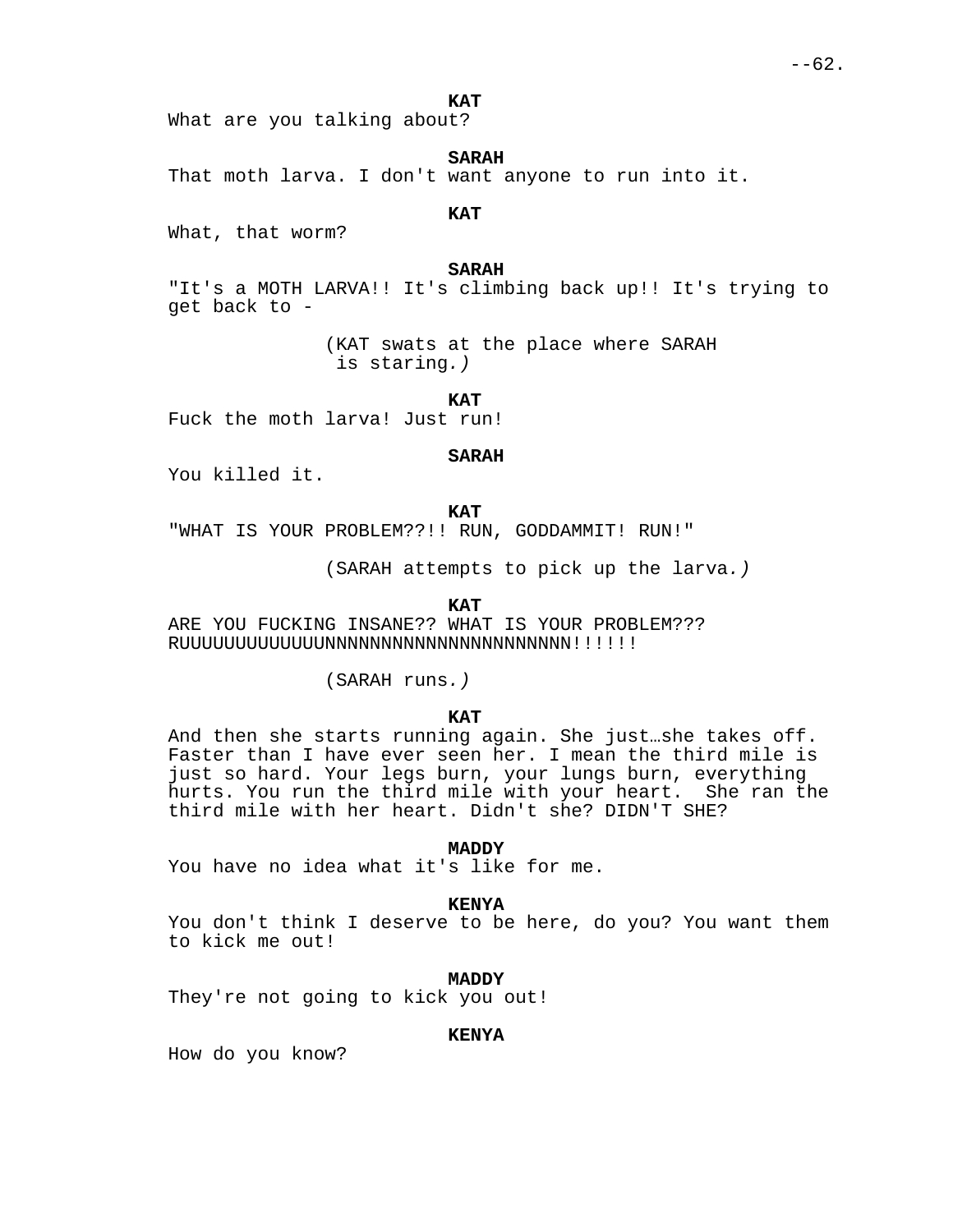# **MADDY**

You're their project!

**HIGH PERFORMANCE SHOE**

You need to tell someone what happened.

**KAT**

No one else saw. That West River girl was already too far ahead, and anyway -

**HIGH PERFORMANCE SHOE**

You need to tell someone what you said.

**KAT**

It won't change anything.

### **HIGH PERFORMANCE SHOE**

You need to -

### **KAT**

You don't jump off a bridge because somebody yelled at you!

**HIGH PERFORMANCE SHOE**

Then why are you afraid to open her email?

### **JULIA**

"This is why the Buddha says you must be your own master."

(KENYA grabs MADDY's phone.)

### **MADDY**

No!

(KAT opens her email. JULIA opens her email. KENYA opens MADDY's email.)

### **MADDY**

You have no right!

#### **KENYA**

It's a video.

#### **MADDY**

That is MINE!!

### **KENYA**

It's just a video of…I don't know…It's like a worm or something. It's just…dangling there.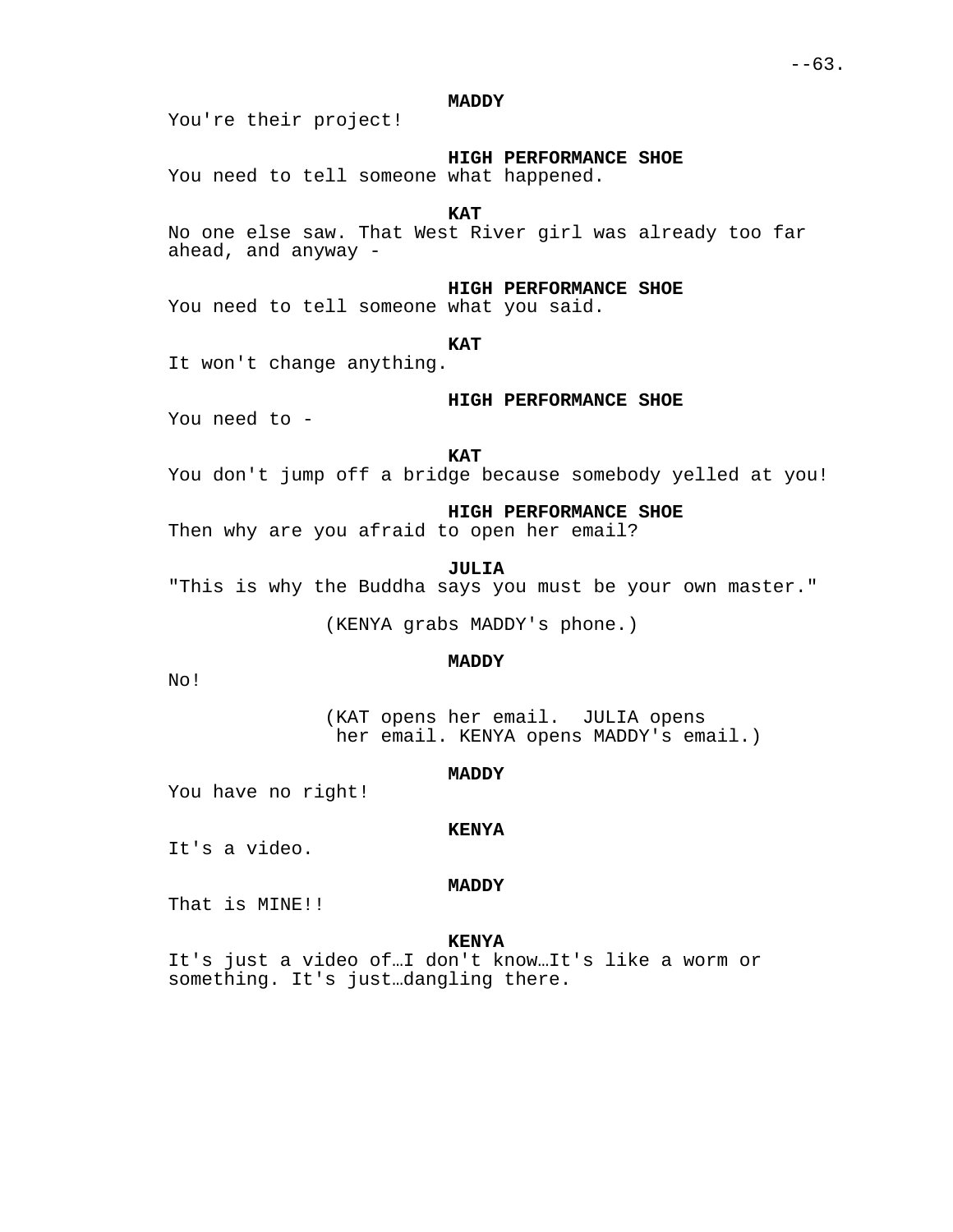(As they all watch, a green worm, larger than life so we can see it, descends from above on a silken thread. It's actually a geometer moth larva, better known as an inchworm.)

# **KENYA**

It's an inchworm.

### **SARAH'S VOICE**

Oh my God! This is so beautiful! Isn't this the awesomest thing? It looks like it's just floating there!

> (The larva inches up the thread and disappears.)

# **KENYA**

That's it. That's all there is.

**KAT**

It's the same kind of worm she was staring at.

# **JULIA**

Subject: Important.

**HIGH PERFORMANCE SHOE**

How does it make you feel?

### **KAT**

Like she jumped because of me.

(The HIGH PERFORMANCE SHOE is gone.)

### **MADDY**

Oh my God. No. No, God, please, no!

**KENYA**

It's not a real worm, it's just a video!

### **MADDY**

NO!! Get it off me!!

(MADDY runs away.)

### **KENYA**

What about my test? You promised!!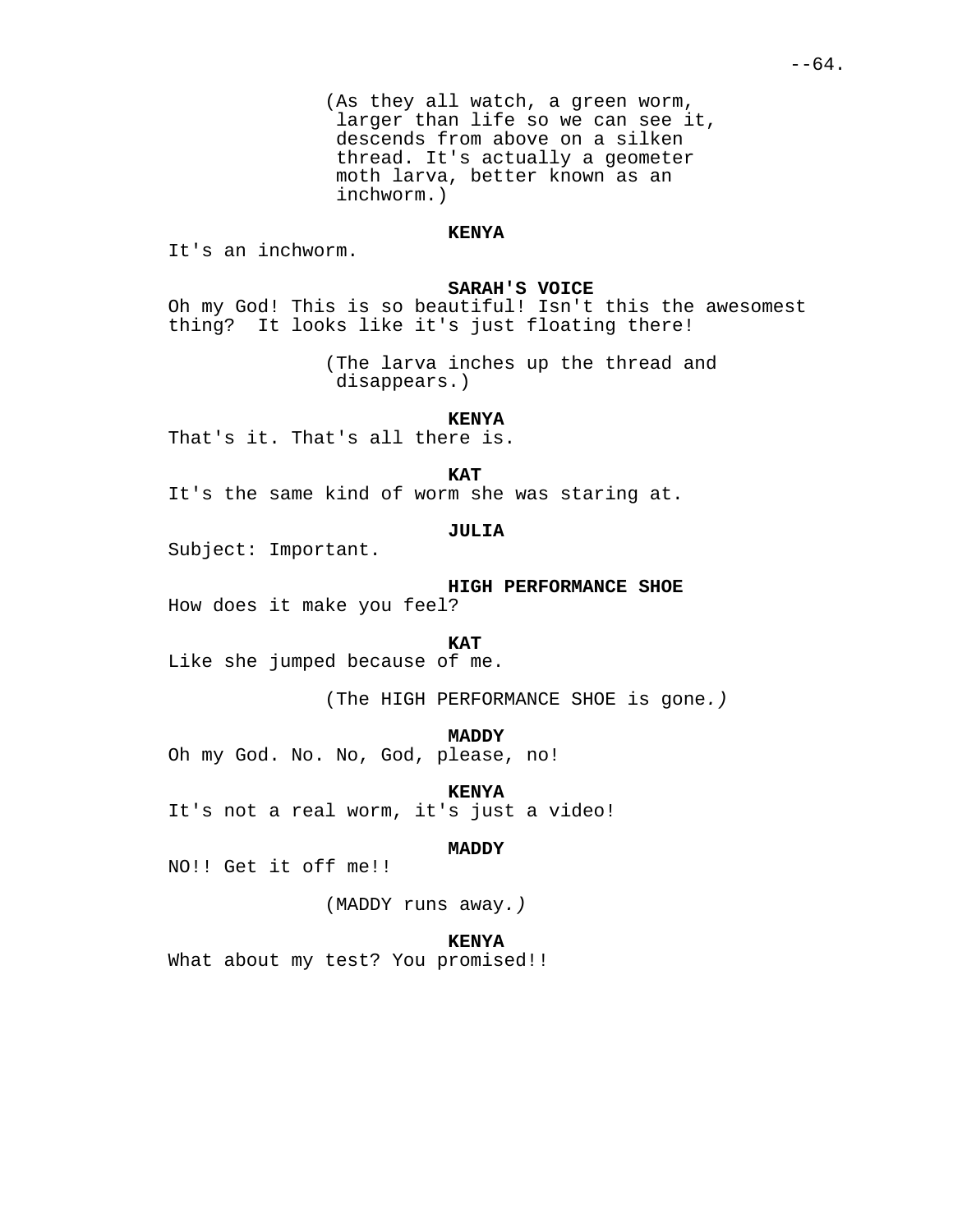(KAT limps barefoot back to her room carrying one shoe. KENYA stares at MADDY's phone for a long time. She taps its screen several times and pauses. She starts typing. Then she is gone. JULIA continues to work on the mandala. KAT arrives back at her room and starts banging the one remaining shoe against the floor. She starts smashing items in her room. Hearing the noise, JULIA stops working on the mandala and sees KAT in her tantrum.)

# **JULIA**

Kat? Kat! KAT!! I have something I need your help with. Please. I need your help.

**KAT**

Oh God, Julia. I have to tell you something.

(KAT goes with JULIA to work on the mandala. More leaves fall. KENYA studies Astronomy while KAT and JULIA continue the mandala. KAT has her injured foot elevated.)

# **JULIA**

So why do you think she stopped for an inchworm?

### **KAT**

I don't know.

### **JULIA**

She should have talked to someone, you know?

# **KAT**

She did, Julia.

### **JULIA**

We would have all done the same thing.

#### **KAT**

I should have helped her.

#### **JULIA**

It's gonna be OK. So Kenya, why do you think -

### **KENYA**

I need to understand the special theory of relativity!!

**JULIA**

You sound more like Maddy than Maddy.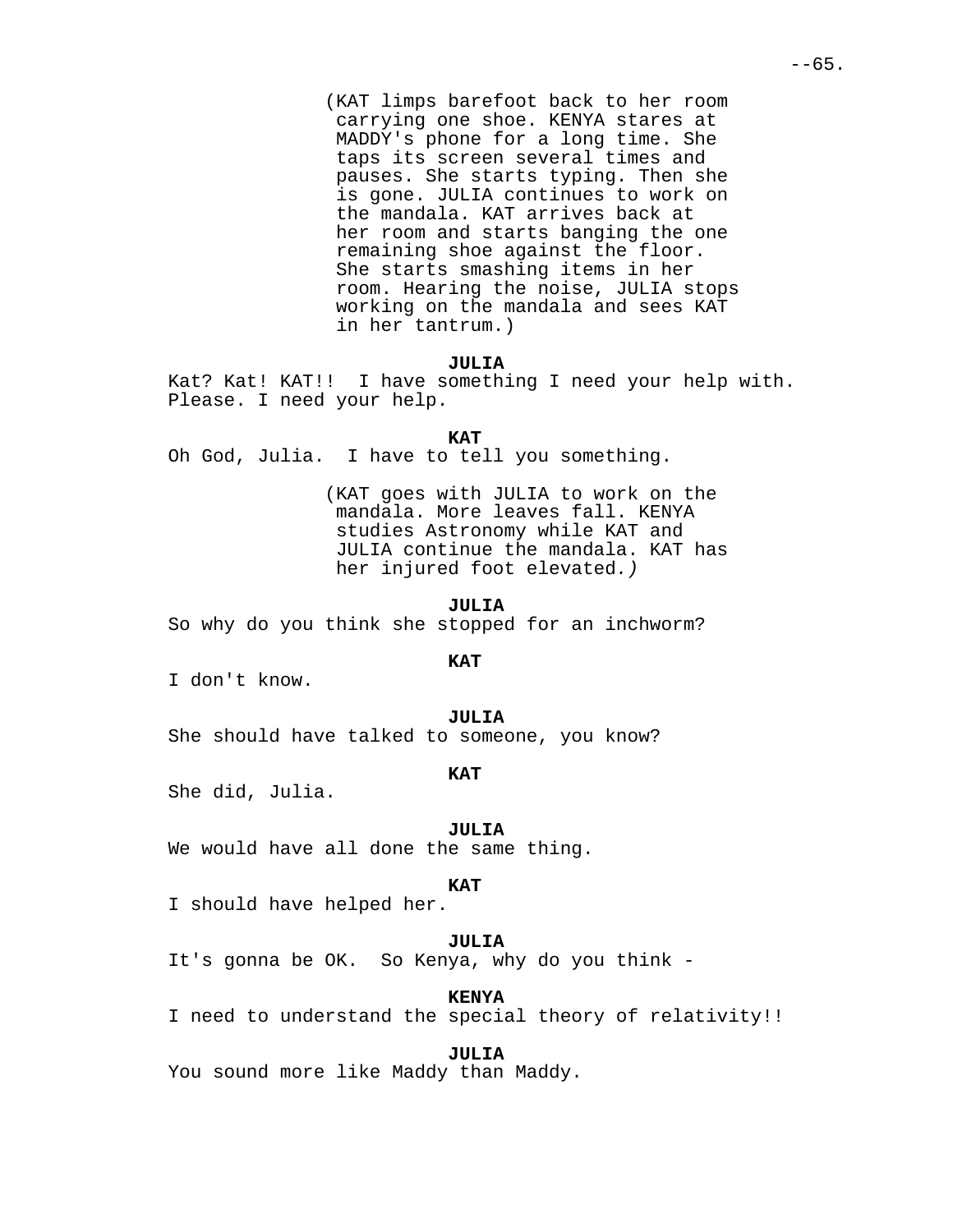(MADDY is there.)

#### **MADDY**

I'm dead.

### **JULIA**

A B-plus in Calc is not fatal.

### **MADDY**

Miz Jeffries just called me into her office - at NIGHT! - to accuse me of posting something really rude on the website for Sarah. "Good riddance to Sarah Gardner. One less neurotic perfectionist whack job making everybody else feel like shit."

# **KAT**

That's horrible.

# **MADDY**

Her parents saw it and complained to Miz Jeffries. Somehow they traced it to my phone. She's suspending me. Suspending me!! She's calling my parents right now!! Everything we've done for you, Maddy, and this is how you repay us.

# **JULIA**

You didn't do that, did you?

#### **MADDY**

I don't know! No. Maybe? Did I? I must have. No, I didn't. Yes, I did. No, I didn't! Yes, I did!!

(MADDY is gone.)

 **KAT**

Wait. You think I did? You think I did.

(KAT is gone.)

#### **JULIA**

Joanne? JOANNE??!! Mom?

(JULIA is gone. MADDY runs furiously through the night. She runs into a giant Moth Larva dangling from a thread.)

# **MADDY**

AAAH!

**MOTH LARVA** Hello. Are you enjoying your run?

# **MADDY**

Oh. My.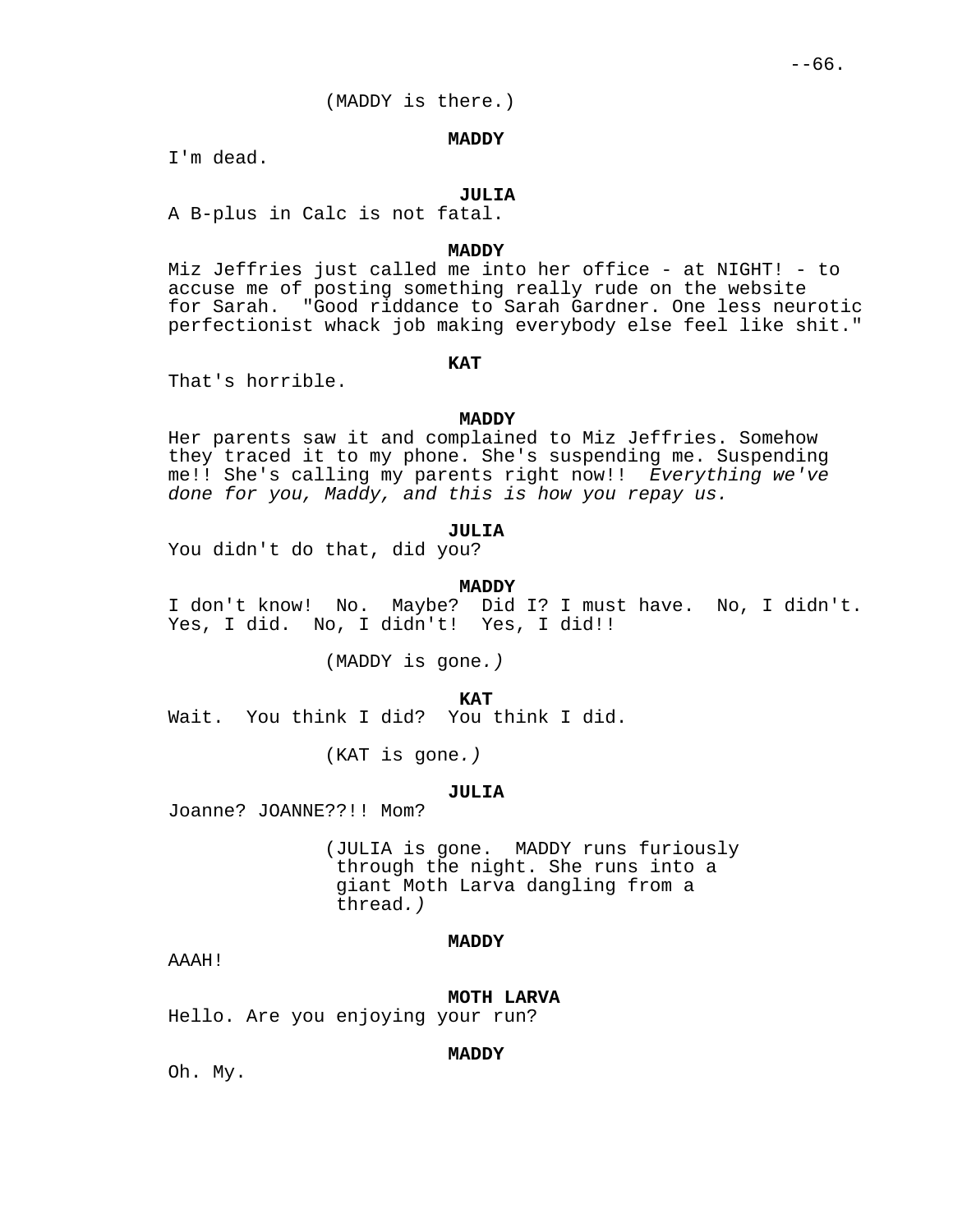### **MOTH LARVA**

You don't usually run this late at night, do you? At least I've never seen you. Of course, I don't always dangle, you know. Most of the time I'm up there.

# **MADDY**

You're very…large.

# **MOTH LARVA**

I have been eating a great deal in preparation for my next stage. Do you think I'm fat?

# **MADDY**

I didn't say that.

### **MOTH LARVA**

You implied it. I can see it in your face. A little disgust, perhaps. Lip curled, ever so slightly, eyebrows drawn together just a scosh, frontalis and supercillii -

#### **MADDY**

I don't mean -

# **MOTH LARVA**

I'm supposed to eat, for heaven's sake. It's what I do. Not here of course. Up there. On the leaves. Which is where I'm going back to, if you'll excuse me.

# **MADDY**

So why are you here?

#### **MOTH LARVA**

I believe it's to eventually find a mate and produce offspring.

#### **MADDY**

No, I mean why are you dangling?

# **MOTH LARVA**

**MOTH LARVA**

Why do you think?

# **MADDY**

You fell off.

No. Try again.

### **MADDY**

You got blown off.

### **MOTH LARVA**

No, I have excellent traction. Keep going.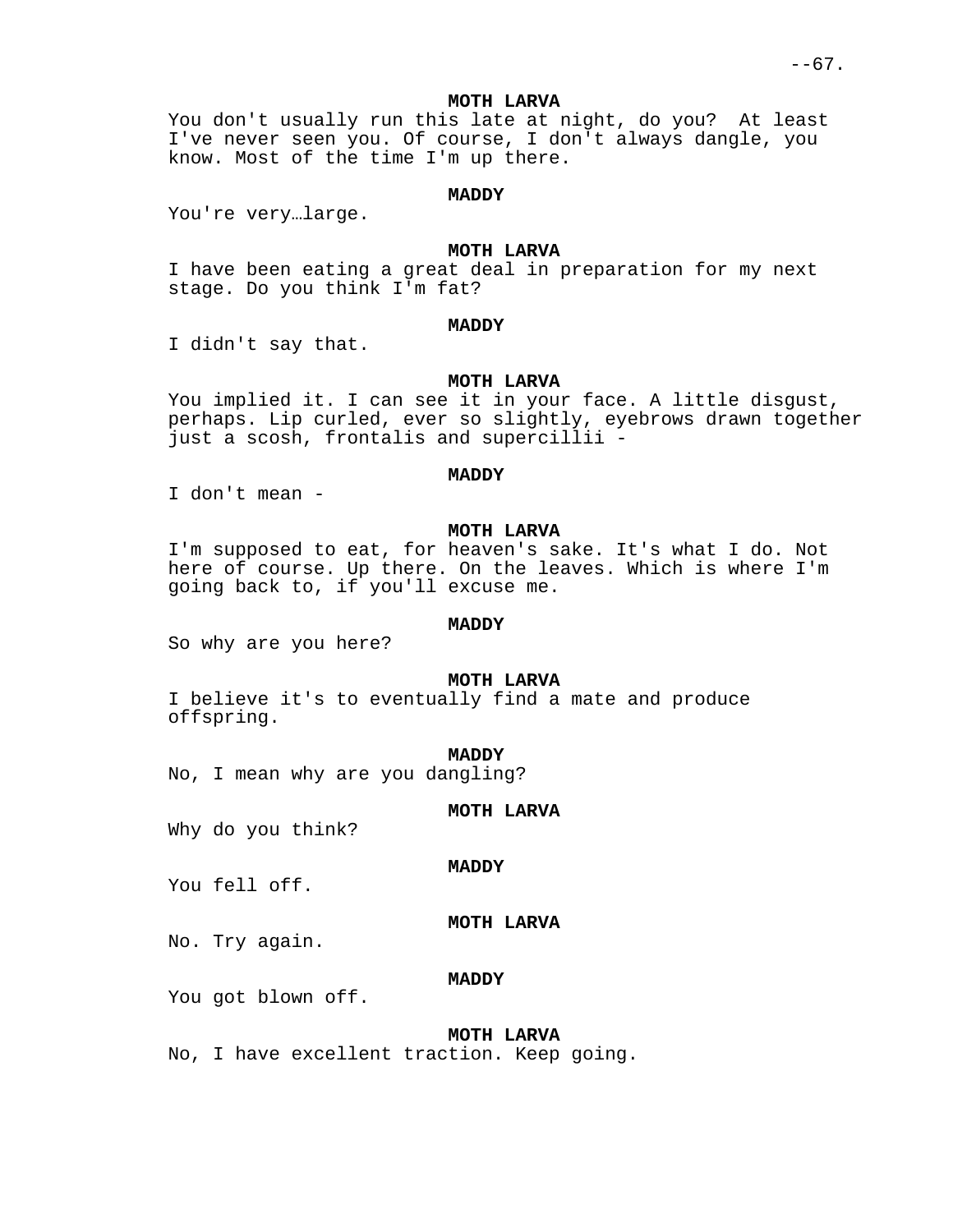**MADDY**

You…were trying to throw yourself off of that leaf and you got caught?

**MOTH LARVA**

Close. Why do you think I threw myself off the leaf?

# **MADDY**

I don't know.

**MOTH LARVA**

Well, think of something.

### **MADDY**

Because you're fat?

**MOTH LARVA**

No.

# **MADDY**

Because you have no true friends?

# **MOTH LARVA**

No.

### **MADDY**

**MADDY**

**MADDY**

Because you're in big trouble and your life is essentially over?

# **MOTH LARVA**

Wrong again.

Then just tell me!!

# **MOTH LARVA**

You're very tense!

Please tell me.

### **MOTH LARVA**

Better. I jumped off the leaf because I sensed a predator.

# **MADDY**

What kind of predator?

# **MOTH LARVA**

I didn't stick around long enough to find out. And that's why I'm still alive.

# **MADDY**

And you have a…a…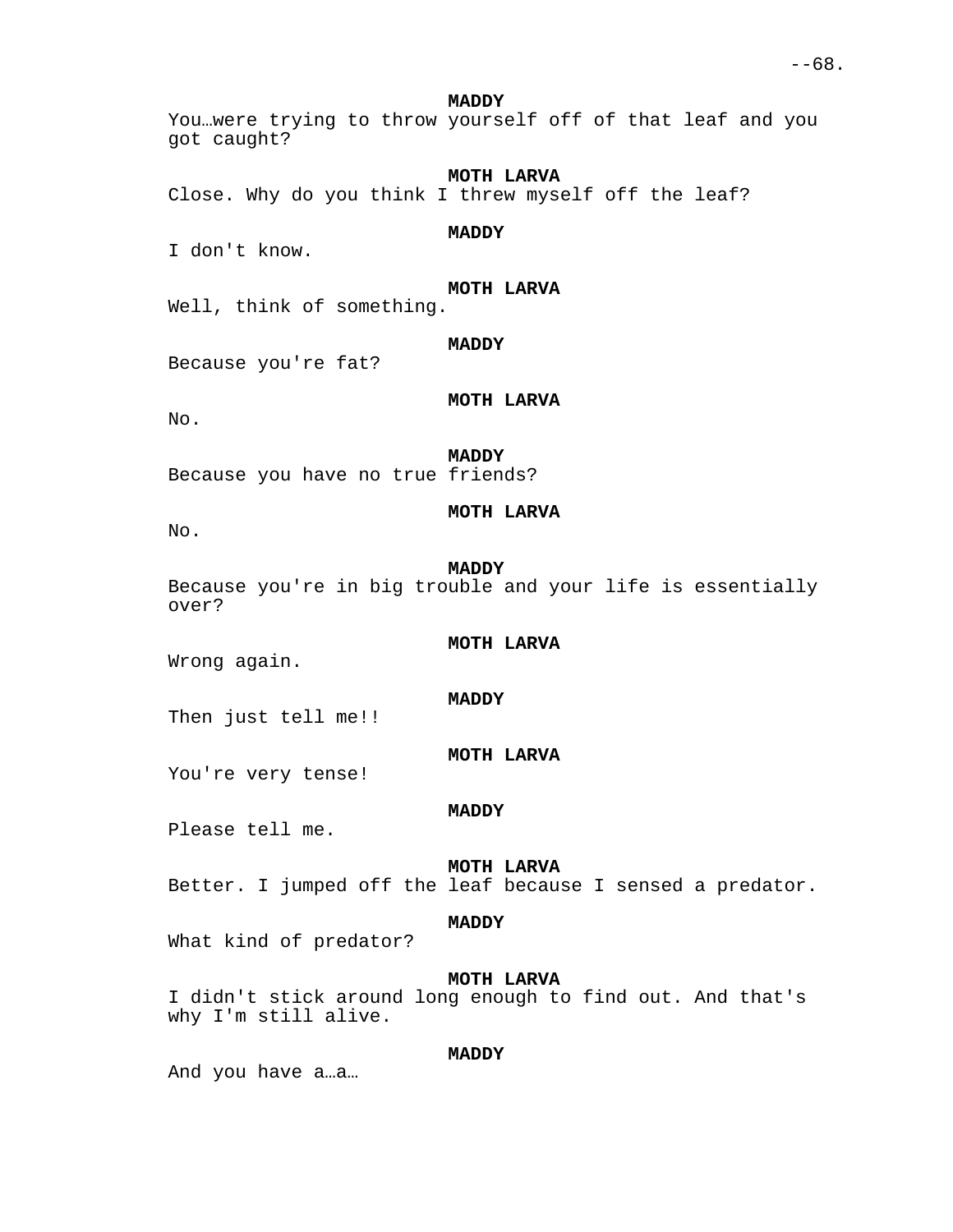### **MOTH LARVA**

Silk filament, yes. Stronger than steel. Proportionally, of course. Which I will continue to climb back up, if you will excuse me.

# **MADDY**

What if the predator is still there?

### **MOTH LARVA**

My predators are generally too hungry to lie around in wait for the likes of me. And they tend to have short little spans of attention.

# **MADDY**

But what if there's another predator there?

### **MOTH LARVA**

Then I will deal with it in the moment. Do you always worry this much?

#### **MADDY**

Yes.

# **MOTH LARVA**

So you are a lot like me.

### **MADDY**

How?

# **MOTH LARVA**

We are both at the ends of our filaments. But I've been here many times. Oh, it's not pleasant, I assure you, but it doesn't last. Pain is only temporary. Glory is eternal.

### **MADDY**

This is my first time at the end of my filament. I mean, the real end.

(SARAH is there.)

### MADDY

We were eating dessert. So. You must be so psyched for tomorrow.

### **SARAH**

Yeah.

### **MADDY**

It must be so great to not have to worry about college.

# **SARAH**

Not have to worry?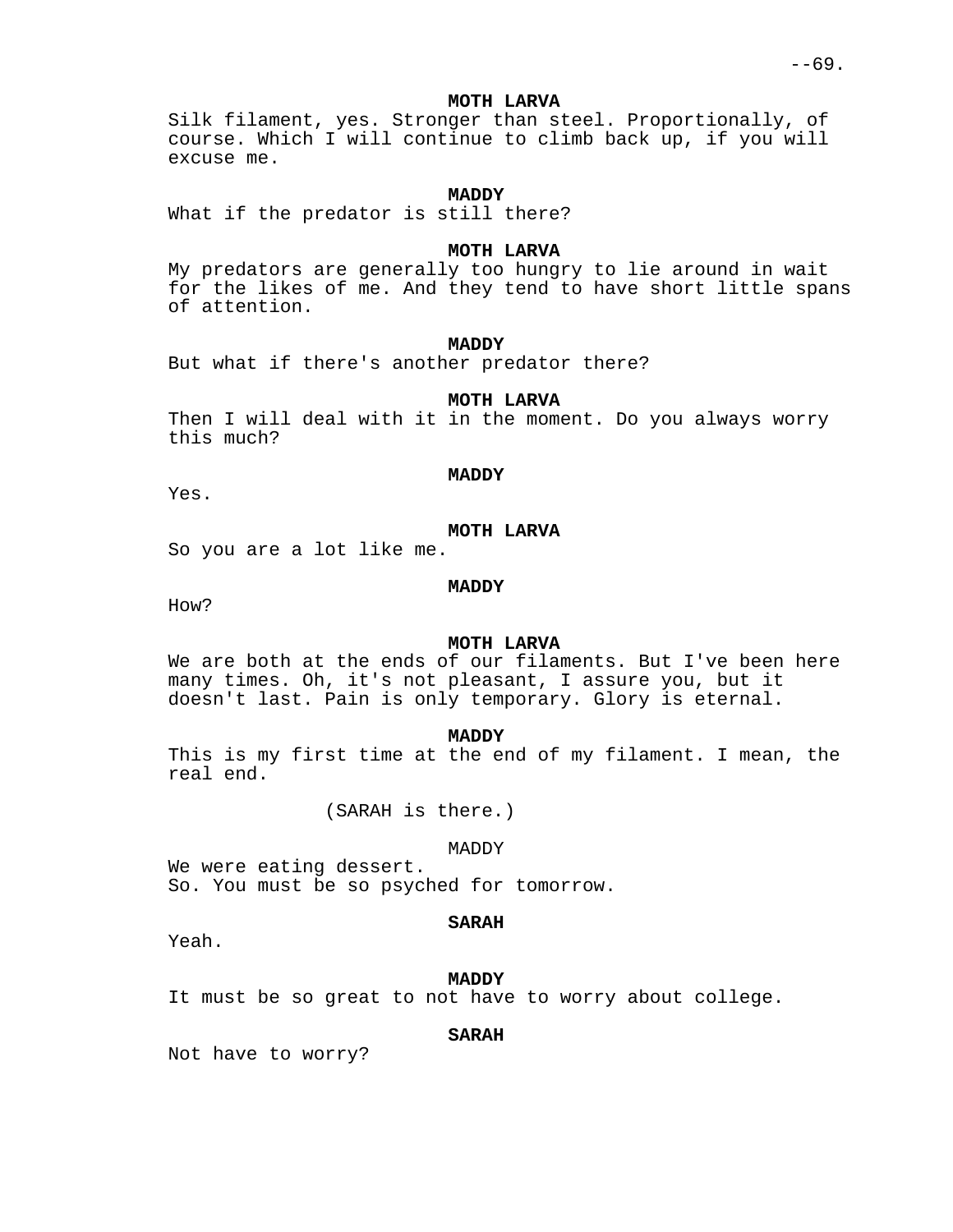**MADDY**

Yeah, I just mean, like, you know you'll get in anywhere you want.

### **SARAH**

Yeah, right.

# **MADDY**

Not that you don't deserve it. You do. I mean, not just for winning State. I know you've got, like, really great grades and you play the -

#### **SARAH**

I haven't won State yet. It's tomorrow, remember?

### **MADDY**

I just meant -

# **SARAH**

Stuff can happen. A lot can happen.

# **MADDY**

I didn't mean... So…did you have to write an essay?

#### **SARAH**

Of course I had to write an essay -

#### **MADDY**

I just wondered. What did you write about?

### **SARAH**

It was stupid.

### **MADDY**

No, really, I'd like to know. I have to do it next year, of course. Unless it's personal.

#### **SARAH**

It's not personal. It's just…it didn't really…you know?

### **MADDY**

No.

#### **SARAH**

I…I wrote about these…these worms…Do you ever see them when we're running? These little green inchworms that dangle on these threads, right in the middle of the trail. Almost like they're floating in space, like little aliens almost! Only their name isn't really inchworms…they're the larvae of geometer moths. See, I told you this was incredibly boring.

# **MADDY**

No, I've seen them, too.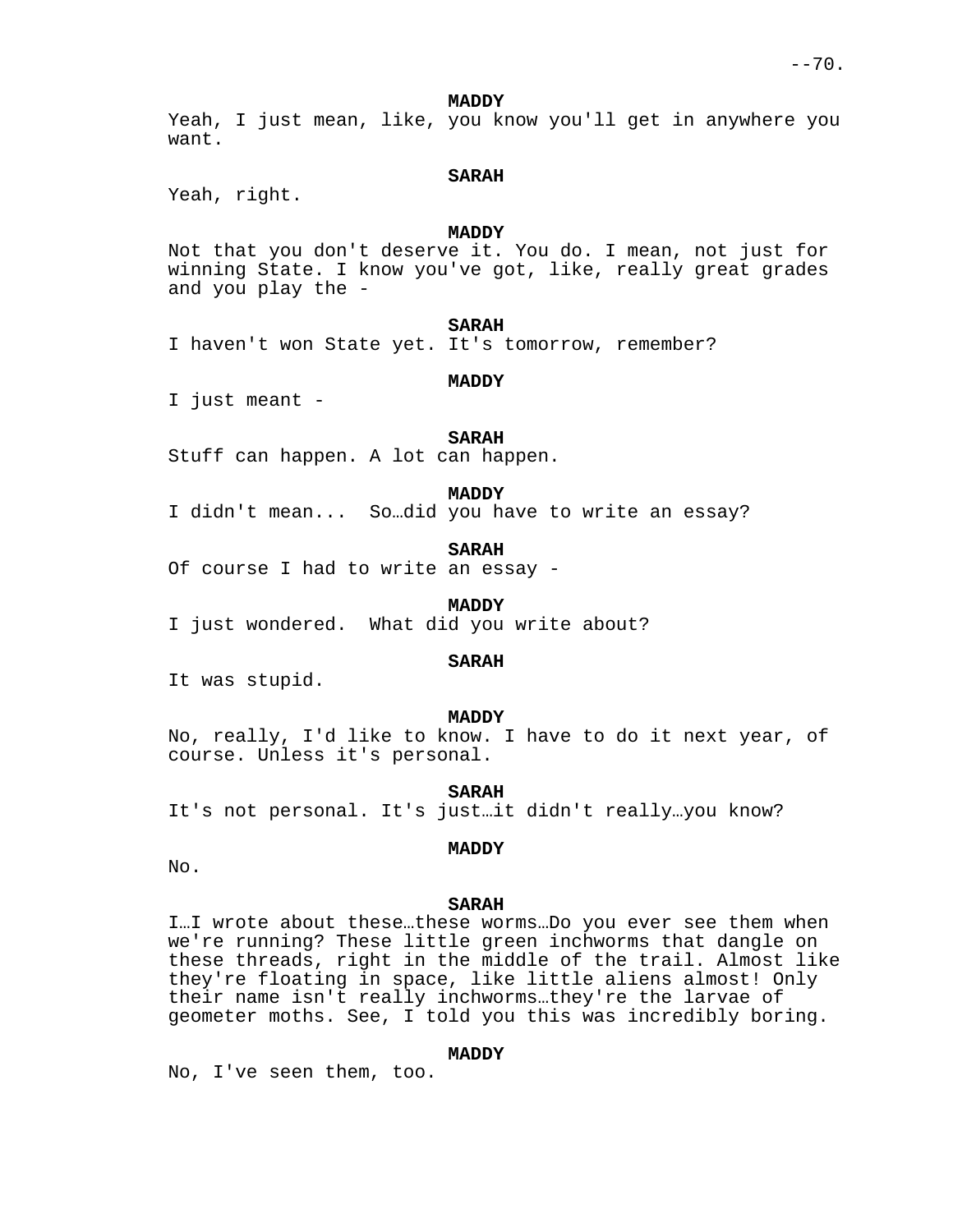# **SARAH**

And they're climbing up this invisible thread, trying to get back to the leaf that they fell off of, or got scared off of, usually, trying to avoid some predator.

# **MADDY**

That's really interesting.

### **SARAH**

And they got named geometer moths because they supposedly look like they're measuring the Earth with the motion of their bodies, but they're not, of course. They're not measuring any distances. They're just…they're just trying to survive.

#### **MADDY**

Uh huh.

# **SARAH**

I mean, why do people assign them some job, some role, that's supposedly important? I mean isn't their mere existence enough? Isn't their mere existence worth something?

# **MADDY**

So what's your thesis statement?

#### **SARAH**

Maddy, what would you think if I didn't win the race?

# **MADDY**

You know with all that whipped cream and spongecake stuff in your mouth I swear I thought you said -

#### **SARAH**

Would it be OK with you if I didn't win tomorrow?

#### **MADDY**

But you are going to win.

### **SARAH**

But would it be OK with you if I didn't?

### **MADDY**

Sure. I guess.

### **SARAH**

Even if that meant we didn't win State and you couldn't put "State Champion" on your resume?

# **MADDY**

Sure. Sure.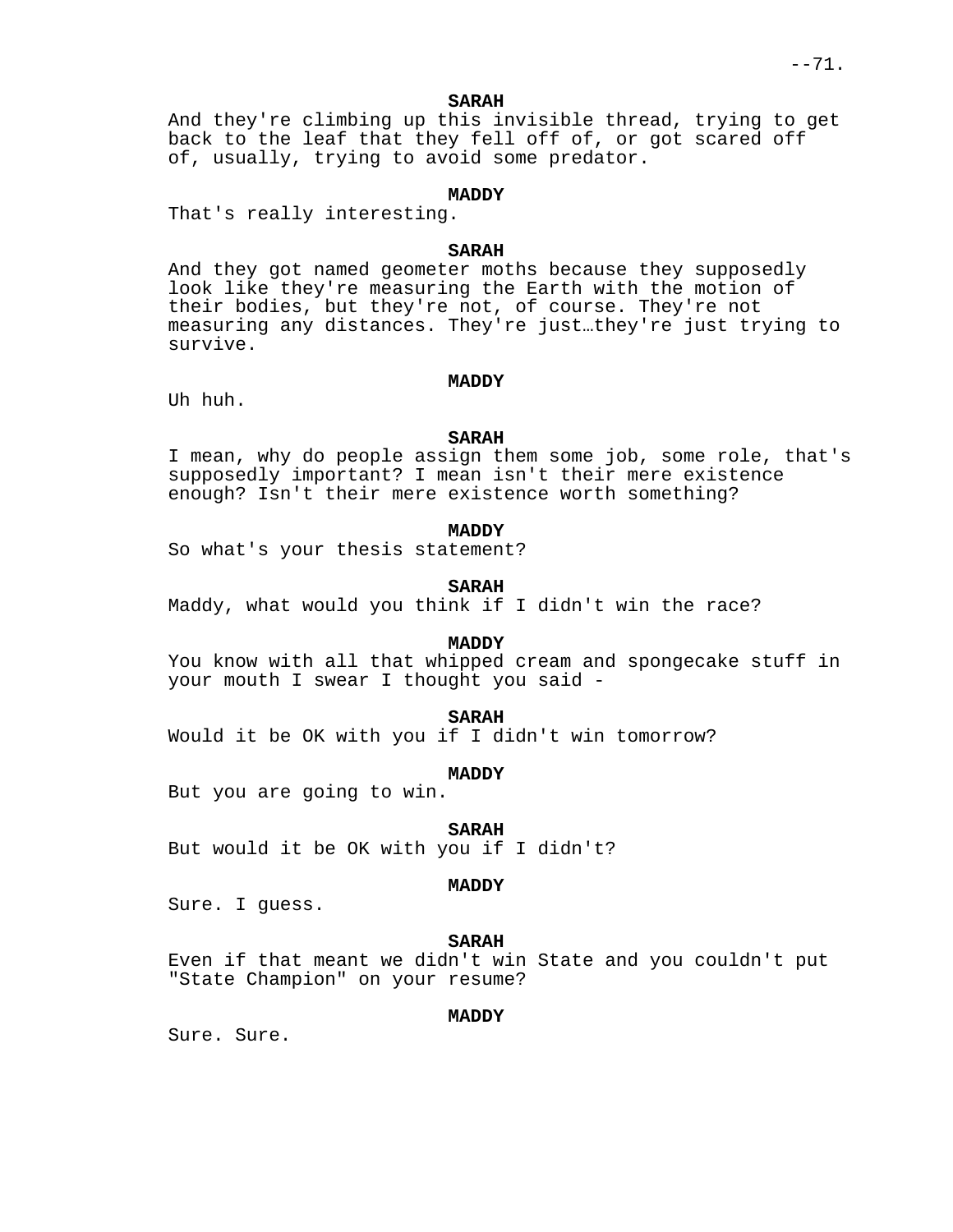#### **SARAH**

And everyone else? You think they'd be OK if I ruined their chance to call themselves a state champion?

### **MADDY**

Sure they would.

# **SARAH**

And would you still like me exactly the same?

**MADDY**

Of course.

# **MADDY**

And I feel my eyebrows wrinkle. And I feel my upper lip tighten. And I feel my eyelids start to close down. And I know that even though my words say yes, my face says no. And she knows I'm lying to her. She can read faces, too.

(SARAH is gone.)

### **MOTH LARVA**

How can you be sure she could read faces as well as you can?

## **MADDY**

I think it's what you do when you're at the end of your filament.

#### **MOTH LARVA**

Well, if you'll excuse me, I need to be getting back to the eating and such so I can turn into a moth someday and perform flight patterns that may or may not be reducible to complex mathematical equations.

#### **MADDY**

What are the equations? Please, I have to know. If I can discover them right now maybe my parents won't -

### **MOTH LARVA**

How should I know? I'm not there yet.

### **MADDY**

When you get there, will you tell me? Please?

### **MOTH LARVA**

It doesn't seem particularly high priority.

### **MADDY**

My life depends on it!

### **MOTH LARVA**

I deal with the moment and MY life depends on getting back up to my leaf. Cheers.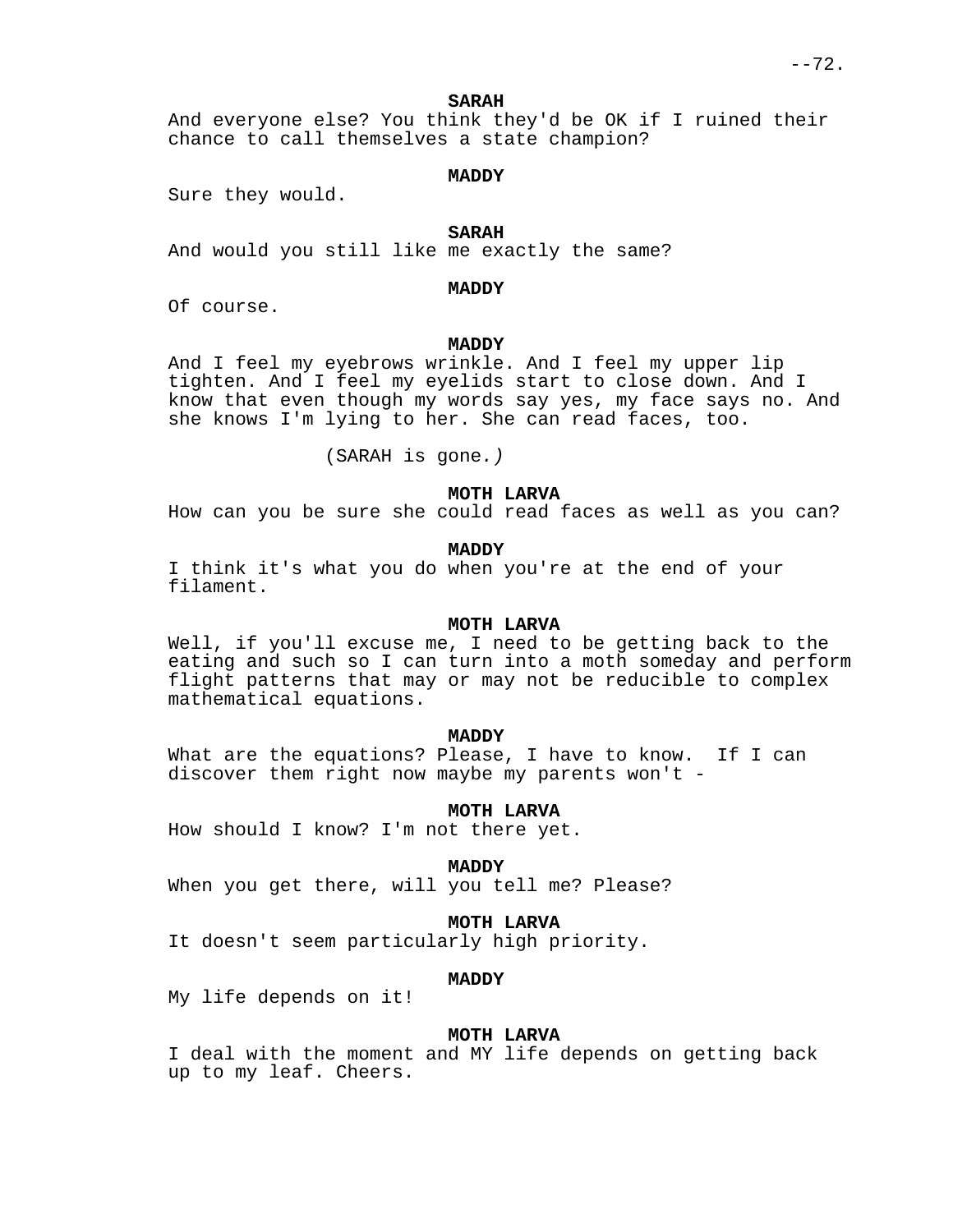### **MADDY**

Wait. You threw yourself off that leaf to avoid a predator. You didn't even know what it was but it was so frightening that you…you just had to run and jump.

# **MOTH LARVA**

I don't so much run as sort of inch, really.

### **MADDY**

Subject: Important. Just run and jump. Run and jump! Just RUN AND JUMP!

(MADDY runs off.)

# **MOTH LARVA**

You shouldn't do that unless you have a really nice strong filament coming out of your abdomen.

> (The MOTH LARVA is gone. MADDY arrives at her room. She opens the door on the Juliet Balcony and is clearly scared of heights. She leans out on the balcony and can not jump. KENYA is there.)

#### **KENYA**

I told Miz Jeffries I did it.

#### **MADDY**

What?

#### **KENYA**

I made that post.

#### **MADDY**

From my phone?

#### **KENYA**

When I opened your email.

## **MADDY**

Because I wouldn't help you?

### **KENYA**

It wasn't about you!

#### **MADDY**

Then why did you use my phone?

### **KENYA**

I don't have my own fancy-ass phone, remember?

#### **MADDY**

Did Miz Jeffries suspend you?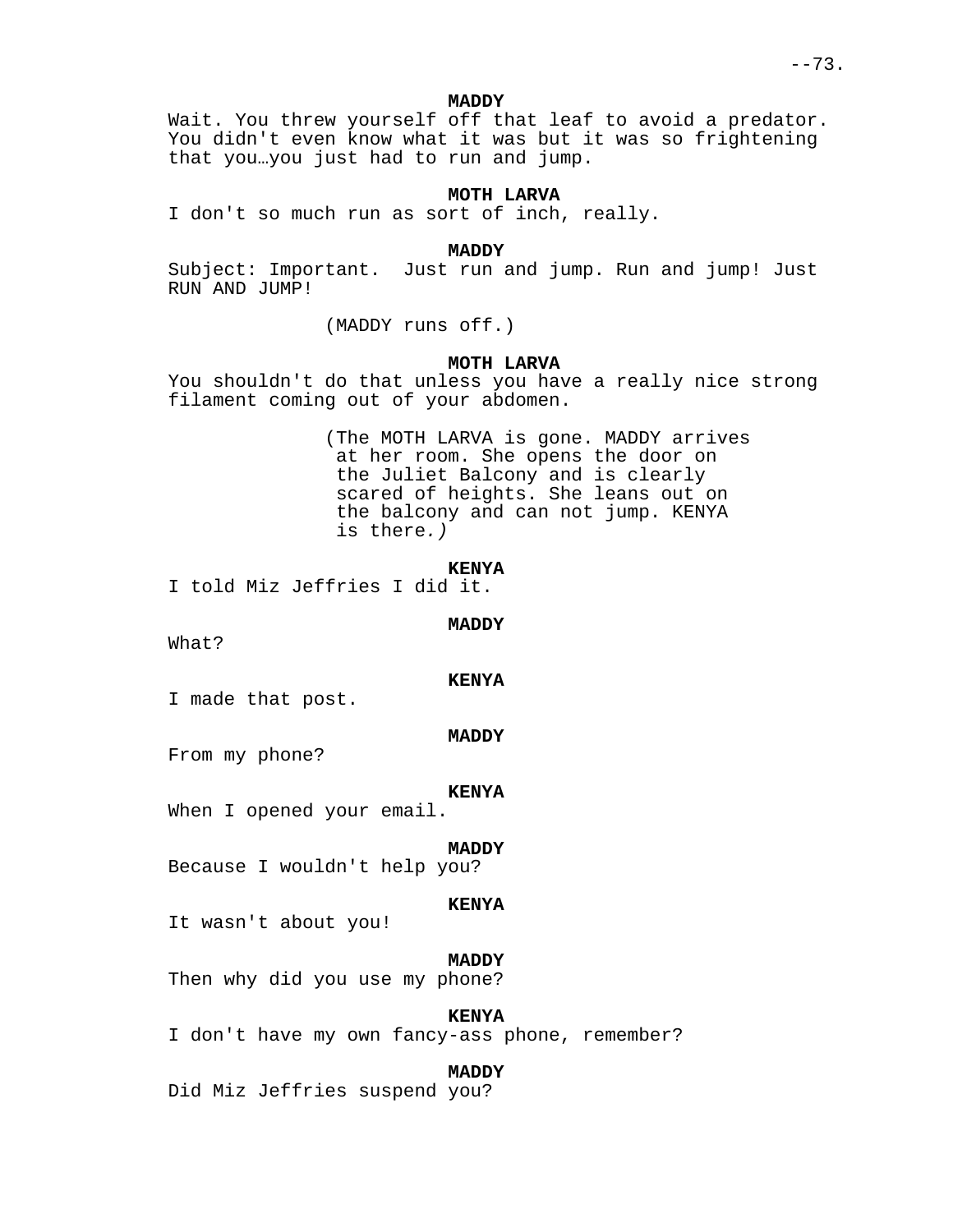You already know the answer to that. I have to write an apology letter. Baby, you better thank your lucky stars they didn't kick you out! Oh Mama, they ain't gonna kick me out. They're giving me extra help! Tutors and counselors and a community service plan so I can feel better about myself! I don't want to even think about what I'd have to do to get out of this place.

Good luck with your bugs.

(KENYA is gone. MADDY closes the Juliet balcony door. She gets her pill bottle. She puts it back. She goes to KENYA and JULIA's room where JULIA and KAT are working on the mandala.)

## **MADDY**

Kat? I want to say something more than just about her SAT's. And I want to say it, not write it. I don't know how to do that.

Can you help me?

### **JULIA**

Are you sure that's a really good idea right now, Maddy?

#### **MADDY**

Kat, can you help me? I'm sorry I thought it was you.

(KENYA is by herself.)

#### **KENYA**

They wanted a long distance runner, Mama. They got a long distance runner.

> (KENYA runs. KAT films MADDY, who picks at her skin.)

## **MADDY**

So tomorrow is the Sarah Gardner memorial meet. And I still don't know why a moth larva is important, and I guess I need to work on figuring that out. I didn't think the strawberry shortcake in your mouth made you hard to understand. I heard you the first time. And I lied. It wasn't OK with me if we didn't win. And I'm sorry it wasn't.

> (MADDY picks up JULIA's book and flips through it. MADDY and KAT are gone. KENYA appears to arrive at a highway with lots of traffic. She makes a sign to hack a ride. A man, well dressed and in his 40's, approaches with flowers.)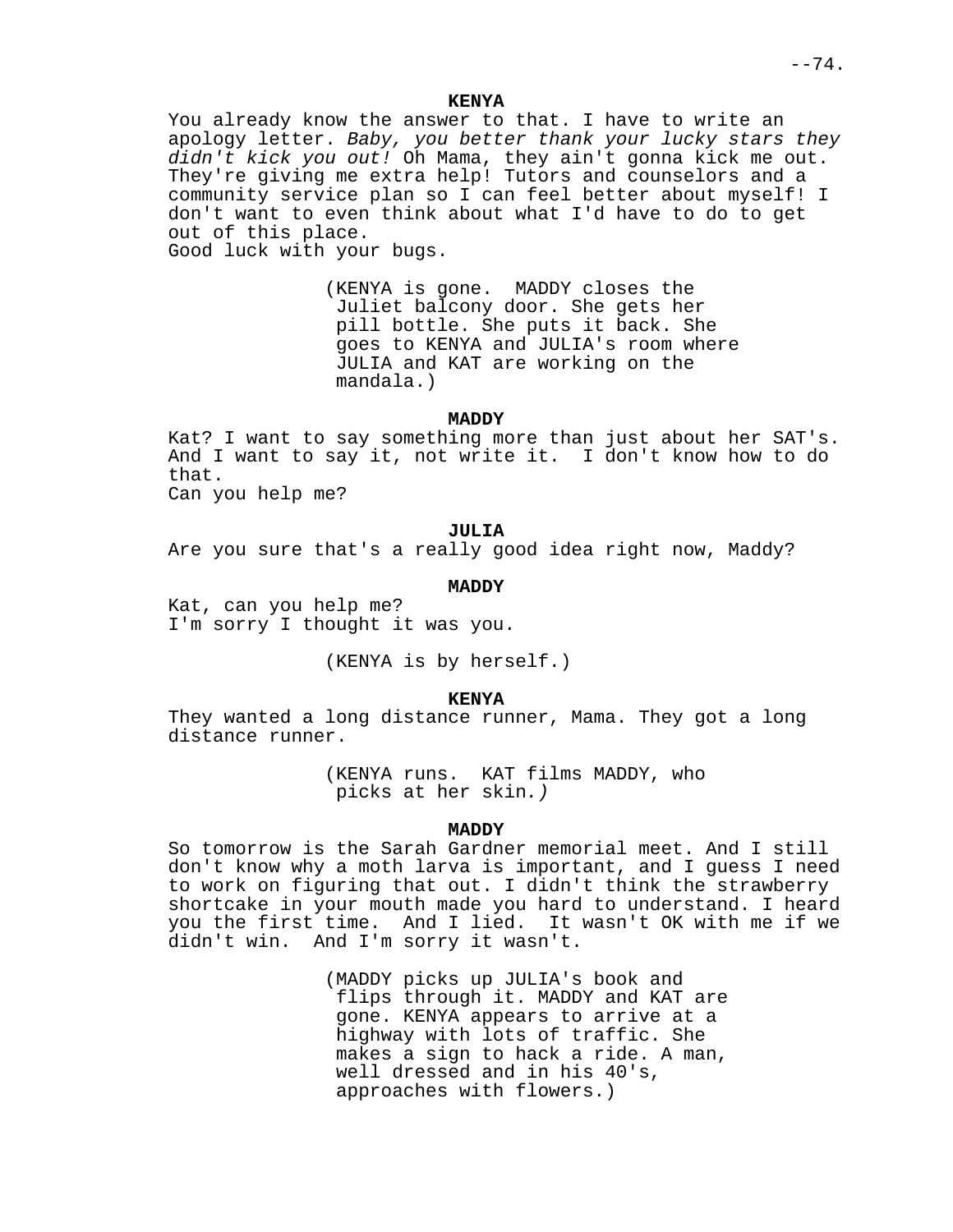You didn't have to bring me flowers. All I want is a ride.

(The man walks past her.)

# **KENYA**

Are you heading into the city? I live in the Bronx but you can just drop me anywhere near the subway. I got a little money.

### **THE MAN**

I'm sorry. I'm not heading in that direction.

# **KENYA**

Well…wherever you're going, if you could drop me off at a train station or something, that would work, too.

### **THE MAN**

I'm not going -

#### **KENYA**

I'll do whatever you want. Make it worth your time.

## **THE MAN**

Just back off! I'm not going anywhere for a few hours, except a few miles down that road. If you'll please excuse me.

### **KENYA**

Excuse you?

### **THE MAN**

I was hoping to spend a few moments here alone.

#### **KENYA**

Here?

#### **THE MAN**

Please. If you could just thumb your ride a hundred yards down. I'm sure someone will stop.

### **KENYA**

What are the flowers for?

#### **THE MAN**

My daughter was killed here. I just wanted to mark the spot as a memorial to her.

### **KENYA**

She was in a car accident?

### **THE MAN**

No. Please.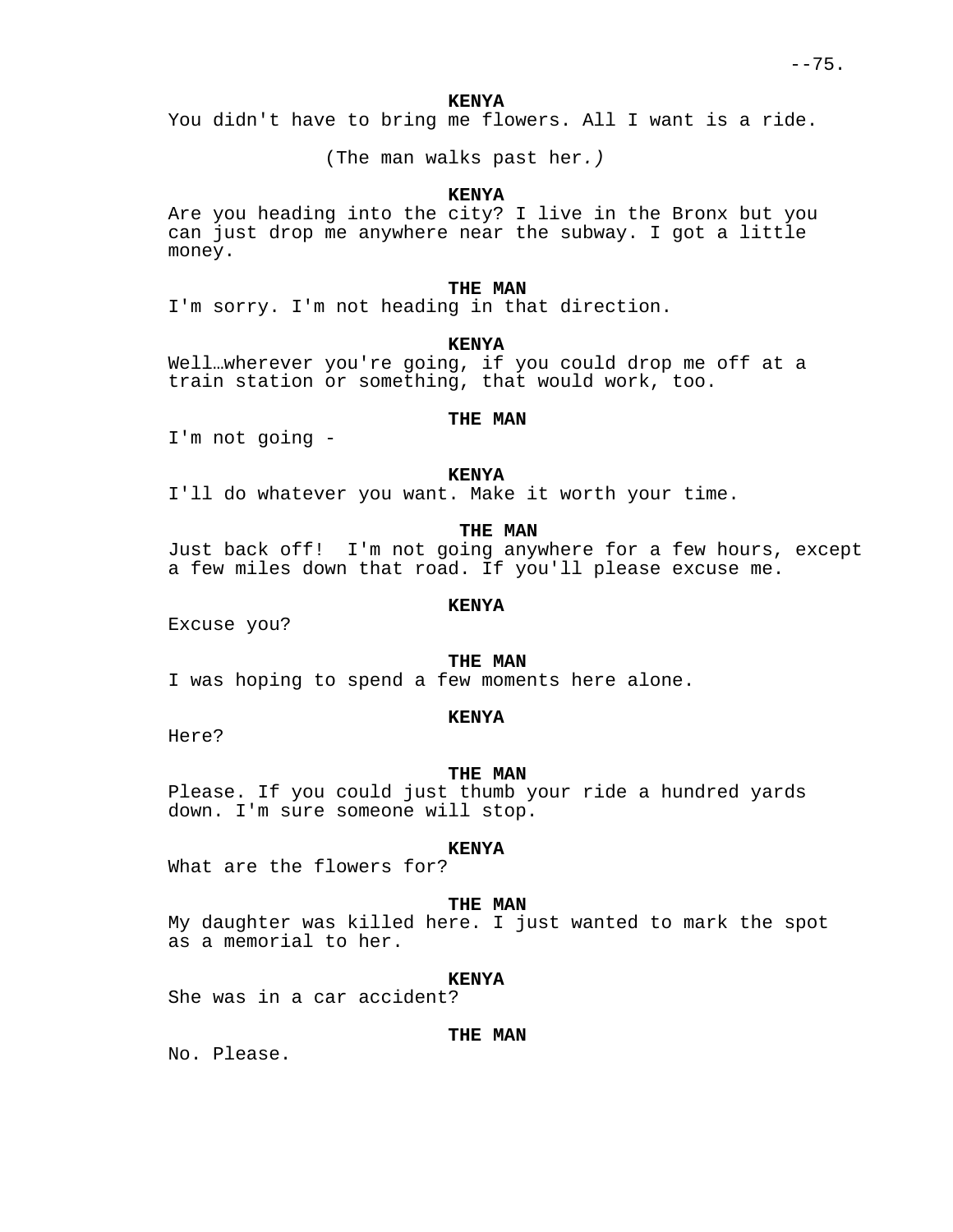When did she pass?

**THE MAN**

I would just like to have a few moments with her.

**KENYA**

Up there, that's Bishop Road, isn't it?

**THE MAN**

Yes.

**KENYA**

Are you Mr. Gardner?

Yes.

**MR. GARDNER**

**KENYA**

I go to Thwaite.

**MR. GARDNER**

Did you know Sarah well?

### **KENYA**

I'm new this year.

### **MR. GARDNER**

Well, I'm planning to go to the meet in her honor this afternoon, and I thought I would stop by here first.

### **KENYA**

What about your wife?

# **MR. GARDNER**

She's at the motel. She did pick out the flowers. Do they know you're out here hitching a ride to the city?

**KENYA**

It's an open weekend. This is how I usually -

## **MR. GARDNER**

Mrs. Jeffries told us it would be a closed weekend and that everyone was expected to attend. I told her not to do that, that the girls shouldn't be punished for… Do the girls talk about it much?

# **KENYA**

Honestly?

**MR. GARDNER**

Please.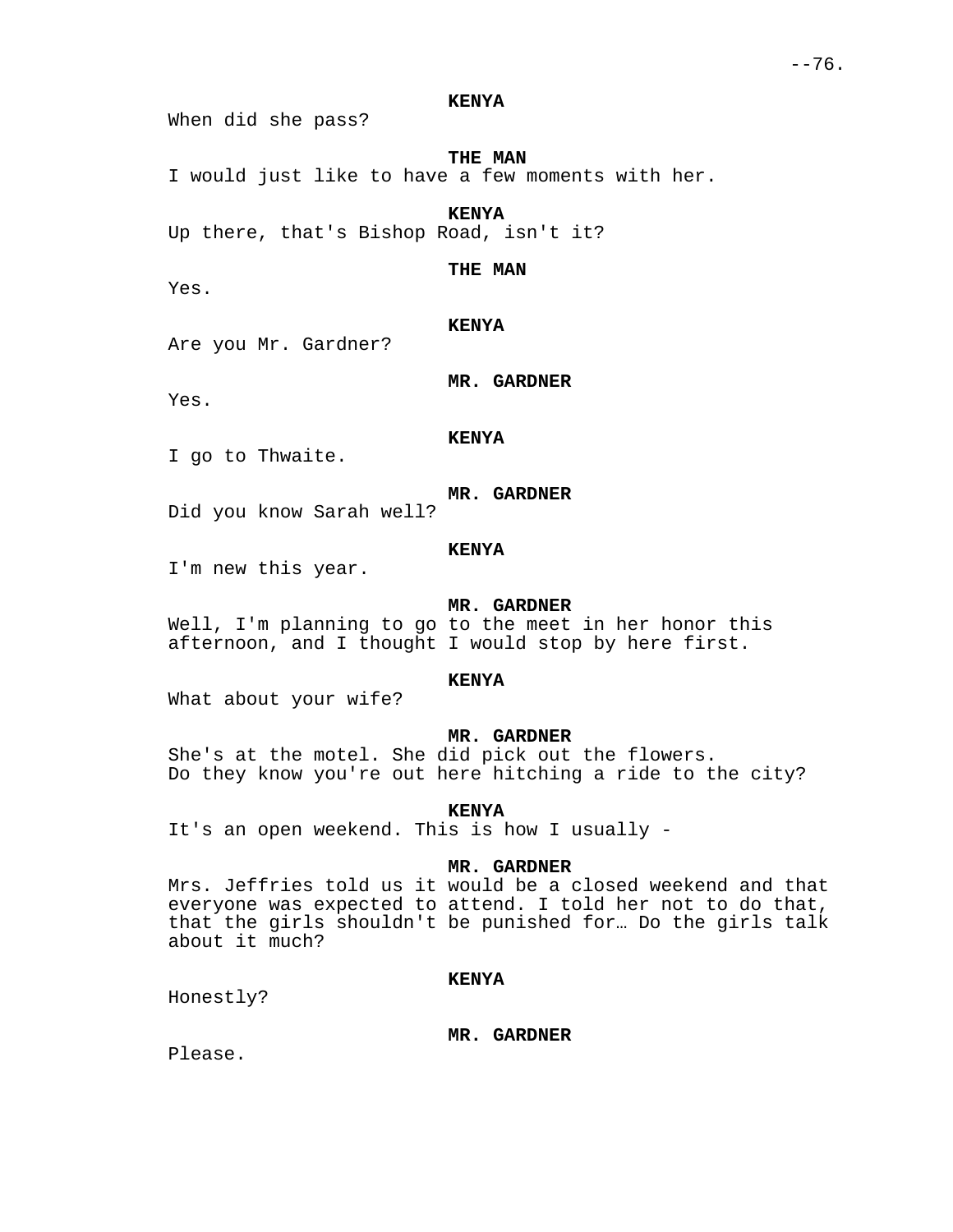No. I think they're scared.

Scared?

### **KENYA**

That they might be next.

**MR. GARDNER**

**MR. GARDNER**

Jesus.

**KENYA**

It's a hard place.

**MR. GARDNER**

Is it?

# **KENYA**

I think it's very hard.

# **MR. GARDNER**

I've wondered. If there was something about the place. Something in the water, as the expression goes. We didn't her mother and  $I$  - at least we tried not to -

### **KENYA**

I don't think you did.

# **MR. GARDNER**

How would you know?

**KENYA**

Those girls…that place. I don't think it was you.

#### **MR. GARDNER**

But did she? What's your name?

#### **KENYA**

Kenya.

#### **MR. GARDNER**

So why are you running away, Kenya?

# **KENYA**

I don't know.

#### **MR. GARDNER**

Are you angry at someone?

# **KENYA**

No one in particular.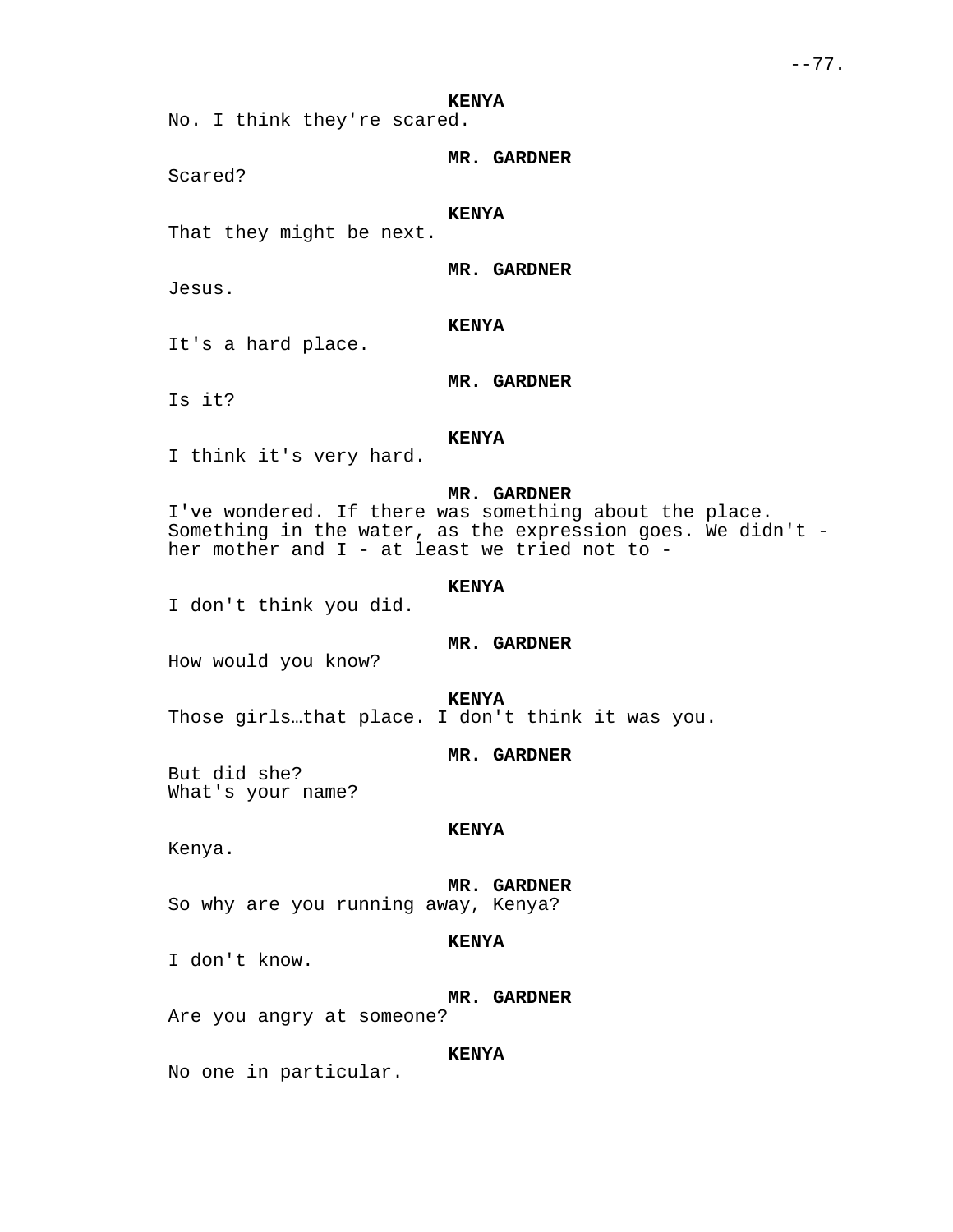### **MR. GARDNER**

Some thing, then?

### **KENYA**

No.

# **MR. GARDNER**

Then why?

### **KENYA**

I don't know!

# **MR. GARDNER**

Then who are you taking it out on? The school? Your parents? If you're angry about something or unhappy about something, then for God's sake, for your parents' sake, say something to someone, OK? Say something! Instead of running!

### **KENYA**

I don't belong there!

### **MR. GARDNER**

Where do you belong?

# **KENYA**

I don't belong anywhere! I'm just their project, their experiment! I am a statistic! I am a dark face on a website, a tick mark on somebody's spreadsheet, an outcome on somebody's action plan.

# **MR. GARDNER**

And what would you rather be?

#### **KENYA**

I don't want to be somebody's trophy!

## **MR. GARDNER**

I asked what you wanted to be, not what you don't want to be.

### **KENYA**

I just want to be. No expectations other than to just be.

#### **MR. GARDNER**

And who have you told that to?

# **KENYA**

Only you.

### **MR. GARDNER**

And what can I do about it?

#### **KENYA**

My Mama won't listen.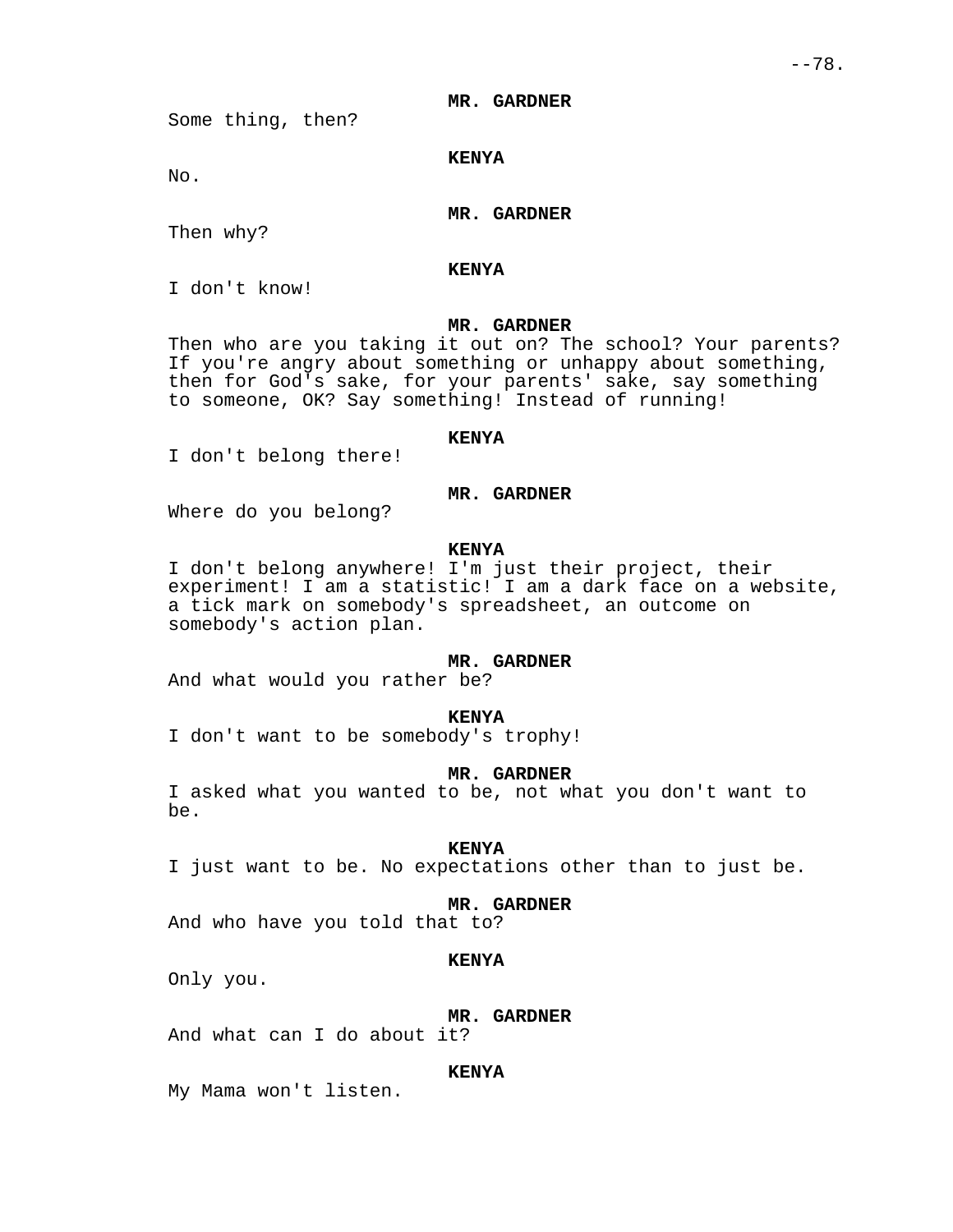### **MR. GARDNER**

Then where are you running? I'll drive you back to school in a few minutes.

### **KENYA**

I'm not going -

### **MR. GARDNER**

I just want to place these flowers. I think this is where it happened. I don't know. Someone posted a description -

# **KENYA**

I read that.

### **MR. GARDNER**

I guess it doesn't really matter where.

### **KENYA**

It does. I think this is probably right about where. I've thought about it a lot. I think about it every day. Every minute.

> (KENYA guides MR. GARDNER to the right location. He places the flowers.)

> > **MR. GARDNER**

This is the first time I've been here.

# **KENYA**

Me, too.

# **MR. GARDNER**

Thank you.

#### **KENYA**

I'll leave you alone.

(KENYA starts to walk away. She stops.)

#### **KENYA**

I wrote something terrible on the memorial website.

### **MR. GARDNER**.

Oh.

#### **KENYA**

I'm sorry.

#### **MR. GARDNER**

You didn't even know her.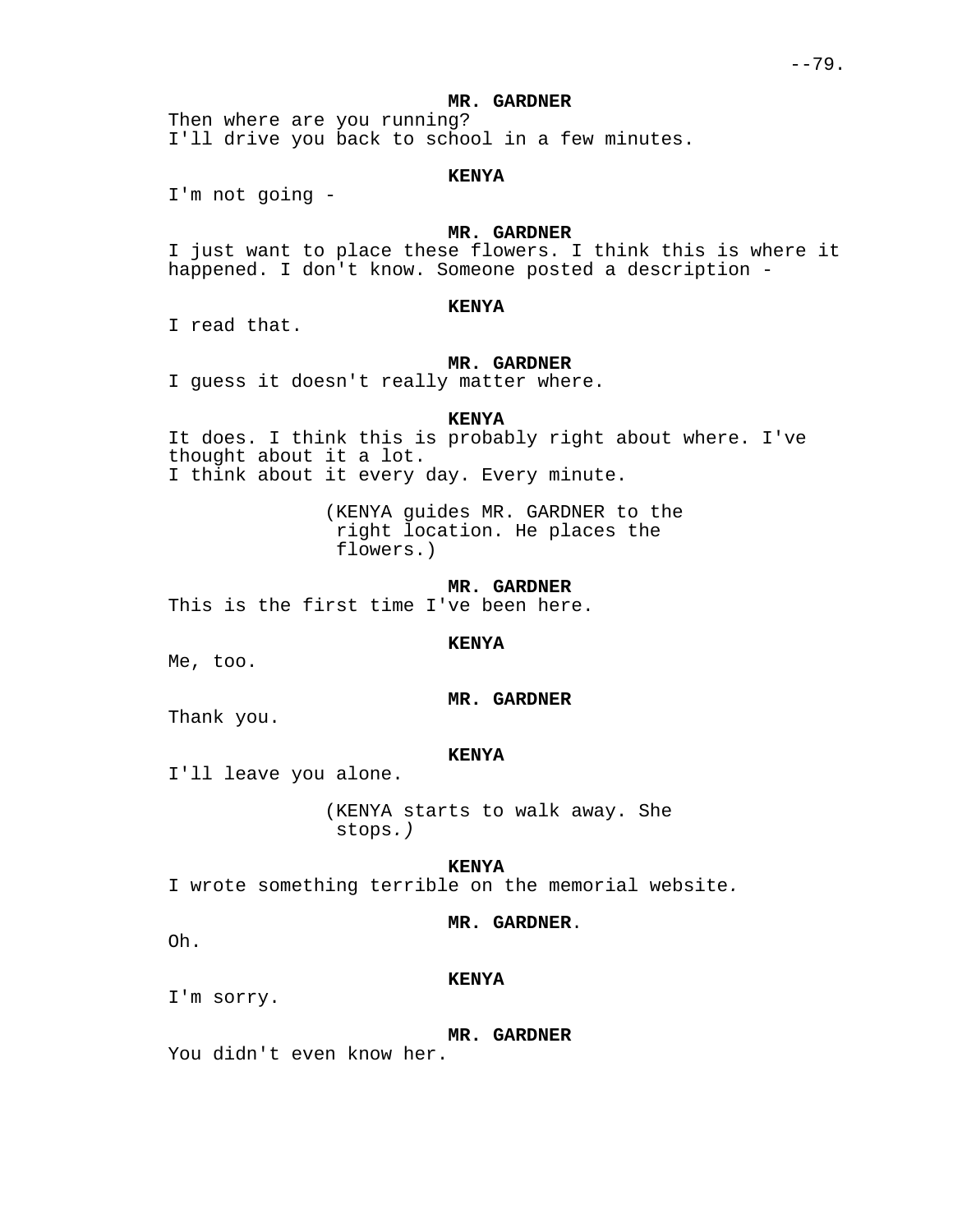Can I ask you something? Do you think she would have jumped if she had lost?

#### **MR. GARDNER**

I have no idea.

## **KENYA**

Would you have loved her exactly the same if she had lost?

### **MR. GARDNER**

Sarah was not pressured by her parents. Not in the least. And that is the horror.

#### **KENYA**

But there were special coaches and expectations and scouts and dreams -

### **MR**. **GARDNER**

She had the talent to win. Obviously.

### **KENYA**

But would you have loved her exactly the same if she hadn't?

# **MR**. **GARDNER**

Will your mother love you exactly the same if you don't make the most of your talents? Give me a moment. I'll drive you back.

> (MR. GARDNER is gone and KENYA is alone.)

#### **KENYA**

Mama, if I fail here, will you love me exactly the same? Yes, baby.

> (An announcer is heard. "Welcome to the Sarah Gardner Memorial Cross Country Meet. This is a three mile course." MADDY, KAT, KENYA and JULIA are there. KAT is not dressed to run.)

#### **MADDY**

You run the first third of any race with your head.

**KAT**

You run the middle third with your legs.

### **JULIA**

You run the final third with your heart.

(The announcer says, "Runners take your marks!")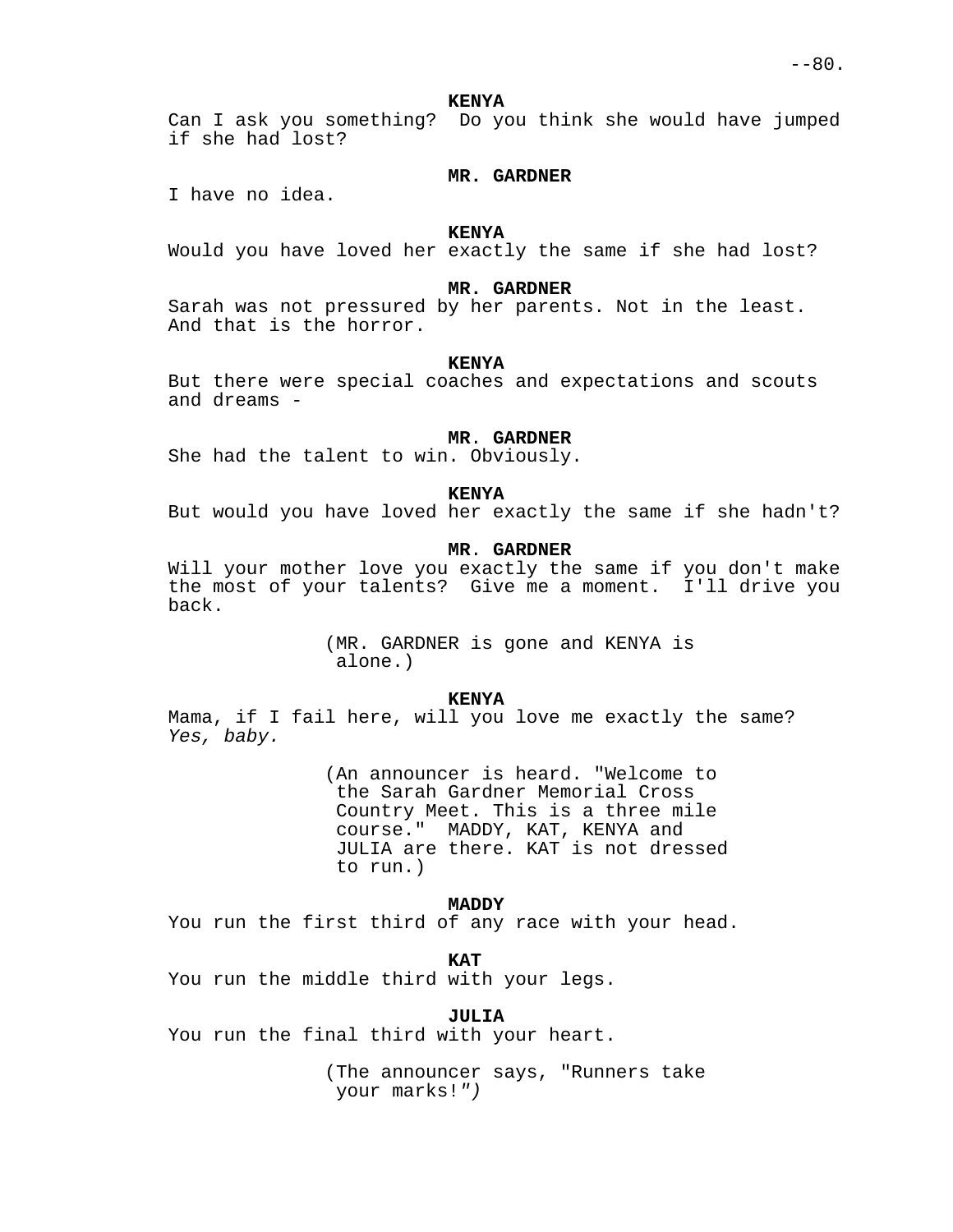I wish you were here, Mama. Look at me, first on the team. I knew you could do it, baby. And all over their website.

(The announcer says, "Runners set!")

## **MADDY**

There's my Dad. Run hard, Maddy! Twenty-one minutes of torture, pain and agony that I could be spending on my project.

### **JULIA**

There's Joanne. Chatting away with some other mom. I guess. Yes, Joanne, thanks to you I haven't lost much weight. Don't blame me! You sent me all that kugel! And you ate it? All of it? Yeah. It was good, too. I'm so glad you liked it.

> (There is the sound of a starting gun and cheering.)

#### **KAT**

This is going to be my last video for AdmitKat.com. My season's over. And there are fifty state champions you want for your program, so why bother following me? But if Sarah Gardner proved one thing it was that there is no such thing as a sure thing.

### **KENYA**

6:42 first mile. Shit. I gotta run two more. I'm real proud of you, baby. 'Cause I can run three miles? 'Cause you told that man the truth.

#### **MADDY**

First mile spilt: 7:30. There's my Dad. All right, Maddy, Good job, sweetie. Hang tough. His corrugator muscle wrinkling his forehead, his buccinators pursing his lips. Disappointment verging on embarrassment.

### **JULIA**

First mile split. 9:39. Woo hoo! Hey, Joanne! I'm next to last! Then slow down, sweetie. The last girl always gets the most applause! Jesus, Joanne, what's happened to you? Wait, is that woman…is that…Joanne, do you have a girlfriend??

**KAT**

I was the last person to talk to Sarah. I didn't talk. I screamed. I screamed hateful things to someone who was in a lot of pain. Not that anyone jumps off a bridge because you scream at them…but it doesn't help.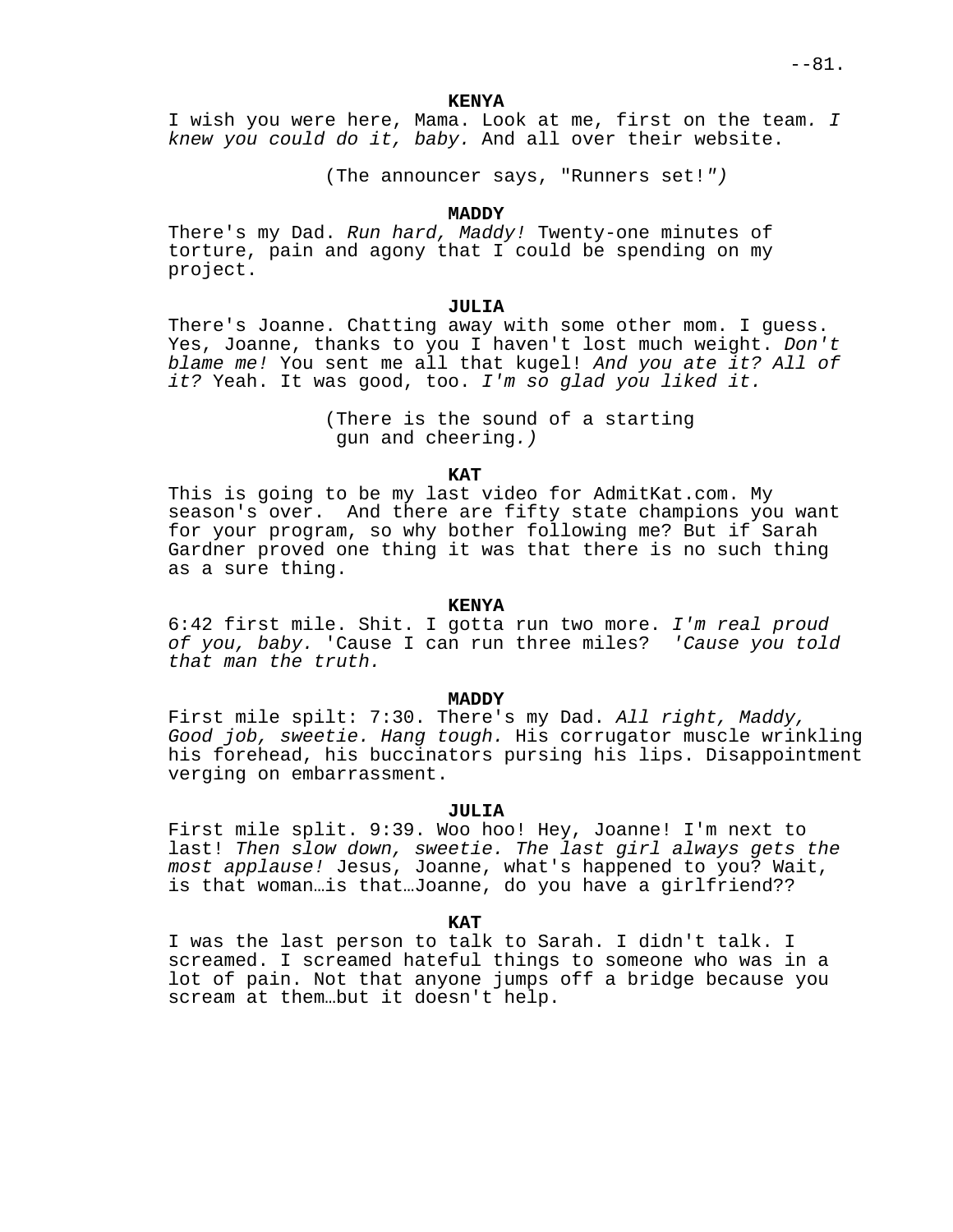$--82.$ 

#### **KENYA**

Two mile split in 13:45. And you thought you couldn't do what they wanted. They don't let me wear my hoops, Mama!  $I$ hate those hoops! I almost came home, Mama! That's not an option, baby, and you gotta deal with that.

### **MADDY**

Two mile split: 15:06. Pick' em and pass 'em, Maddy! Make us proud! To be truly alive we must accept pain. We must do more than accept it. We must seek it out, live with it and learn to not fear it.

(MADDY stops running.)

Oh my God. I forgot to make pink footie cutouts for everyone. I've never forgotten that before.

## **JULIA**

Second mile split. 19:25. Sarah would have finished the whole course a few minutes ago. Good job, Sarah. Good job, Julia. It's awesome to go slow. I can feel my heart beating. I can feel the breeze and the sweat, and my thighs and my feet and my brain and I see the trees and the falling leaves, and the dangling moth larvae working their way back up.

### **KAT**

When someone is in trouble…you have to stop what you're doing and help them. I might have been able to help. A little. And I didn't. And I guess I have to learn to live with that.

#### **KENYA**

Final time: 20:41. I burned up that last mile, Mama. Seventh place. And I even leaned at the end.

# **MADDY**

### (now walking away)

We must learn to not fear pain. We must learn to not fear. Stressed is just desserts spelled backwards. Desserts. Desserts. Deserted. Deserted is just detested spelled backwards.

#### **JULIA**

Final time? 31:51. You see a lot when you run as slow as I do. You don't lose much weight. A third of the season, Mom, and I've only lost three pounds. So don't worry, I'll get you the eye surgery as a birthday present, no questions asked. Oh, I don't know. I'm not sure about that anymore. Probably not. We'll see.

# **KAT**

"To be truly alive we must accept pain. We must do more than accept it. We must seek it out, live with it and learn to not fear it."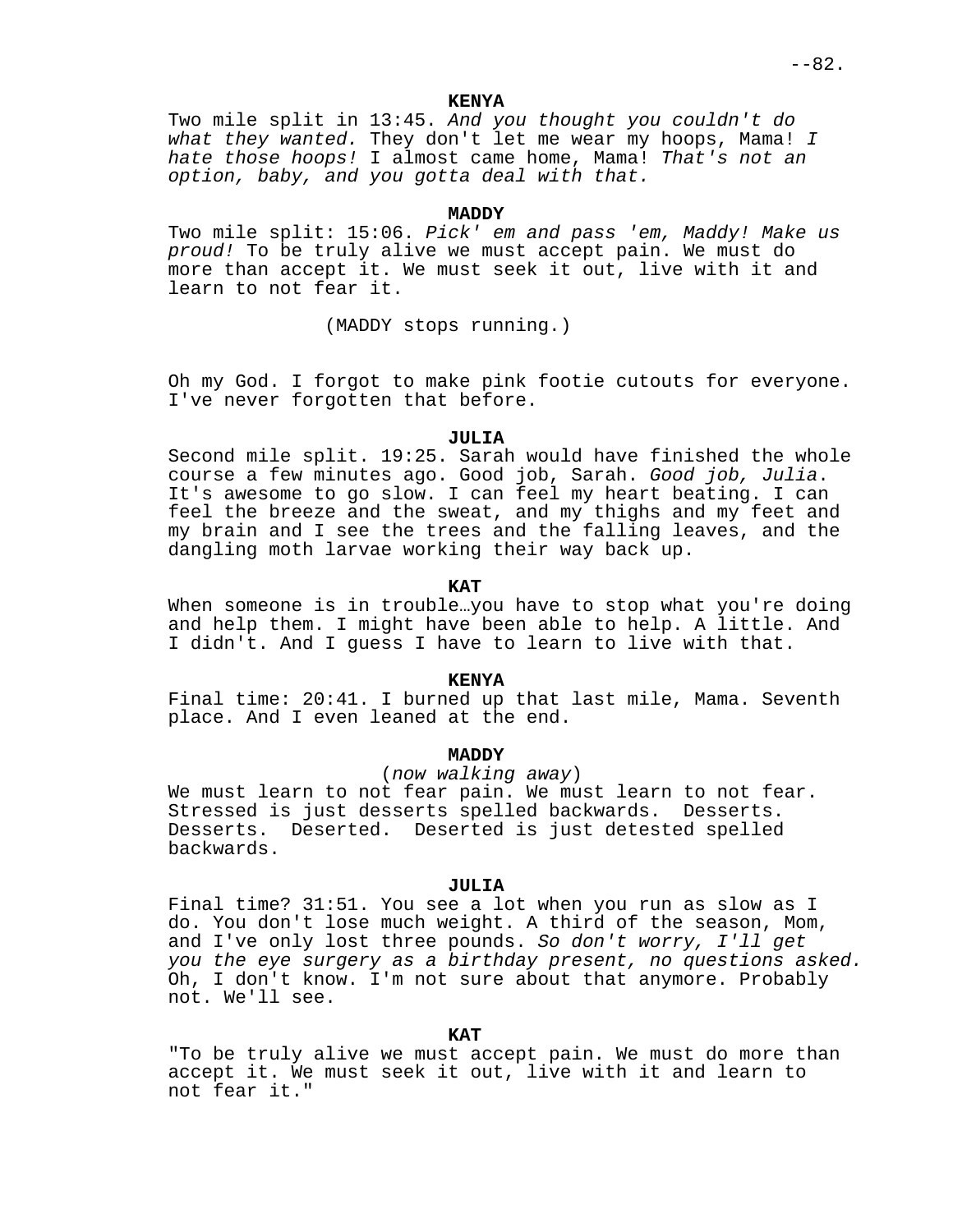(MADDY arrives at her room.)

#### **MADDY**

I need to work on my project!

**KAT**

Is your Dad -

# **MADDY**

I need to concentrate. I haven't discovered anything.

**KAT**

Sure, but…

### **MADDY**

Thank you so much, Kat.

## **KAT**

But  $-$ 

#### **MADDY**

Thank you so much!

(KAT starts to leave.)

**MADDY**

Kat? I forgot to make pink footie cutouts for everyone.

**KAT**

So, you'll do them next time.

# **MADDY**

But I missed this time. I've never forgotten before.

## **KAT**

So make two next time.

**MADDY** Like I have time for that. Like I have time for even one!

# **KAT**

Maddy -

#### **MADDY**

I need to work on my project!!

(KAT leaves the room but stands just outside. MADDY takes out a box that contains several bottle of pills. She empties them into a bowl and stares at them. She plays with them. She scoops up a handful and prepares to swallow them. KAT reenters the room.)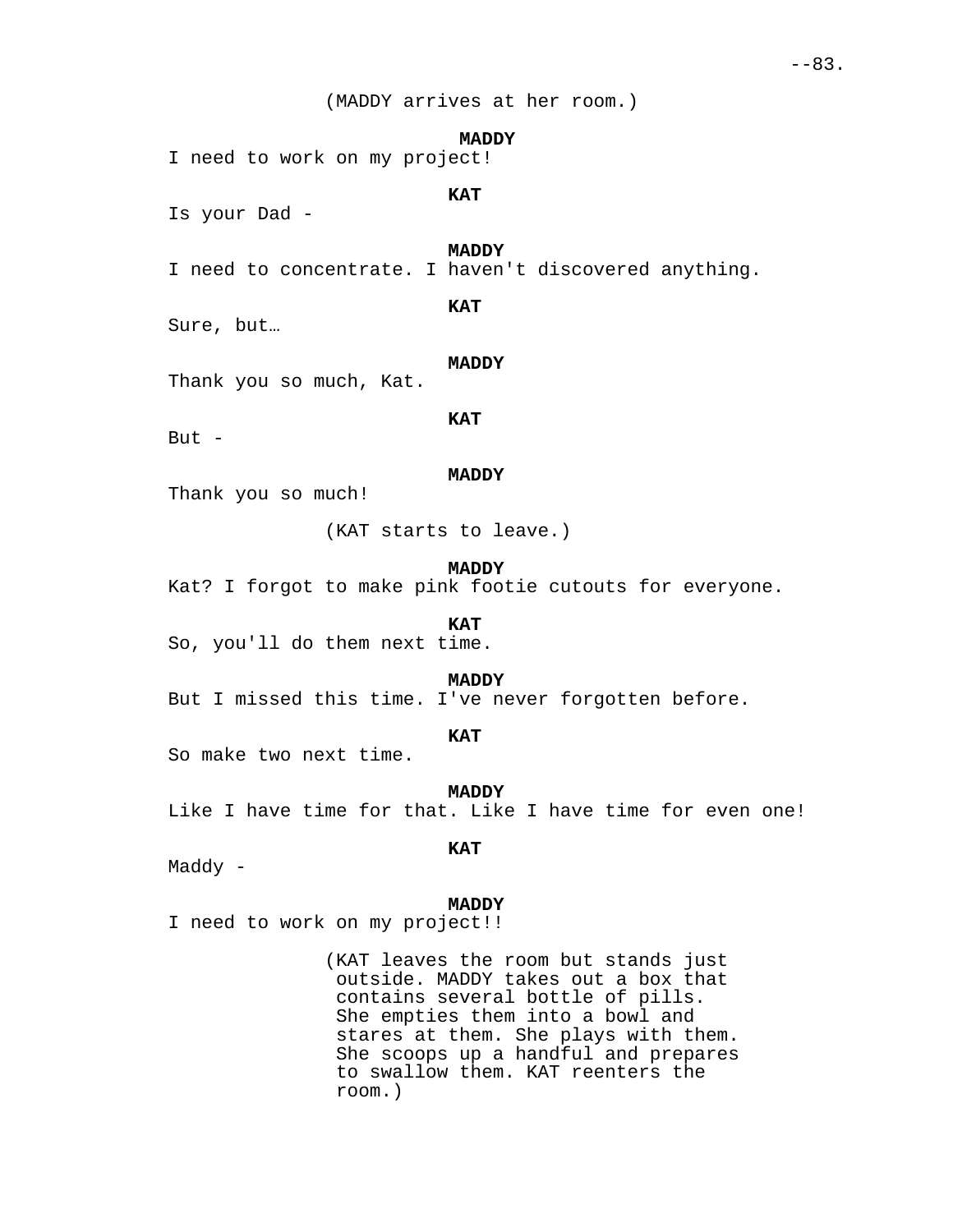Maddy!

### **MADDY**

I have THREE DAYS to discover the secret of moth flight!

(KAT and MADDY struggle over the pills. KAT gets them away from MADDY.)

### **KAT**

Maddy, look at me. Look at me! You don't need to discover anything or make pink footie cutouts or do anything.

#### **MADDY**

Those are for ME!

### **KAT**

It doesn't matter! Look at my face, Maddy. Look at my frontalis or supercillii or whatever. I'm being completely honest. None of this matters.

#### **MADDY**

Says the girl with her own website. Give them back!

#### **KAT**

I'm taking down the website.

# **MADDY**

I swear to God if you don't give me those right now -

(KAT takes her one remaining high performance shoe and starts grinding the pills into sand. MADDY screams and tries to stop her, but KAT isn't deterred.)

#### **KAT**

That's what she meant by "important".

(KAT scoops up the "sand" and the remaining pills and runs into JULIA and KENYA's room. KENYA and JULIA are there. When MADDY enters the room she sees the mandala, and it appears to us: an exquisite, colorful butterfly. KAT adds the pill sand to the mandala. MADDY wants to add to the mandala, so she takes the shoe and finishes grinding the pills into sand. MADDY adds the new sand to the mandala. The four girls look at the now completed mandala, and we are surrounded by  $it - a$  colorful butterfly that envelops us.)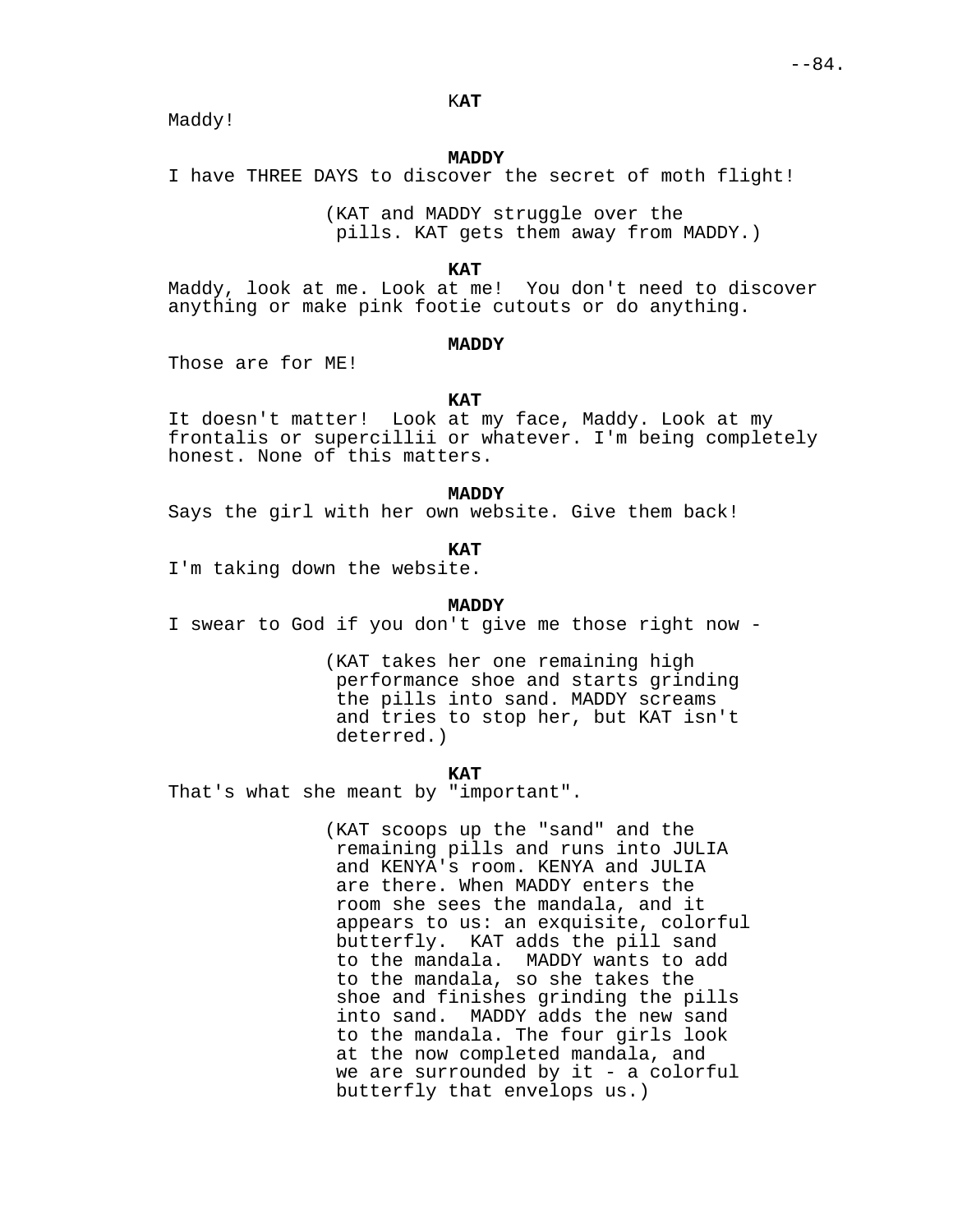**KAT**

We should put this on the memorial website.

### **JULIA**

No.

# **KAT**

But  $-$ 

## **JULIA**

No. Just look at it. We just look at it. Nothing else. Now.

### **MADDY**

I want to take a picture.

# **JULIA**

No. Just look at it and enjoy it.

(SARAH is there.)

### **SARAH**

Oh my God! This is so beautiful! Isn't this the awesomest thing? It looks like it's just floating there!

### **JULIA**

In a moment the sands need to be swept up and poured into a river or stream.

# **MADDY**

But  $-$ 

#### **JULIA**

So the waters can then carry their healing energies throughout the world.

## **KAT**

Muddy Creek.

## **KENYA**

Maybe that place where we always see the moth larvae.

#### **MADDY**

I'm sorry I forgot to make the footie cutouts for this meet. I was going to use something from Julia's book, I really was. I know this...wait..."The real destroyer of our happiness is..." something...

### **JULIA**

"The real destroyer of our happiness is always there within us…So long as the enemy is there, and so long as we are under its control, there can be no permanent happiness."